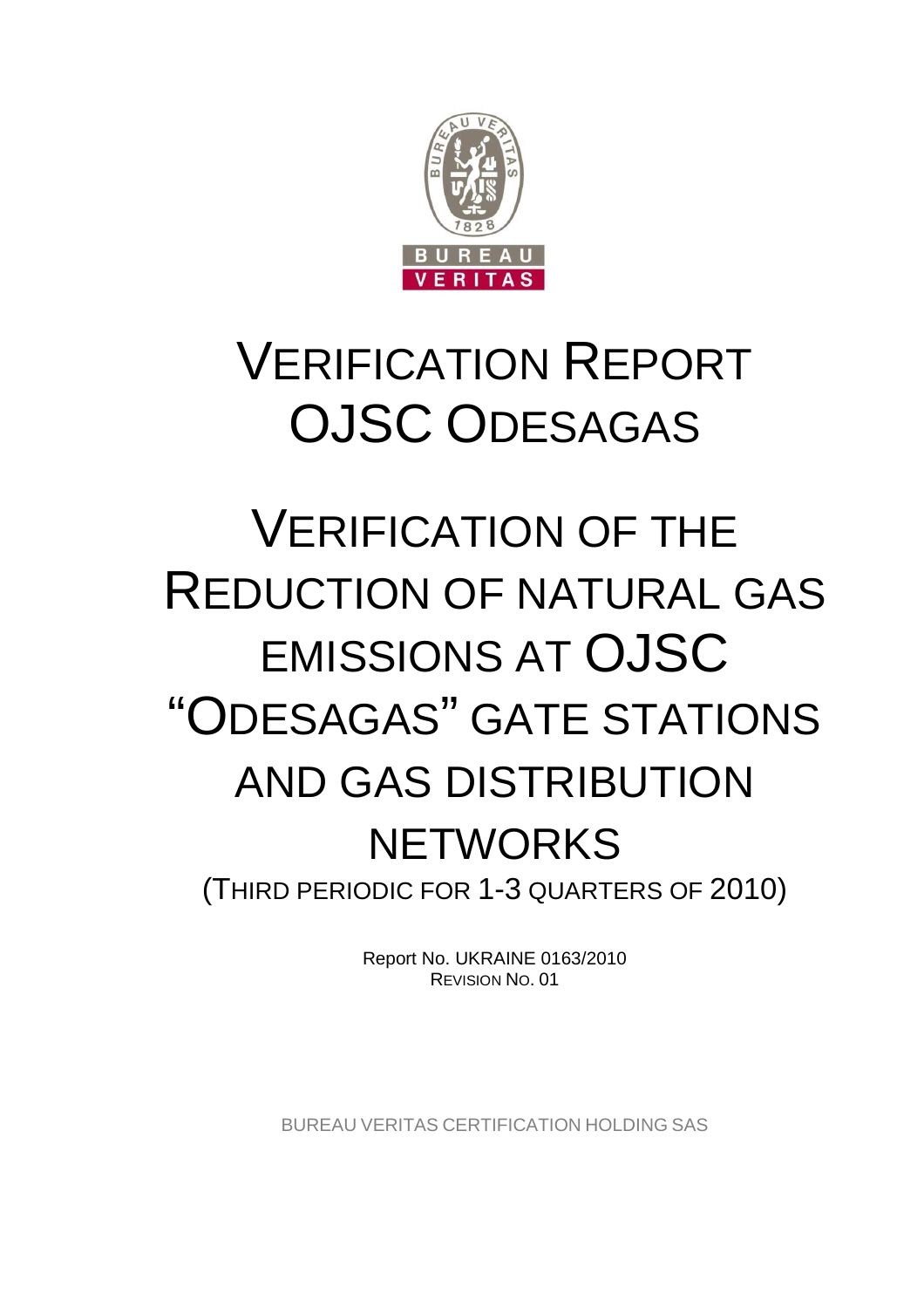Report No: Ukraine 0163/2010



| Date of first issue:<br>03.10.2010.                                                                                                                                                                                                                                                                                                                                                                                                                                                                                                                                                                                                                                                                                                                                                                                                                                                                                                                                                                                                                                                                                                                                                                                                                                                                                                                                                                                                                                                                                                                                                                                                                                                                                                                                                                                                                                                                                                                                                                                                                                                                                                                                                                                                                                                                                                                                                                                                                                                                                                                                                                   |                                                                | Organizational unit:     | <b>Bureau Veritas Certification</b>                                           |  |  |
|-------------------------------------------------------------------------------------------------------------------------------------------------------------------------------------------------------------------------------------------------------------------------------------------------------------------------------------------------------------------------------------------------------------------------------------------------------------------------------------------------------------------------------------------------------------------------------------------------------------------------------------------------------------------------------------------------------------------------------------------------------------------------------------------------------------------------------------------------------------------------------------------------------------------------------------------------------------------------------------------------------------------------------------------------------------------------------------------------------------------------------------------------------------------------------------------------------------------------------------------------------------------------------------------------------------------------------------------------------------------------------------------------------------------------------------------------------------------------------------------------------------------------------------------------------------------------------------------------------------------------------------------------------------------------------------------------------------------------------------------------------------------------------------------------------------------------------------------------------------------------------------------------------------------------------------------------------------------------------------------------------------------------------------------------------------------------------------------------------------------------------------------------------------------------------------------------------------------------------------------------------------------------------------------------------------------------------------------------------------------------------------------------------------------------------------------------------------------------------------------------------------------------------------------------------------------------------------------------------|----------------------------------------------------------------|--------------------------|-------------------------------------------------------------------------------|--|--|
|                                                                                                                                                                                                                                                                                                                                                                                                                                                                                                                                                                                                                                                                                                                                                                                                                                                                                                                                                                                                                                                                                                                                                                                                                                                                                                                                                                                                                                                                                                                                                                                                                                                                                                                                                                                                                                                                                                                                                                                                                                                                                                                                                                                                                                                                                                                                                                                                                                                                                                                                                                                                       |                                                                | Holding                  |                                                                               |  |  |
| Client:                                                                                                                                                                                                                                                                                                                                                                                                                                                                                                                                                                                                                                                                                                                                                                                                                                                                                                                                                                                                                                                                                                                                                                                                                                                                                                                                                                                                                                                                                                                                                                                                                                                                                                                                                                                                                                                                                                                                                                                                                                                                                                                                                                                                                                                                                                                                                                                                                                                                                                                                                                                               |                                                                | Client's representative: |                                                                               |  |  |
|                                                                                                                                                                                                                                                                                                                                                                                                                                                                                                                                                                                                                                                                                                                                                                                                                                                                                                                                                                                                                                                                                                                                                                                                                                                                                                                                                                                                                                                                                                                                                                                                                                                                                                                                                                                                                                                                                                                                                                                                                                                                                                                                                                                                                                                                                                                                                                                                                                                                                                                                                                                                       |                                                                |                          |                                                                               |  |  |
| OJSC "Odesagas"<br>Vitaliy Gerasymenko<br>Summary:<br>Bureau Veritas Certification has made the verification of the project "Reduction of natural gas emissions at<br>OJSC "Odesagas" gate stations and gas distribution networks" implemented in Odesa city and region, Ukraine<br>on the basis of UNFCCC criteria for the JI, as well as criteria given to provide for due project's exploitation, its<br>monitoring and reporting, as well as the host country criteria.<br>The verification scope is defined as a periodic independent review and post determination by the Accredited<br>Independent Entity of the monitored reductions in GHG emissions during defined verification period, and<br>consisted of the following three phases: i) review of the Monitoring Report, Project Design Document and the<br>baseline and monitoring plan; ii) follow-up interviews with project stakeholders; iii) resolution of outstanding<br>issues and the issuance of the final verification report and opinion. The overall verification, from Contract<br>Review to Verification Report & Opinion, was conducted using Bureau Veritas Certification internal procedures.<br>The first output of the verification process is a list of Clarification Requests, Corrective Actions Requests,<br>Forward Actions Requests (CL, CAR and FAR), presented in Appendix A.<br>Verification was conducted on the ground of the monitoring report (for the period from January 01, 2010 till<br>September 30, 2010), monitoring plan, determined PDD, edition 6 as of 10.12.2009 and other accompanying<br>documents produced to the representatives of the Bureau Veritas Certification by the project participants.<br>In summary, Bureau Veritas Certification confirms that the project is implemented as planned and described in<br>project design documents. Installed equipment being essential for generating emission reduction runs reliably<br>and is calibrated appropriately. The monitoring system is in place and the project is ready to generate GHG<br>reductions. The GHG<br>emission<br>reduction<br>calculated<br>without<br>emission<br>is<br>material<br>misstatements.<br>Our opinion relates to the project's GHG emissions and resulting GHG emissions reductions reported and<br>related to the valid and registered project baseline and monitoring, and its associated documents. Based on<br>information seen and evaluated we confirm that the implementation of the project has resulted in 297047,50 t<br>CO2e reductions during period from 01/01/2010 up to 30/09/2010. |                                                                |                          |                                                                               |  |  |
| Report No:<br>UKRAINE/0163/2010                                                                                                                                                                                                                                                                                                                                                                                                                                                                                                                                                                                                                                                                                                                                                                                                                                                                                                                                                                                                                                                                                                                                                                                                                                                                                                                                                                                                                                                                                                                                                                                                                                                                                                                                                                                                                                                                                                                                                                                                                                                                                                                                                                                                                                                                                                                                                                                                                                                                                                                                                                       | JI                                                             | Subject Group:           | Key words                                                                     |  |  |
| Project title:<br>«Reduction of natural gas emissions at OJSC<br>"Odesagas"<br>gate stations and gas<br>distribution<br>networks»                                                                                                                                                                                                                                                                                                                                                                                                                                                                                                                                                                                                                                                                                                                                                                                                                                                                                                                                                                                                                                                                                                                                                                                                                                                                                                                                                                                                                                                                                                                                                                                                                                                                                                                                                                                                                                                                                                                                                                                                                                                                                                                                                                                                                                                                                                                                                                                                                                                                     |                                                                |                          | Climate Change, Kyoto Protocol,<br>JI.<br>Emission<br>Reduction, Verification |  |  |
| Work approved by:                                                                                                                                                                                                                                                                                                                                                                                                                                                                                                                                                                                                                                                                                                                                                                                                                                                                                                                                                                                                                                                                                                                                                                                                                                                                                                                                                                                                                                                                                                                                                                                                                                                                                                                                                                                                                                                                                                                                                                                                                                                                                                                                                                                                                                                                                                                                                                                                                                                                                                                                                                                     |                                                                |                          |                                                                               |  |  |
|                                                                                                                                                                                                                                                                                                                                                                                                                                                                                                                                                                                                                                                                                                                                                                                                                                                                                                                                                                                                                                                                                                                                                                                                                                                                                                                                                                                                                                                                                                                                                                                                                                                                                                                                                                                                                                                                                                                                                                                                                                                                                                                                                                                                                                                                                                                                                                                                                                                                                                                                                                                                       | Flavio Gomes - Operational Manager<br>Work was carried out by: |                          |                                                                               |  |  |
| Team Leader, leading verifier: Flavio Gomes                                                                                                                                                                                                                                                                                                                                                                                                                                                                                                                                                                                                                                                                                                                                                                                                                                                                                                                                                                                                                                                                                                                                                                                                                                                                                                                                                                                                                                                                                                                                                                                                                                                                                                                                                                                                                                                                                                                                                                                                                                                                                                                                                                                                                                                                                                                                                                                                                                                                                                                                                           |                                                                |                          | $\boxtimes$<br>No distribution without permission from the                    |  |  |
| Team Member, verifier:<br>Oleg Skoblyk<br>Client or responsible organizational unit<br>Team Member, verifier:<br>Kateryna Zinevych                                                                                                                                                                                                                                                                                                                                                                                                                                                                                                                                                                                                                                                                                                                                                                                                                                                                                                                                                                                                                                                                                                                                                                                                                                                                                                                                                                                                                                                                                                                                                                                                                                                                                                                                                                                                                                                                                                                                                                                                                                                                                                                                                                                                                                                                                                                                                                                                                                                                    |                                                                |                          |                                                                               |  |  |
|                                                                                                                                                                                                                                                                                                                                                                                                                                                                                                                                                                                                                                                                                                                                                                                                                                                                                                                                                                                                                                                                                                                                                                                                                                                                                                                                                                                                                                                                                                                                                                                                                                                                                                                                                                                                                                                                                                                                                                                                                                                                                                                                                                                                                                                                                                                                                                                                                                                                                                                                                                                                       |                                                                |                          |                                                                               |  |  |
| Work was verified by:<br>Ivan Sokolov - Internal Technical Reviewer                                                                                                                                                                                                                                                                                                                                                                                                                                                                                                                                                                                                                                                                                                                                                                                                                                                                                                                                                                                                                                                                                                                                                                                                                                                                                                                                                                                                                                                                                                                                                                                                                                                                                                                                                                                                                                                                                                                                                                                                                                                                                                                                                                                                                                                                                                                                                                                                                                                                                                                                   |                                                                |                          | Limited distribution                                                          |  |  |
| Date of this revision                                                                                                                                                                                                                                                                                                                                                                                                                                                                                                                                                                                                                                                                                                                                                                                                                                                                                                                                                                                                                                                                                                                                                                                                                                                                                                                                                                                                                                                                                                                                                                                                                                                                                                                                                                                                                                                                                                                                                                                                                                                                                                                                                                                                                                                                                                                                                                                                                                                                                                                                                                                 | Rev. No.:                                                      | Number of pages:         |                                                                               |  |  |
| 03/10/2010                                                                                                                                                                                                                                                                                                                                                                                                                                                                                                                                                                                                                                                                                                                                                                                                                                                                                                                                                                                                                                                                                                                                                                                                                                                                                                                                                                                                                                                                                                                                                                                                                                                                                                                                                                                                                                                                                                                                                                                                                                                                                                                                                                                                                                                                                                                                                                                                                                                                                                                                                                                            | 01                                                             | 49                       | Unrestricted distribution                                                     |  |  |
|                                                                                                                                                                                                                                                                                                                                                                                                                                                                                                                                                                                                                                                                                                                                                                                                                                                                                                                                                                                                                                                                                                                                                                                                                                                                                                                                                                                                                                                                                                                                                                                                                                                                                                                                                                                                                                                                                                                                                                                                                                                                                                                                                                                                                                                                                                                                                                                                                                                                                                                                                                                                       |                                                                |                          |                                                                               |  |  |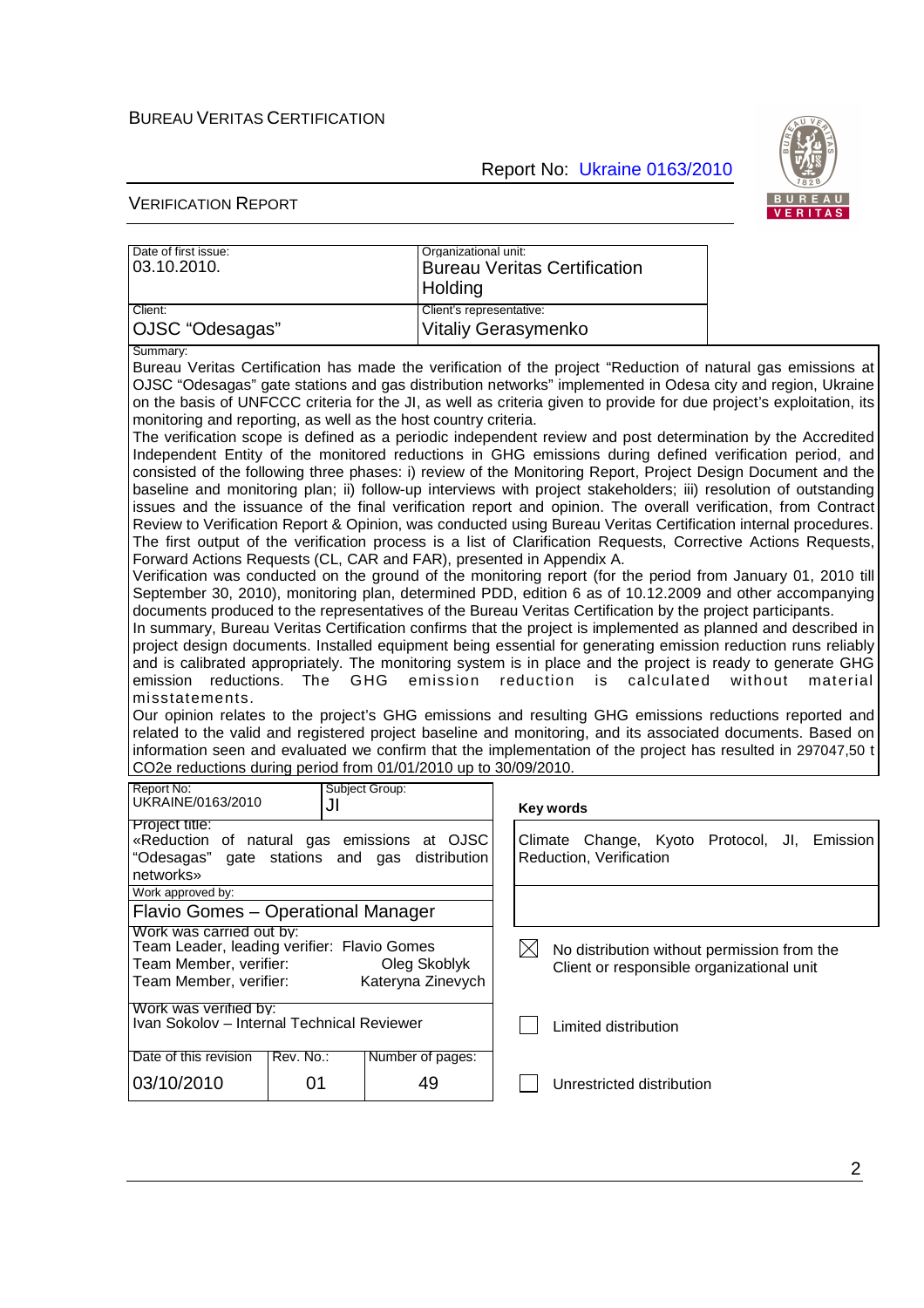Report No: Ukraine 0163/2010



VERIFICATION REPORT

# **Abbreviations**

| <b>AIE</b>      | <b>Accredited Independent Entity</b>                  |
|-----------------|-------------------------------------------------------|
| <b>BVCH</b>     | <b>Bureau Veritas Certification Holding SAS</b>       |
| <b>CAR</b>      | <b>Corrective Action Request</b>                      |
| <b>CGDP</b>     | <b>Cabinet Gas-Distribution Posts</b>                 |
| CL.             | <b>Clarification Request</b>                          |
| CO <sub>2</sub> | <b>Carbon Dioxide</b>                                 |
| ERU             | <b>Emission Reduction Unit</b>                        |
| <b>FAR</b>      | <b>Forward Action Request</b>                         |
| <b>GHG</b>      | Green House Gas(es)                                   |
| GDP             | <b>Gas-Distribution Posts</b>                         |
| <b>IETA</b>     | <b>International Emissions Trading Association</b>    |
| JI              | Joint Implementation                                  |
| <b>JISC</b>     | <b>JI Supervisory Committee</b>                       |
| MoV             | <b>Means of Verification</b>                          |
| МP              | <b>Monitoring Plan</b>                                |
| <b>OJSC</b>     | Open Joint Stock Company                              |
| <b>PCF</b>      | Prototype Carbon Fund                                 |
| <b>PDD</b>      | <b>Project Design Document</b>                        |
| <b>UNFCCC</b>   | United Nations Framework Convention on Climate Change |
|                 |                                                       |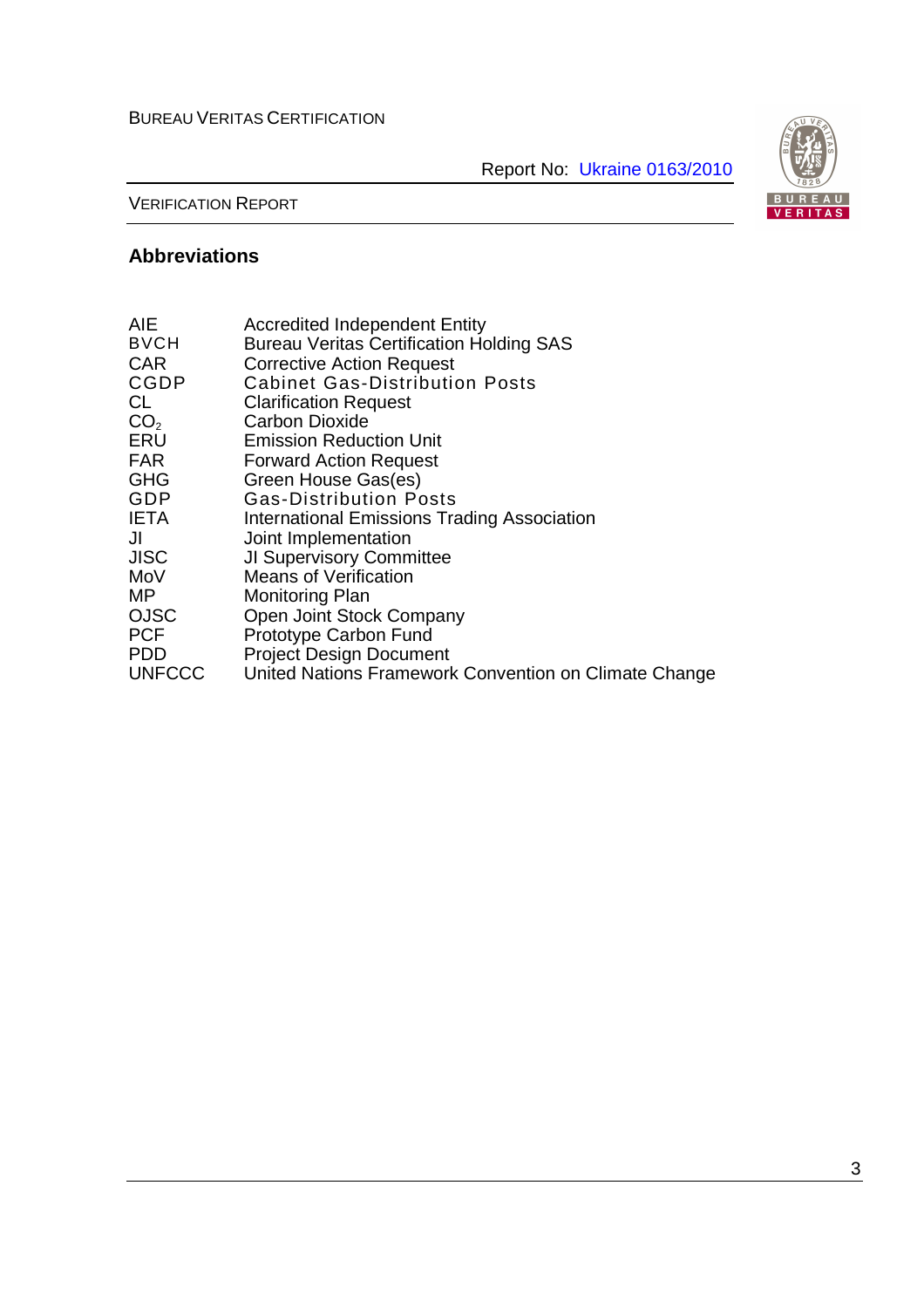Report No: Ukraine 0163/2010



| Contents       |                                                                                                               |    |
|----------------|---------------------------------------------------------------------------------------------------------------|----|
| 1 <sub>1</sub> |                                                                                                               |    |
| 1.1            | Objectives                                                                                                    | 5  |
| $\overline{2}$ |                                                                                                               |    |
| 2.1            | <b>Review of Documents</b>                                                                                    | 13 |
| 2.2            | Stakeholders' comments                                                                                        | 13 |
| 2.3            | Answers to Clarification Requests (CL), Corrective Action Requests (CAR)<br>and Forward Action Requests (FAR) | 14 |
| 3              |                                                                                                               |    |
| 3.1            | Remaining issues CAR's, FAR's from previous<br>determination/verification                                     | 15 |
|                | 3.2 Project implementation                                                                                    | 15 |
|                | 3.3 Internal and External Data                                                                                | 16 |
|                | 3.5 Management and Operational System                                                                         | 21 |
| $\overline{4}$ | THIRD PERIODIC VERIFICATION FINDINGS (1-3 QUARTERS                                                            |    |
| 4.1            | <b>Completeness of Monitoring</b>                                                                             | 21 |
| 4.2            | <b>Accuracy of Emission Reduction Calculation</b>                                                             | 22 |
| 4.3            | <b>Quality Evidence to Determine Emissions Reductions</b>                                                     | 22 |
| 4.4            | Management System and Quality Assurance                                                                       | 23 |
|                |                                                                                                               |    |
| 6              | THIRD PERIODIC VERIFICATION STATEMENT (1-3 QUARTERS OF                                                        |    |
| $\overline{7}$ |                                                                                                               |    |
| 8              |                                                                                                               |    |
| 9              |                                                                                                               |    |
| 10             |                                                                                                               |    |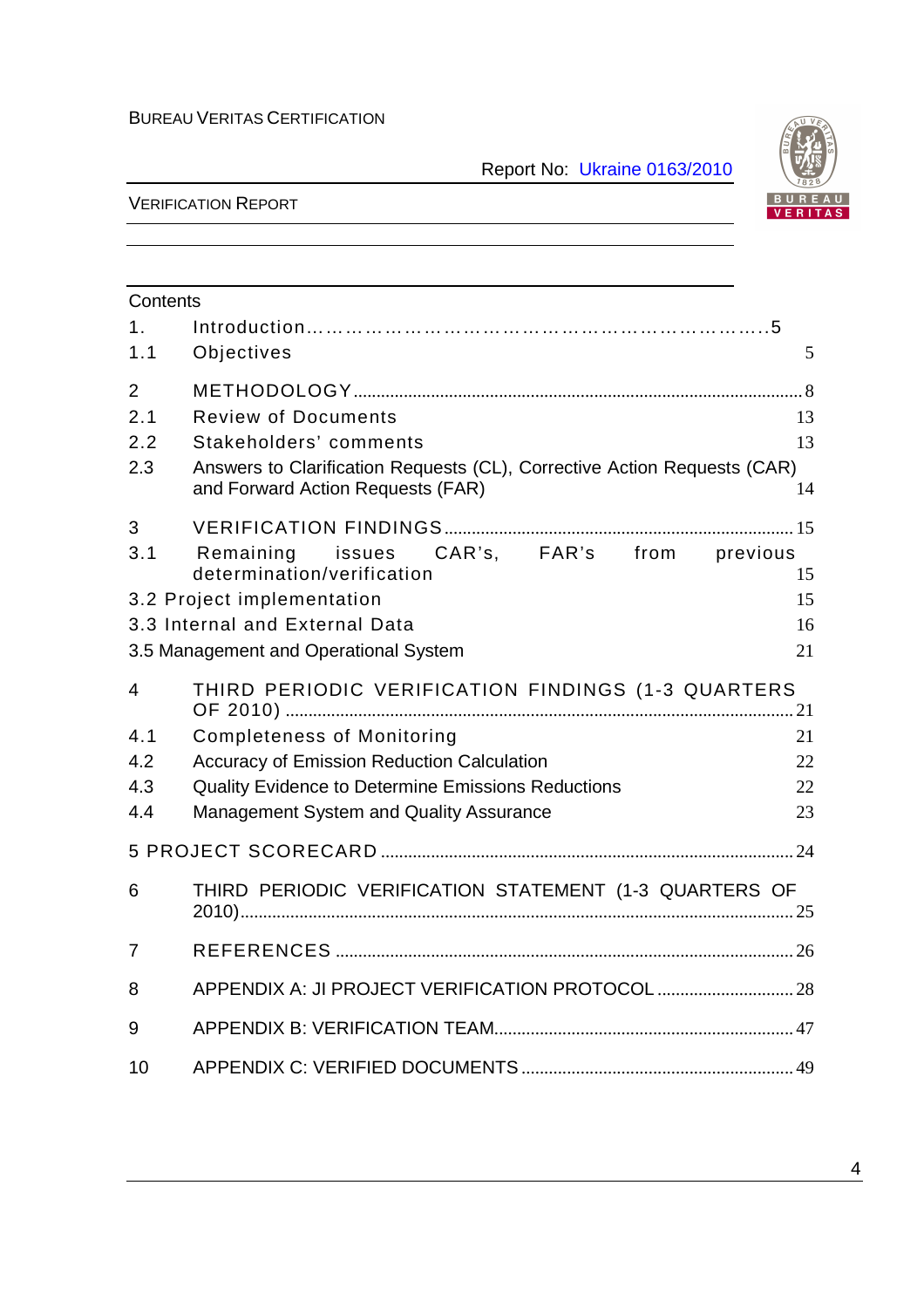

VERIFICATION REPORT

## **1. INTRODUCTION**

OJSC Odesagas has commissioned Bureau Veritas Certification Holding SAS to verify the emissions reductions of its JI project "Reduction of natural gas emissions at OJSC "Odesagas" gate stations and gas distribution networks" in Odessa city and Odessa region, Ukraine, according to UNFCCC requirements and host party requirements to JI.

This report summarizes the findings of the verification of reductions, performed on the basis of criteria given to provide for consistent project operations, monitoring and reporting, and contains a statement for the verified emission reductions The order includes the initial and second periodic verification of the project.

The report is based on the Initial Verification Report Template Version 3.0, December 2003, and on the Periodic Verification Report Template Version 3.0, December 2003, both contained in the Validation and Verification Manual (VVM) published by International Emission Trading Association  $(IETA)$ .

Second periodic verification have been performed. It was based on analysis of project documents including PDD, monitoring plan, determination report, monitoring report and further documentation. Project determination was performed by Bureau Veritas Certification Holding SAS. Determination results are given in the report: "Determination of the project "Reduction of natural gas leakages at the shut-off stations and natural gas networks of OJSC Odesagas", Ukraine", as of December 12, 2009. The project is approved by the National Environmental Investments Agency of Ukraine and Ministry of Climate and Energy Danish Energy Agency (Letters of Approval are attached).

## **1.1 Objectives**

Verification is the periodic independent review and ex post determination by the AIE of the monitored reductions in GHG emissions during defined verification period.

The objective of verification can be divided in Initial Verification and Periodic Verification.

Initial Verification: The objective of an initial verification is to verify that the project is implemented as planned, to confirm that the monitoring system is in place and fully functional, and to assure that the project will generate verifiable emission reductions. A separate initial verification prior to the project entering into regular operations is not a mandatory requirement.

Periodic Verification: The objective of the periodic verification is to verify that actual monitoring systems and procedures are in compliance with the monitoring systems and procedures described in the monitoring plan; furthermore the periodic verification evaluates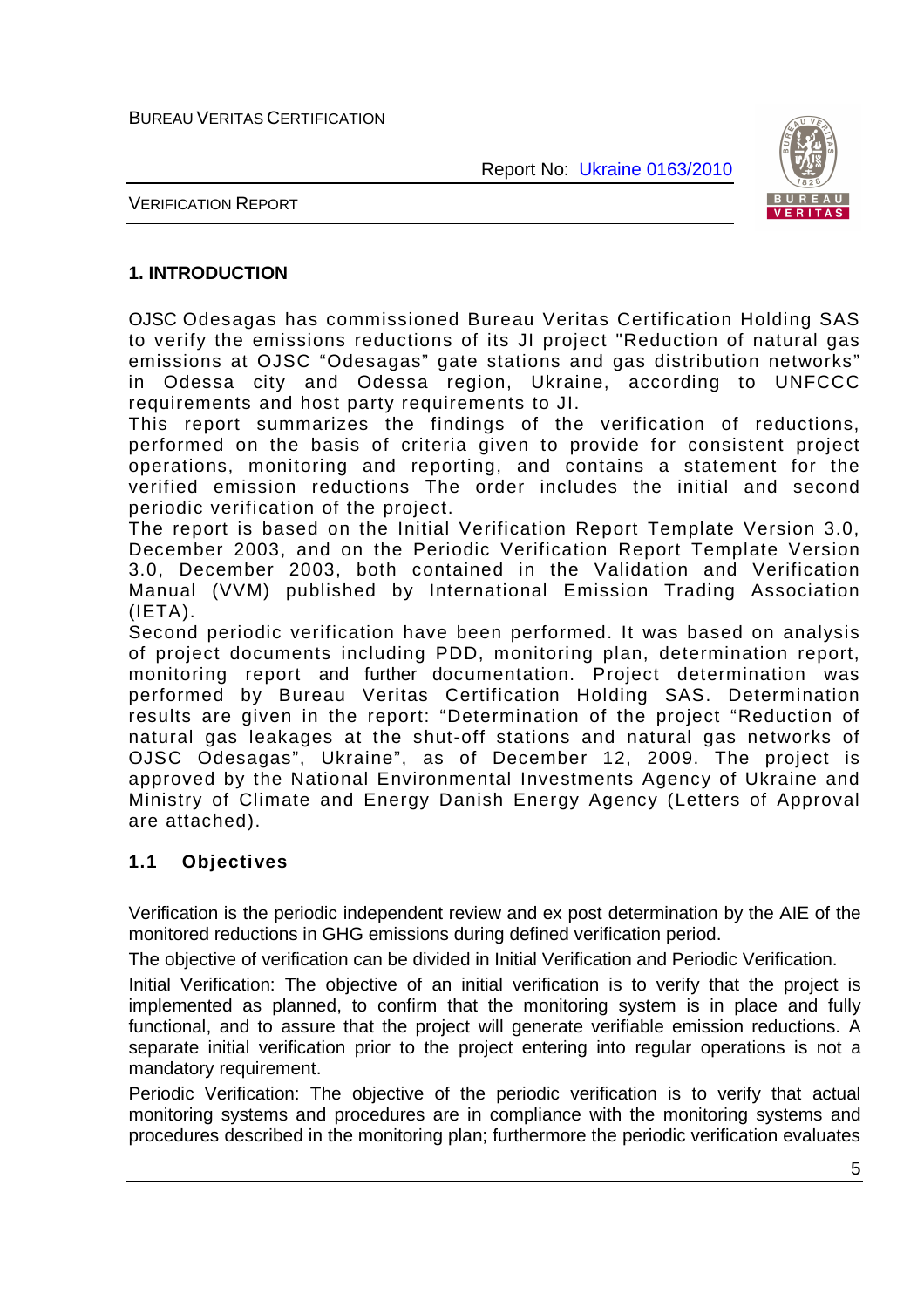Report No: Ukraine 0163/2010



VERIFICATION REPORT

the GHG emission reduction data and express a conclusion with a high, but not absolute, level of assurance about whether the reported GHG emission reduction data is free of material misstatements; and verifies that the reported GHG emission data is sufficiently supported by evidence, i.e. monitoring records. If no prior initial verification has been carried out, the objective of the second periodic verification also includes the objectives of the initial verification.

The verification follows UNFCCC criteria referring to the Kyoto Protocol criteria, the JI rules and modalities, and the subsequent decisions by the JISC, as well as the host country criteria.

## **1. 2 Scope of Verification**

Verification scope is defined as an independent and objective review and ex post determination by the Accredited Independent Entity of the monitored reductions in GHG emissions. The verification is based on the submitted monitoring report and on determination of the PDD including analysis of the project's baseline, monitoring plan and other relevant documents. Information in these documents is reviewed in accordance with UNFCCC and Kyoto Protocol requirements. Bureau Veritas Certification used recommendations contained in Validation and Verification Manual for evaluation of project risks and generation of emissions reduction units (ERU).

Verification was intended to check project monitoring system for precise assessment of GHG emission reductions.

Verification team worked with Monitoring Reports, rev. 1 (dated 01/10/2010), reflecting the period from January 01, 2010 to September 30, 2010 inclusive.

## **1.3 Description of the project**

OJSC Odesagas is the company uniting gas supply facilities of 26 districts in Odessa region and gas supply facility in Odessa, and providing natural gas transportation and supply to industrial and domestic consumers. OJSC Odesagas controls 1917 gas-distribution posts and cabinet gas-distribution posts, among them 1851 (GDP, CGDP) are the OJSC Odesagas property. The structure of current gas transport rates does not include depreciation and investment needs of gas distribution enterprises, which does not ensure receipt of funds for performance of necessary repair works and modernization of gas networks, purchase of appropriate engineering equipment and components, and also results in increase of natural gas leakage at the objects of OJSC Odesagas.

At the moment OJSC Odesagas only detects leakages with the help of detectors according to the Ukrainian Gas Supply System Safety Rules in order to avoid emergency and explosive situations. Measurement of the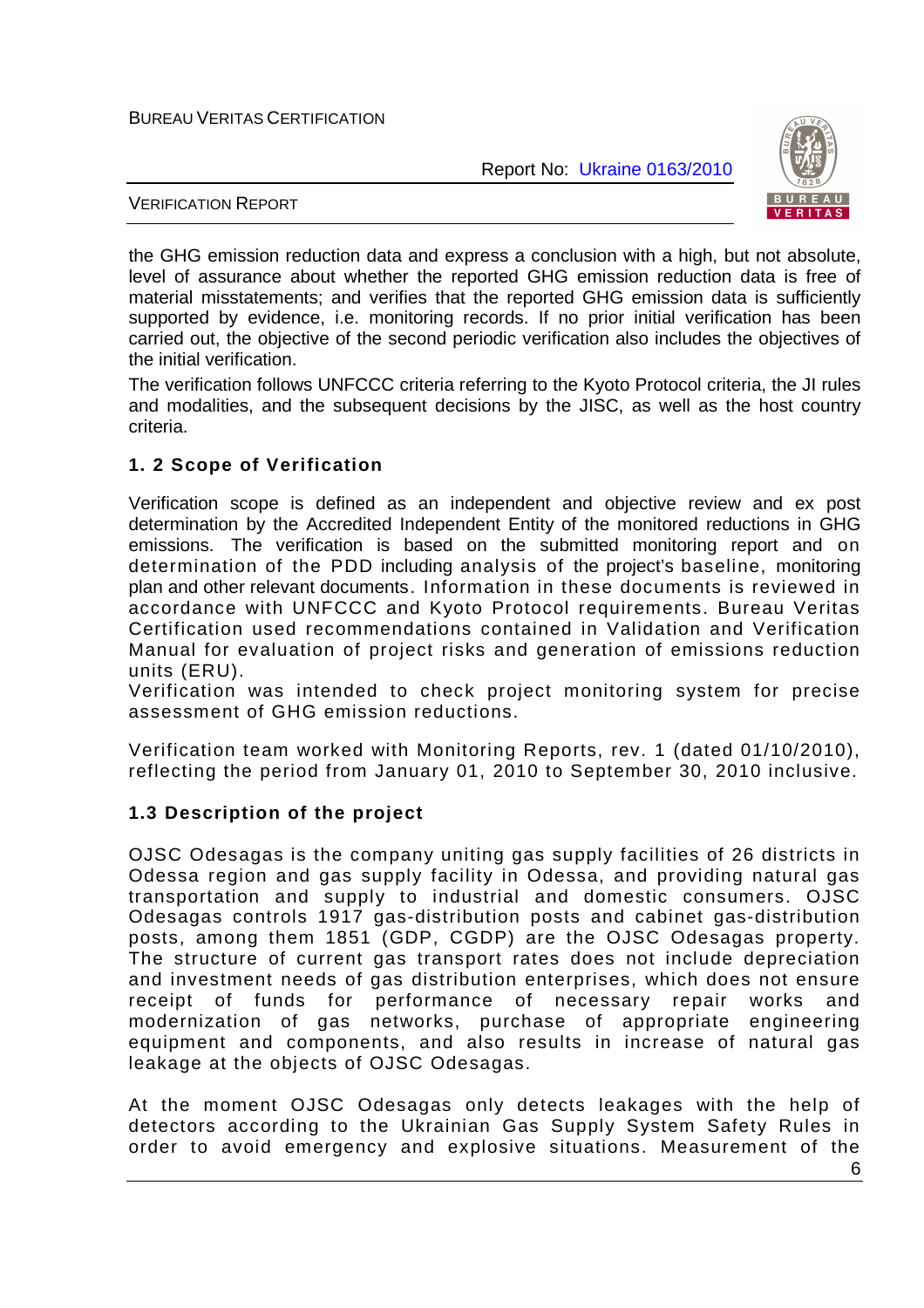

VERIFICATION REPORT

leakage volume, its registration and accounting are not performed, and appropriate measuring devices are missing. According to the conducted research leakage volume of natural gas for OJSC Odesagas can make 41 million  $m^3$  per year.

The main goal of the project is reduction of natural gas leakages in gas distribution posts and in cabinet gas distribution posts, which will result in reduction of methane emissions into the air, which is a greenhouse gas. The main sources of leakage are junctions of the elements of gas-distribution posts and cabinet gas-distribution posts. Many connecting parts of GDP and CGDP require repair in the result of quick wear of compactor elements. Within the scope of the project for repair of GDP and CGDP equipment, for the purpose of leakage elimination, modern compacting materials will be used, replacing service and repair practice based on rubberized asbestos fabric and rubber gaskets, and compacting padding made of cotton fiber with fat soakage and asbestos graphite filler, which results in additional methane leakage, which is a greenhouse gas.

The project activity includes:

- Implementation of purposeful examination and technical maintenance (PETM) of gas-distribution posts and cabinet gas-distribution posts – modern and economically most efficient practice, which allows not only detection of leaking areas, but also determination of leakage volume (i.e., potential volume of gas leakage reduction. This is a key information for substantiation of types of repair and priority choice of its objects, which is important under short financing for elimination of all leakages. This activity will include purchase and calibration of modern measuring equipment, appropriate training of employees, development of monitoring map with the list of all equipment components to be regularly examined, creation of leakage data collection and storage system, and implementation of internal audit and quality system for elimination and accounting of methane leakage.
- Detection and measurement of leakage: monitoring system of leakages, including eliminated leakages (repaired equipment components) will be exercised on a regular basis (once in four days or once in a week, depending on the type of equipment) by specially trained personnel. Each component will be checked according to the monitoring map, and detected leakage will be duly marked with individual number; gas leakage volumes will be measured and registered in the database.
- Elimination of all detected leakages: repair of leaking junctions of GDP and CGDP elements within the scope of this project will vary from replacement of gaskets and wedge plugs, use of new sealants or compacting materials, to capital repair and replacement of safety valves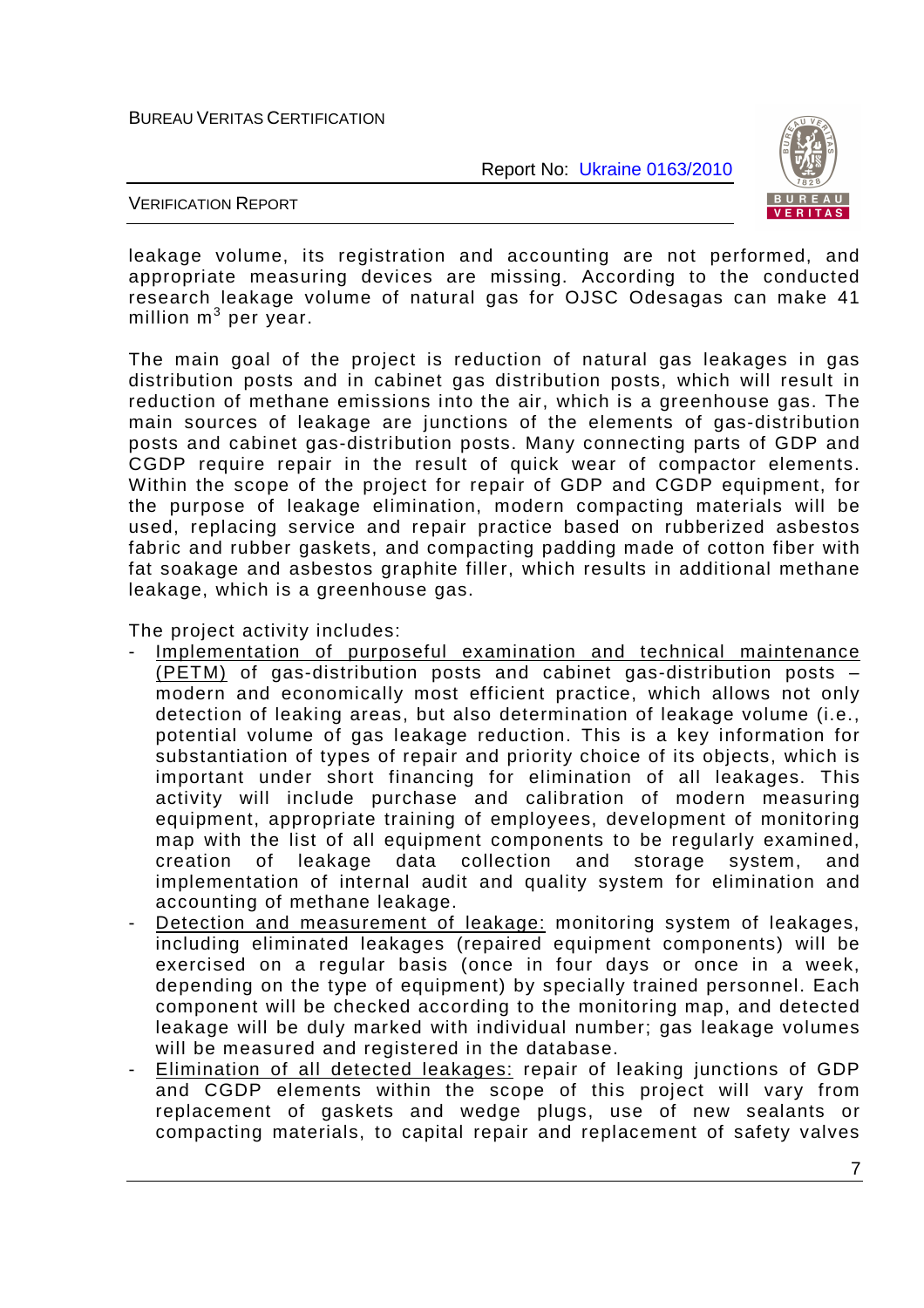

VERIFICATION REPORT

of pressure regulators, piston rods, installation of natural gas gauges. Repaired GDP and CGDP equipment components will be regularly checked as a part of a standard monitoring program (see above) to make sure they have not become the source of leakage again.

Duration of the project is not limited, as PETM, monitoring and leakage elimination programs are aimed to become a part of work of OJSC Odesagas. Reduction of emissions equivalent to CO2 is stated for period of crediting 18 years according to modality and Joint Implementation Procedures.

# **2 METHODOLOGY**

Verification included preliminary analysis of documents, examination of objects under the project, and active communication with selected experts and stakeholders' representatives.

Verification Protocol is a part of verification.

According to the Validation and Verification Manual (IETA/PCF) a verification protocol is attached to the project, which guarantees transparency of verification process. The protocol shows, in a transparent manner, verification criteria, means of verification and the results of criteria verification. Verification protocol solves the task of specification and explanation of requirements to the project.

It ensures a transparent verification process.

Verification protocol consists of one table under Initial Verification checklist and four tables under Periodic verification checklist. Different columns in these tables are described in Figure 1.

The overall verification in accordance with Verification Agreement was conducted using Bureau Veritas Certification procedures.

The completed verification protocol is enclosed in Appendix A to this report.

| Initial Verification Protocol Table 1                 |                                         |                 |                                                            |  |  |
|-------------------------------------------------------|-----------------------------------------|-----------------|------------------------------------------------------------|--|--|
| <b>Objective</b>                                      | <b>Reference</b>                        | <b>Comments</b> | <b>Conclusion (CARs/FARs)</b>                              |  |  |
| The requirements Gives reference Description<br>  the | project must to where the circumstances |                 | of This is either acceptable<br>based on evidence provided |  |  |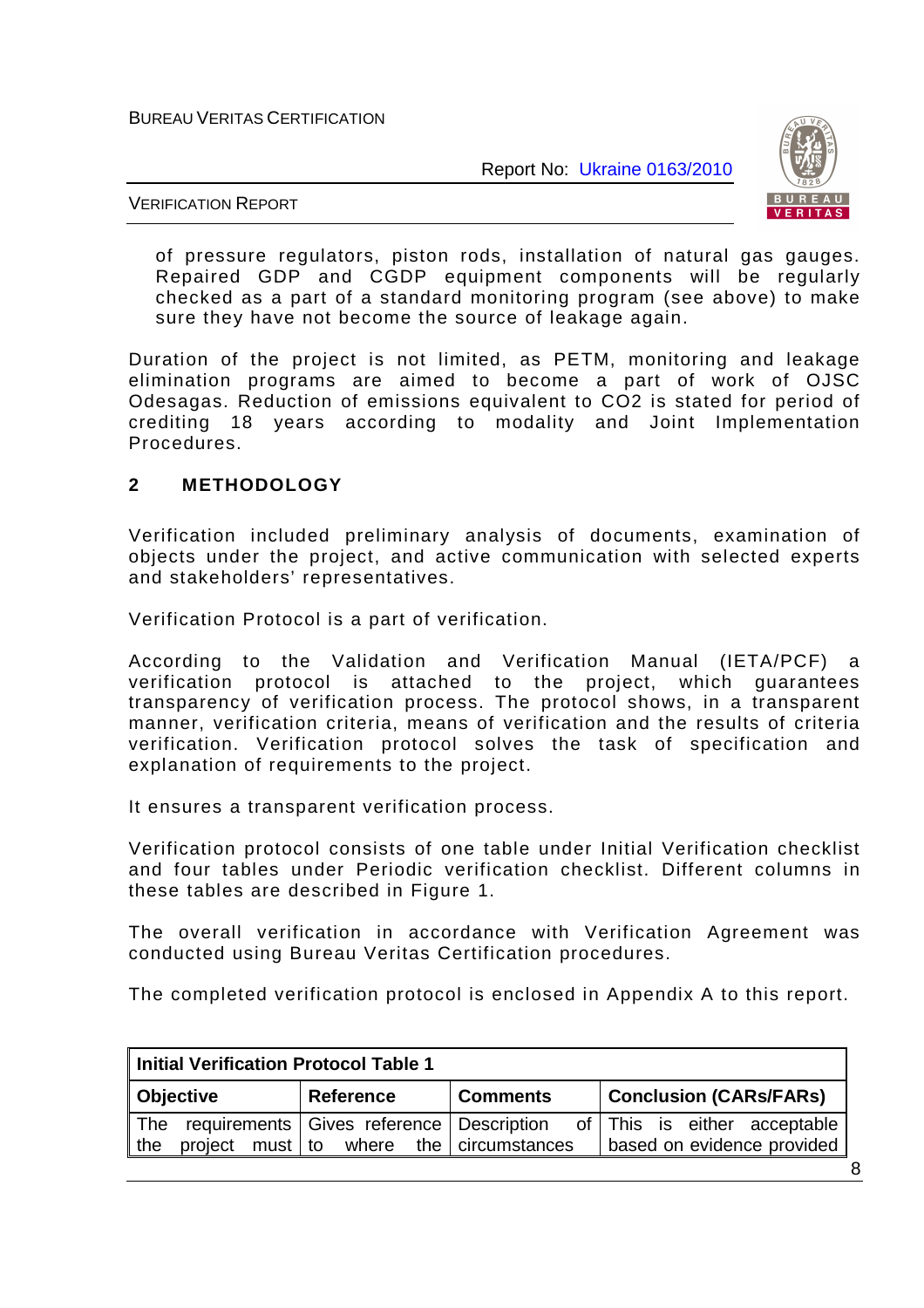Report No: Ukraine 0163/2010



| meet | found. |  | requirement is $ $ and further $ $ (OK), or a Corrective Action<br>comments on Request (CAR) of risk or<br>the conclusion $ $ non-compliance of the<br>stated requirements.<br>Forward Action Request<br>(FAR) indicates essential<br>risks for further periodic<br>verifications. |
|------|--------|--|------------------------------------------------------------------------------------------------------------------------------------------------------------------------------------------------------------------------------------------------------------------------------------|
|------|--------|--|------------------------------------------------------------------------------------------------------------------------------------------------------------------------------------------------------------------------------------------------------------------------------------|

| <b>Periodic Verification</b><br><b>System/Controls</b>                                                                                                                                                                                                                                                                                                                                    | <b>Checklist</b><br>Protocol                                                                                                                                                                                                                                                                                                                                          | <b>Table</b><br>2:<br><b>Data</b><br><b>Management</b>                                                                                                                                                                                                                                                                                                                                                                                                                                                                                                                                           |
|-------------------------------------------------------------------------------------------------------------------------------------------------------------------------------------------------------------------------------------------------------------------------------------------------------------------------------------------------------------------------------------------|-----------------------------------------------------------------------------------------------------------------------------------------------------------------------------------------------------------------------------------------------------------------------------------------------------------------------------------------------------------------------|--------------------------------------------------------------------------------------------------------------------------------------------------------------------------------------------------------------------------------------------------------------------------------------------------------------------------------------------------------------------------------------------------------------------------------------------------------------------------------------------------------------------------------------------------------------------------------------------------|
| <b>Identification of</b><br>potential reporting risk                                                                                                                                                                                                                                                                                                                                      | Identification,<br>assessment and<br>testing of<br>management<br>controls                                                                                                                                                                                                                                                                                             | Areas of residual risks                                                                                                                                                                                                                                                                                                                                                                                                                                                                                                                                                                          |
| project<br>operator's<br>The<br>management<br>data<br>system/controls<br>are<br>identify<br>assessed<br>to<br>and to<br>reporting risks<br>the<br>data<br>assess<br>management<br>system's/control's ability<br>to mitigate reporting risks.<br><b>GHG</b><br>The<br>data<br>management<br>system/controls<br>are<br>assessed<br>the<br>against<br>expectations detailed in<br>the table. | A score is assigned<br>as follows:<br>Full - all best-<br>practice<br>expectations<br>are<br>implemented.<br>Partial<br>$\bullet$<br>a<br>of<br>proportion<br>the<br>best<br>practice<br>expectations is<br>implemented<br>Limited -<br>this<br>$\bullet$<br>should<br>be<br>given if little or<br>of<br>the<br>none<br>system<br>component<br><b>is</b><br>in place. | Description of circumstances and<br>further commendation<br>the<br>to<br><b>This</b><br>conclusion.<br>either<br>is<br>acceptable based<br>on evidence<br>provided (OK), or a Corrective<br>Action Request (CAR) of risk or<br>compliance<br>with<br>stated<br>non<br>requirements.<br>The<br>corrective<br>action requests are numbered and<br>presented to the<br>client<br>in<br>the<br>verification<br>The<br>Initial<br>report.<br>Verification has additional Forward<br>$(FAR)$ .<br><b>FAR</b><br>Requests<br>Action<br>indicates essential risks for further<br>periodic verifications. |

| Periodic Verification Protocol Table 3: GHG calculation procedures and<br>management control testing             |  |  |  |  |  |
|------------------------------------------------------------------------------------------------------------------|--|--|--|--|--|
| $\vert$ Identification, assessment Areas of residual<br>and testing of management<br>Identification of potential |  |  |  |  |  |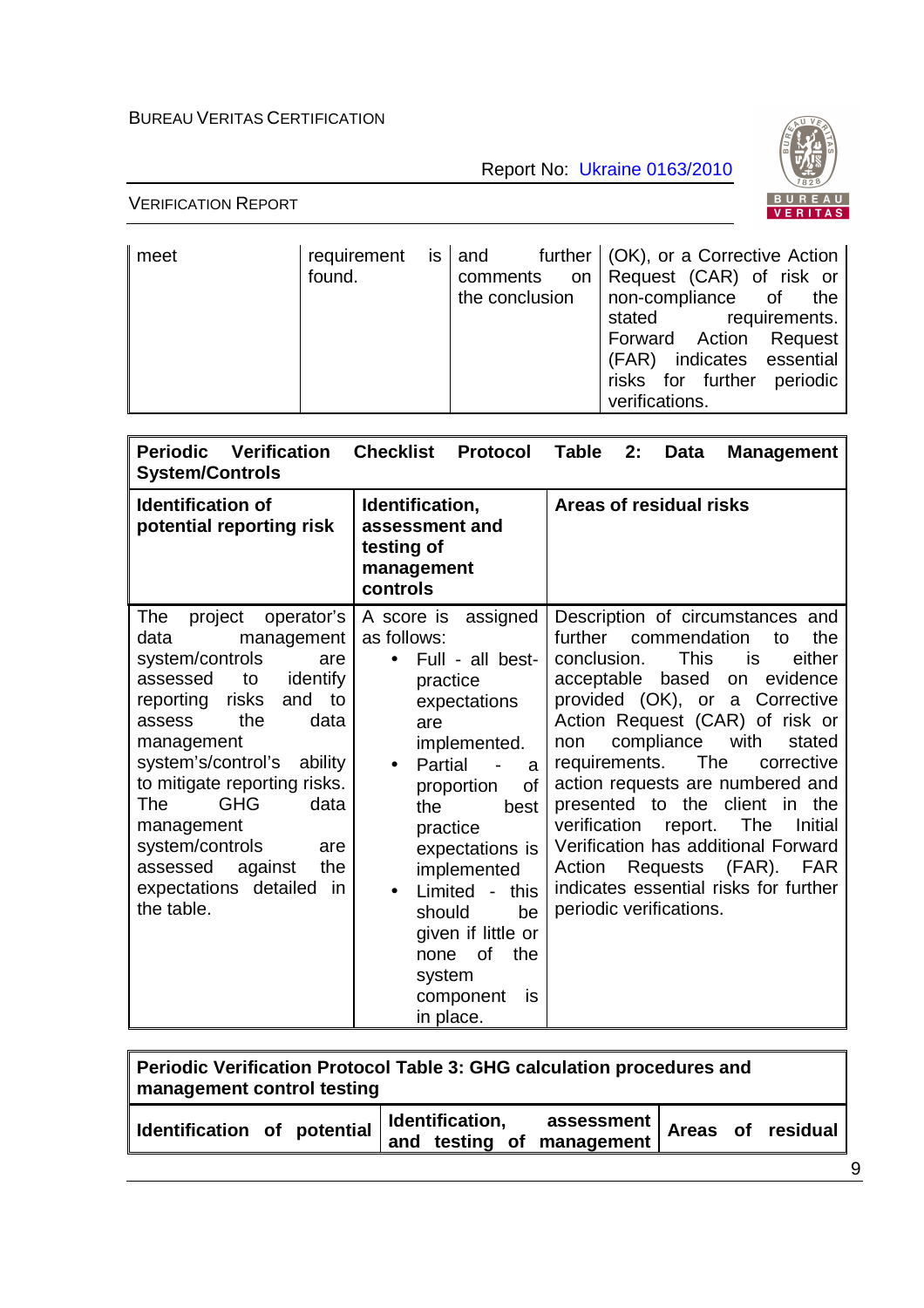Report No: Ukraine 0163/2010



| reporting risk                                                                                                                                                                                                                                                                                                                                                                                                                                                                                                      | controls                                                                                                                                                                                                                                                                                                                                                                                                                 | risks                                                                                                                                                                                                                                                                                                                                    |
|---------------------------------------------------------------------------------------------------------------------------------------------------------------------------------------------------------------------------------------------------------------------------------------------------------------------------------------------------------------------------------------------------------------------------------------------------------------------------------------------------------------------|--------------------------------------------------------------------------------------------------------------------------------------------------------------------------------------------------------------------------------------------------------------------------------------------------------------------------------------------------------------------------------------------------------------------------|------------------------------------------------------------------------------------------------------------------------------------------------------------------------------------------------------------------------------------------------------------------------------------------------------------------------------------------|
| Identify and list potential<br>reporting risks based on an<br>assessment of the emission<br>estimation procedures, i.e.<br>$\triangleright$ the<br>calculation<br>methods,<br>collection<br>➤<br>data<br>raw<br><sub>of</sub><br>and<br>sources<br>supporting<br>documentation,<br>reports/databases/info<br>➤<br>rmation systems from<br>which<br>data<br>is<br>obtained.<br>Identify key source data.<br>data                                                                                                     | Identify the key controls for each<br>area with potential reporting<br>risks. Assess the adequacy of<br>the key controls and eventually<br>test that the key controls are<br>actually in operation.<br>Internal controls include<br>(not<br>exhaustive):<br>of<br>$\triangleright$ Understanding<br>responsibilities<br>and<br>roles<br>Reporting,<br>reviewing<br>➤<br>formal<br>and<br>management approval<br>of data; | Identify<br>of<br>areas<br>residual<br>risks,<br>i.e.<br>areas of potential<br>reporting risks where<br>there<br>are<br>no<br>adequate<br>management<br>controls to mitigate<br>potential<br>reporting<br>risks<br>where<br>Areas<br>data<br>accuracy,<br>completeness<br>and<br>consistency could be<br>improved<br>are<br>highlighted. |
| Examples of source<br>include<br>metering<br>records,<br>monitors,<br>process<br>operational<br>logs,<br>laboratory/analytical<br>data,<br>accounting records,<br>utility<br>data and vendor data. Check<br>appropriate calibration and<br>maintenance of equipment,<br>the<br>and<br>assess<br>likely<br>accuracy of data supplied.<br>Focus on those risks that<br>the<br>impact<br>accuracy,<br>completeness<br>and<br>consistency of the reported<br>data. Risks are weakness in<br>the GHG calculation systems | $\triangleright$ Procedures<br>for<br>ensuring<br>data<br>completeness,<br>conformance<br>with<br>reporting<br>guidelines,<br>maintenance of data<br>trails etc.<br>Controls to ensure the<br>≻<br>arithmetical accuracy of<br><b>GHG</b><br>the<br>data<br>generated<br>and<br>accounting records e.g.<br>internal<br>audits,<br>and<br>checking/<br>review<br>procedures;<br>> Controls over<br>the                    |                                                                                                                                                                                                                                                                                                                                          |
| and may include:<br>manual<br>≻<br>transfer<br>οf<br>data/manual<br>calculations,<br>unclear<br>origins<br>of<br>➤<br>data,<br>accuracy<br>due<br>➤<br>to<br>technological                                                                                                                                                                                                                                                                                                                                          | information<br>computer<br>systems;<br>Review processes for<br>$\blacktriangleright$<br>identification<br>and<br>understanding<br>of key<br>process<br>parameters<br>and implementation of<br>calibration maintenance<br>regimes                                                                                                                                                                                         |                                                                                                                                                                                                                                                                                                                                          |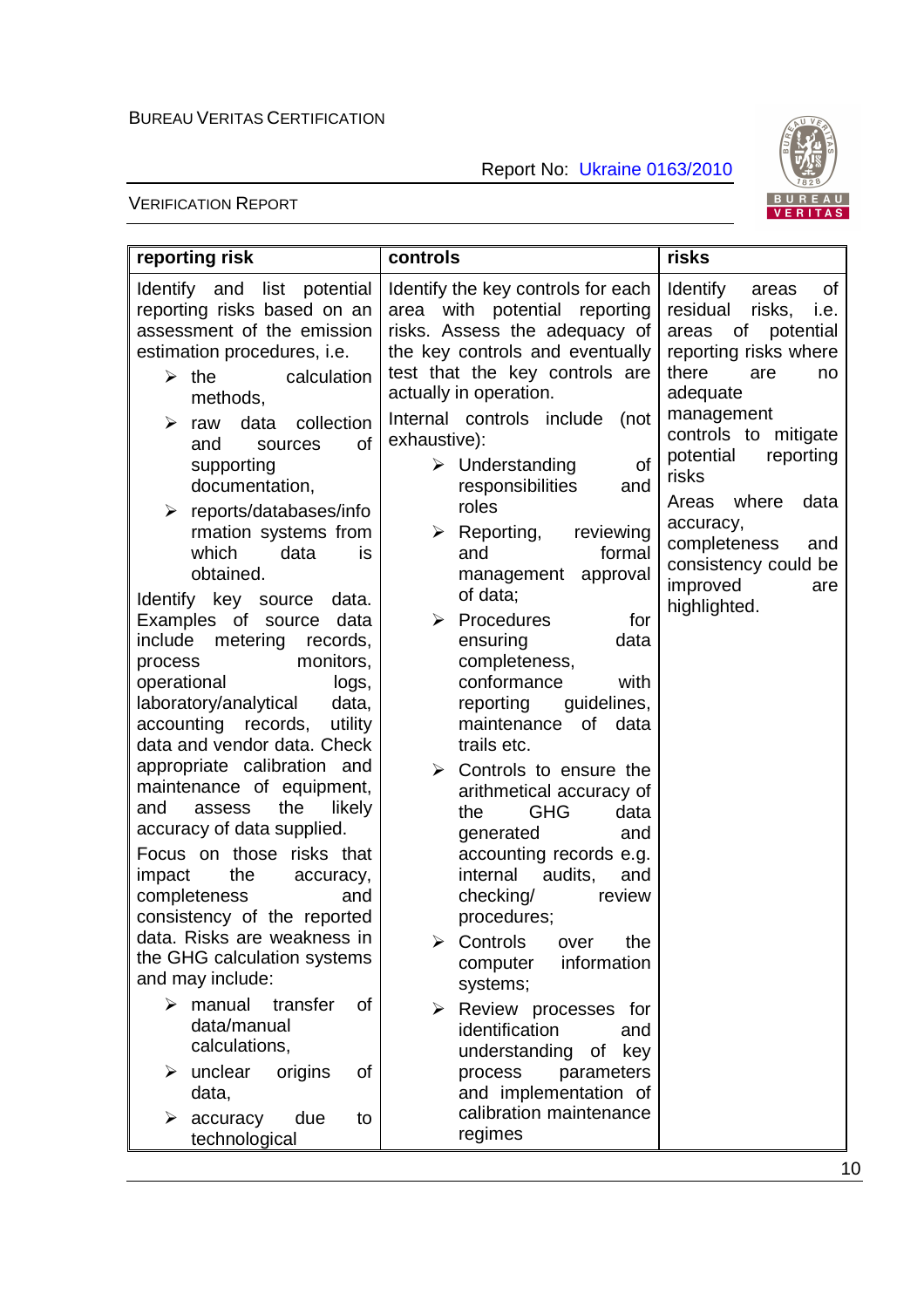

| limitations,<br>lack of appropriate<br>➤<br>protection<br>data<br>For<br>measures?<br>example, protected<br>calculation cells in | $\triangleright$ Comparing<br>and<br>analysing the<br><b>GHG</b><br>data with<br>previous<br>periods, targets and<br>benchmarks.                                                                                                                                                 |  |
|----------------------------------------------------------------------------------------------------------------------------------|----------------------------------------------------------------------------------------------------------------------------------------------------------------------------------------------------------------------------------------------------------------------------------|--|
| spreadsheets and/or<br>password restrictions.                                                                                    | testing the<br>When<br>specific<br>internal controls, the following<br>questions are considered:<br>1. Is the control designed<br>properly to ensure that it<br>would either prevent<br>or<br>detect and correct any<br>significant misstatements?<br>2. To what extent have the |  |
|                                                                                                                                  | controls<br>internal<br>been<br>implemented according to<br>their design;                                                                                                                                                                                                        |  |
|                                                                                                                                  | 3. To what extent have the<br>internal controls (if existing)<br>functioned properly (policies<br>and procedures have been<br>followed)<br>throughout<br>the<br>period?                                                                                                          |  |
|                                                                                                                                  | 4. How does<br>management<br>assess the internal control as<br>reliable?                                                                                                                                                                                                         |  |

| Periodic Verification Protocol Table 4: Detailed audit testing of residual risk                                           |                                                                                                                                              |                                                                                                                                                                                |  |  |  |
|---------------------------------------------------------------------------------------------------------------------------|----------------------------------------------------------------------------------------------------------------------------------------------|--------------------------------------------------------------------------------------------------------------------------------------------------------------------------------|--|--|--|
| areas and random testing                                                                                                  |                                                                                                                                              |                                                                                                                                                                                |  |  |  |
| Areas of residual<br>risks                                                                                                | <b>Additional</b><br>verification<br>testing performed                                                                                       | <b>Conclusions and Areas Requiring</b><br>Improvement<br>(including<br>Forward<br><b>Action</b><br><b>Requests)</b>                                                            |  |  |  |
| residual  <br>List the<br>risks<br>οf<br>areas<br>(Table<br>$\overline{2}$<br>where<br>detailed<br>audit<br>testing<br>IS | The additional verification<br>is <sub>1</sub><br>performed<br>testing<br>described. Testing<br>may<br>include:<br>1. Sample<br><b>Cross</b> | Having investigated the residual risks,<br>the conclusions should be noted here.<br>Errors and uncertainties should be<br>highlighted.<br>Errors and uncertainty can be due to |  |  |  |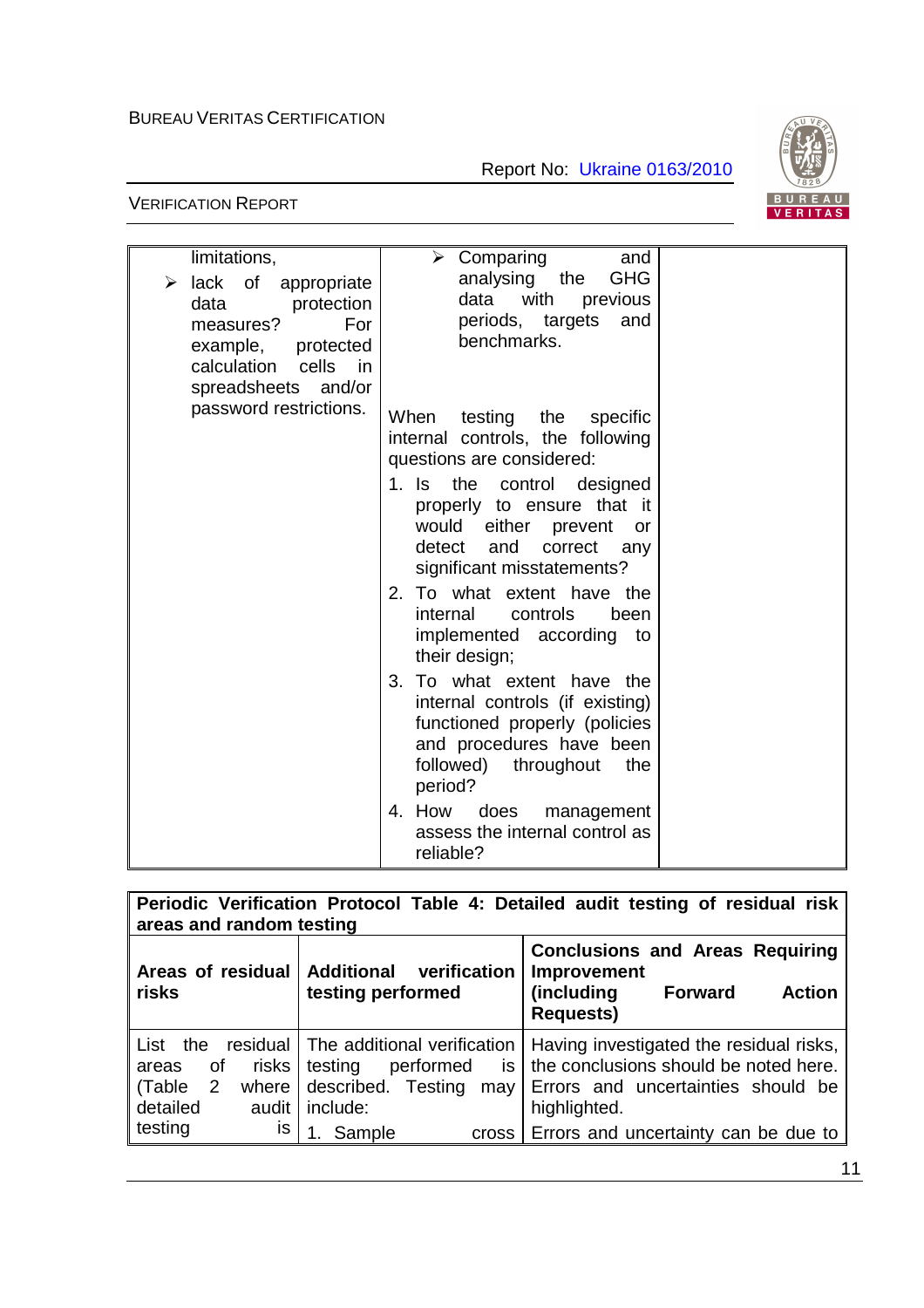Report No: Ukraine 0163/2010



| necessary.                            | checking of manual                                                                                                                              | a number of reasons:                                                                                                                                                                                                                                                                                                                                  |
|---------------------------------------|-------------------------------------------------------------------------------------------------------------------------------------------------|-------------------------------------------------------------------------------------------------------------------------------------------------------------------------------------------------------------------------------------------------------------------------------------------------------------------------------------------------------|
| In addition, other                    | transfers of data                                                                                                                               | $\triangleright$ Calculation errors. These may                                                                                                                                                                                                                                                                                                        |
| material<br>areas                     | 2. Recalculation                                                                                                                                | be due to inaccurate manual                                                                                                                                                                                                                                                                                                                           |
| may be selected<br>for detailed audit | 3. Spreadsheet<br>ʻwalk<br>throughs' to<br>check                                                                                                | transposition,<br>use<br>of<br>inappropriate emission factors                                                                                                                                                                                                                                                                                         |
| testing.                              | links and equations                                                                                                                             | or assumptions etc.                                                                                                                                                                                                                                                                                                                                   |
|                                       | 4. Inspection<br>0f<br>calibration<br>and<br>maintenance records<br>for key equipment<br>$\triangleright$ Check<br>sampling<br>analysis results | $\triangleright$ Lack of clarity in the monitoring<br>This<br>could<br>lead<br>plan.<br>to<br>inconsistent<br>approaches<br>to<br>calculations<br>of<br>or<br>scope<br>reported data.<br>limitations.<br>$\triangleright$ Technological                                                                                                               |
|                                       | $\triangleright$ Discussions<br>with<br>process engineers<br>who have detailed<br>knowledge<br>0f<br>process<br>uncertainty/error               | <b>There</b><br>inherent<br>may<br>be<br>uncertainties<br>(error<br>bands)<br>associated with the methods<br>used to measure<br>emissions<br>of<br>particular<br>use<br>e.g.<br>equipment such as meters.                                                                                                                                             |
|                                       | bands.                                                                                                                                          | $\triangleright$ Lack of source data. Data for<br>some sources may not be cost<br>effective or practical to collect.<br>This may result in the use of<br>default data which has been<br>derived<br>based<br>certain<br>on<br>assumptions/conditions<br>and<br>will<br>therefore<br>which<br>have<br>varying applicability in different<br>situations. |
|                                       |                                                                                                                                                 | <b>The</b><br>second two categories<br>are<br>explored with the site personnel,<br>their<br>knowledge<br>based<br>on<br>and<br>experience of the processes. High<br>risk process parameters or source<br>data (i.e. those with a significant<br>influence on the reported data, such<br>as meters) are reviewed for these<br>uncertainties.           |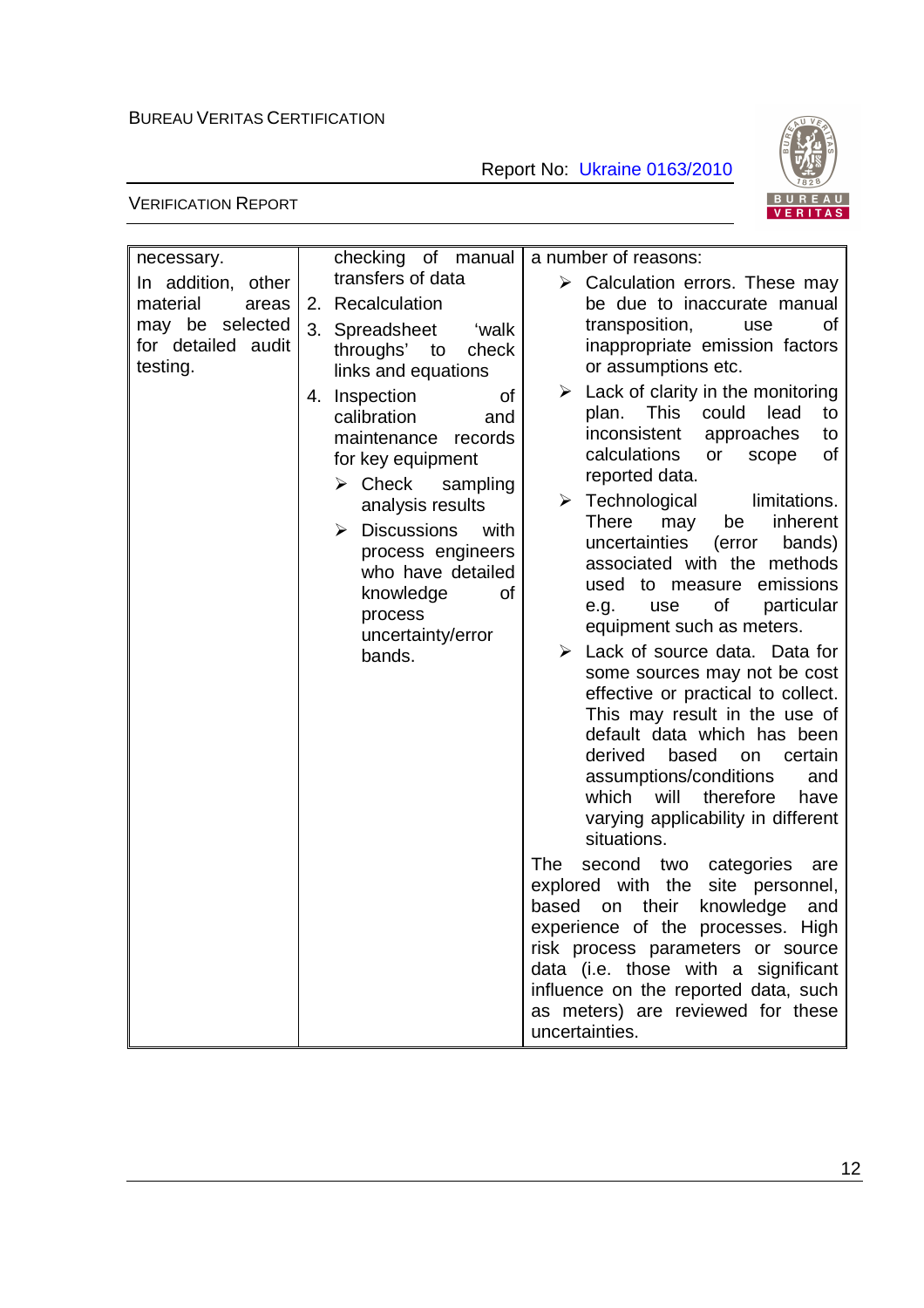

VERIFICATION REPORT

| Verification Protocol Table 5: Resolution of Corrective Action and Clarification<br><b>Requests</b>                                                                                             |                                                                                                                                                                          |                                                                                                                                                                                                             |                                                                                                                                                                                                                                                |  |
|-------------------------------------------------------------------------------------------------------------------------------------------------------------------------------------------------|--------------------------------------------------------------------------------------------------------------------------------------------------------------------------|-------------------------------------------------------------------------------------------------------------------------------------------------------------------------------------------------------------|------------------------------------------------------------------------------------------------------------------------------------------------------------------------------------------------------------------------------------------------|--|
| <b>Report</b><br>clarifications<br>and<br>action<br>corrective<br>requests                                                                                                                      | Ref. to checklist<br>question<br>in<br>tables 2/3                                                                                                                        | <b>of</b><br><b>Summary</b><br>project<br>owner<br>response                                                                                                                                                 | <b>Verification</b><br>conclusion                                                                                                                                                                                                              |  |
| If the conclusions<br>from the Verification<br>either<br>a l<br>are<br>Action<br>Corrective<br>Request<br>a<br>or<br>Clarification<br>Request,<br>these<br>should be listed in<br>this section. | Reference to the<br>checklist question<br>number in Tables<br>2, 3 and 4 where<br>Corrective<br>the<br>Action Request or<br>Clarification<br>is<br>Request<br>explained. | <b>The</b><br>responses<br>given by the Client<br>other<br>or<br>project<br>participants during<br>the<br>communications<br>with the verification<br>should<br>be<br>team<br>summarized in this<br>section. | This<br>should<br>section<br>the<br>summarize<br>verification<br>team's<br>final<br>responses and<br>conclusions.<br><b>The</b><br>conclusions<br>should<br>also be included<br>in<br>Tables 2, 3 and<br>4,<br>"Final<br>under<br>Conclusion". |  |

|  |  | <b>Figure 1 Verification protocol tables</b> |
|--|--|----------------------------------------------|
|--|--|----------------------------------------------|

## **2.1 Review of Documents**

The Monitoring Report (MR) version 1 submitted by OJSC Odesagas and additional background documents related to the project design and baseline, i.e. Laws of Ukraine, Project Design Documents (PDD), applied methodology, have been reviewed in accordance with Kyoto Protocol requirements and Clarifications on Verification Requirements determined by a Designated Operational Entity.

The verification findings presented in this report relate to the project as described in the PDD version 06 and Project Monitoring Report version 01.

## **2.2 Stakeholders' comments**

On 07/09/2010 Bureau Veritas Certification Holding SAS performed interviews with project stakeholders to confirm selected information and to resolve issues identified in the document review. Representatives of OJSC Odesagas were interviewed. The main topics of the interviews are summarized in the Table 1.1.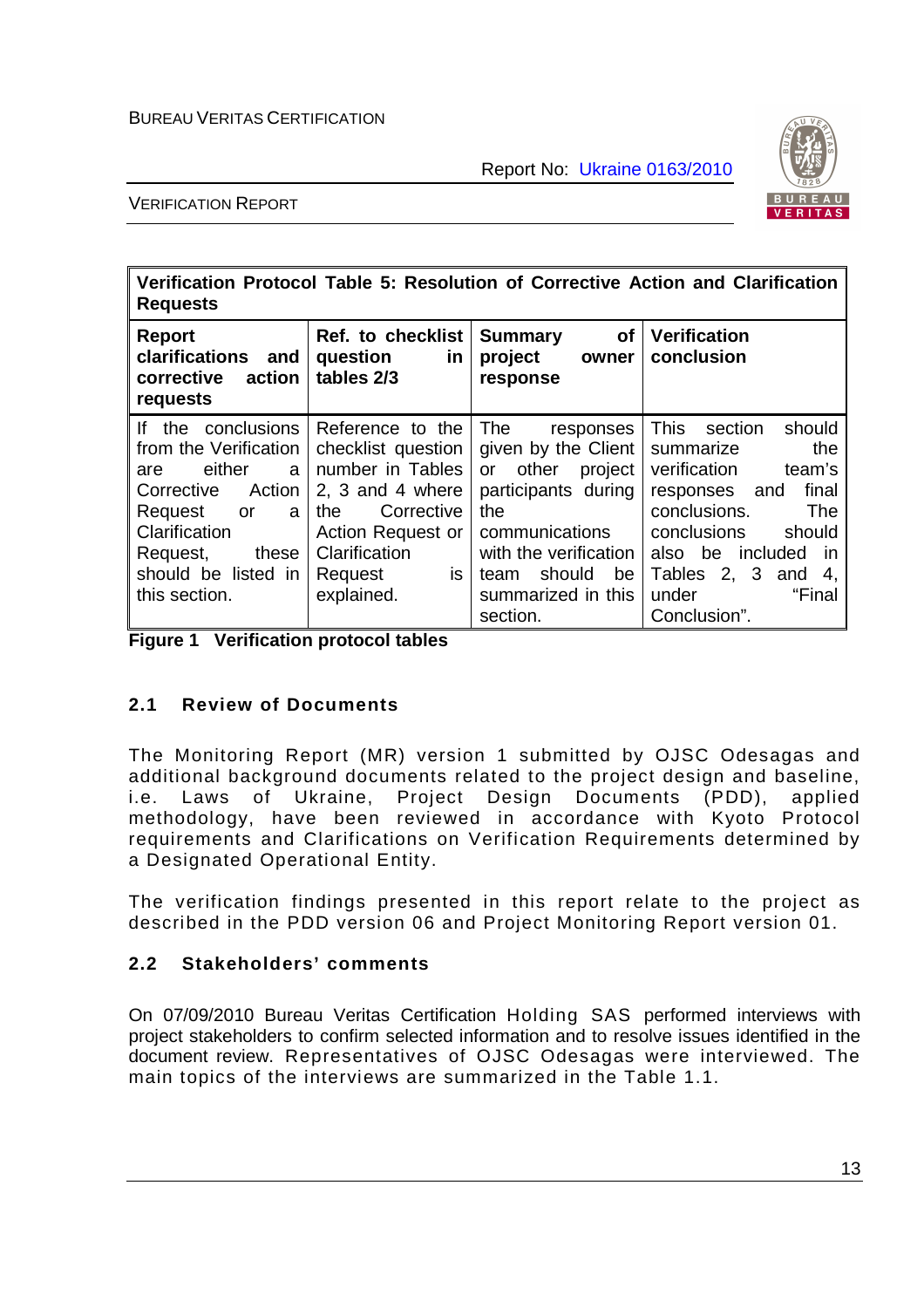

VERIFICATION REPORT

## **Table 1.1 Interview topics**

| Interviewed organization                                     | <b>Interviews Topics</b>                                                                                                                                                                                                                                                              |
|--------------------------------------------------------------|---------------------------------------------------------------------------------------------------------------------------------------------------------------------------------------------------------------------------------------------------------------------------------------|
| OJSC Odesagas                                                | Organizational structure.<br>Responsibilities and authorities.<br>Training of personnel.<br>Quality management procedures and<br>technology.<br>Rehabilitation /Implementation of equipment<br>(records).<br>Metering equipment control.<br>Metering record keeping system, database. |
| Local Stakeholders:<br><b>Heating Network Administration</b> | Social impacts.<br>Environmental impacts.                                                                                                                                                                                                                                             |
| Consultant:<br><b>ITI Biotekhnika UAAN</b>                   | Baseline methodology.<br>Monitoring plan.<br>Monitoring report.<br>Deviations from PDD.                                                                                                                                                                                               |

Bureau Veritas Certification published the Monitoring report on the website (http://www.bureauveritas.com/) on 01/10/2010 for comments.

## **2.3 Answers to Clarification Requests (CL), Corrective Action Requests (CAR) and Forward Action Requests (FAR)**

The objective of this phase of the verification is to review the answers to Clarification Requests, Forward Action Requests and any other ones required for Bureau Veritas Certification to make a positive conclusion on the GHG emission reduction calculation.

Findings established during the initial verification can either be seen as a non-fulfillment of criteria ensuring the proper implementation of a project or where a risk to deliver high quality emission reductions is identified.

Corrective Action Requests (CAR):

i) there is a clear deviation from the implementation of the project as defined by the PDD;

ii) requirements to the MP have not been met;

iii) there is a risk that the project would not be able to deliver (high quality) ERUs.Forward Action Requests (FAR) are issued, where:

iv) the actual status requires a special focus on this item for the next consecutive verification, or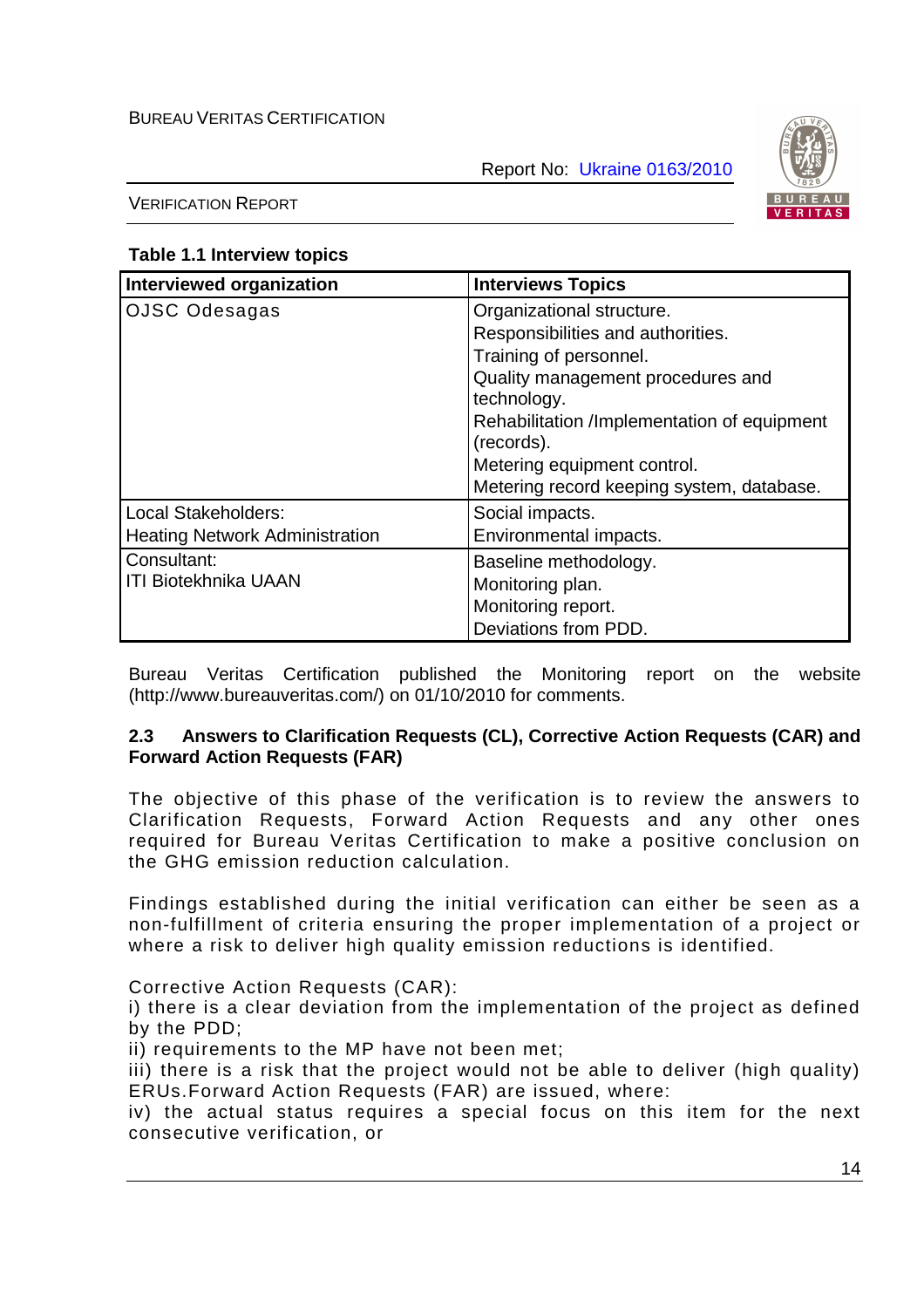

VERIFICATION REPORT

v) an adjustment of the MP is recommended.

The verification team may also use the term Clarification Request (CL), which would be where:

vi) additional information is needed to fully clarify an issue.

To guarantee the transparency of the verification process, the concerns raised are documented in more detail in the verification protocol in Appendix A

## **3 VERIFICATION FINDINGS**

In the following sections, the findings of the verification are stated. The verification findings for each verification subject are presented as follows:

1) The findings from the desk review of the original project activity documents and the findings from interviews during the follow up visit are summarized. A more detailed record of these findings can be found in the Verification Protocol in Appendix A.

2) The conclusions for verification subject are presented.

In the final verification report, the discussions and the conclusions that followed the preliminary verification report and possible corrective action requests should also be encapsulated in this section.

# **3.1 Remaining issues CAR's, FAR's from previous determination/verification**

A task of verification is to check the remaining issues from the previous determination or issues which are clearly defined for assessment in the PDD. The determination report prepared by Bureau Veritas Certification notes following open issues.

No CARs remained open since last periodic verification.

## **Conclusion of the verification team**

Evidencing documents were provided to verifiers and were found satisfactory.

## **3.2 Project implementation**

## **3.2.1 Discussion**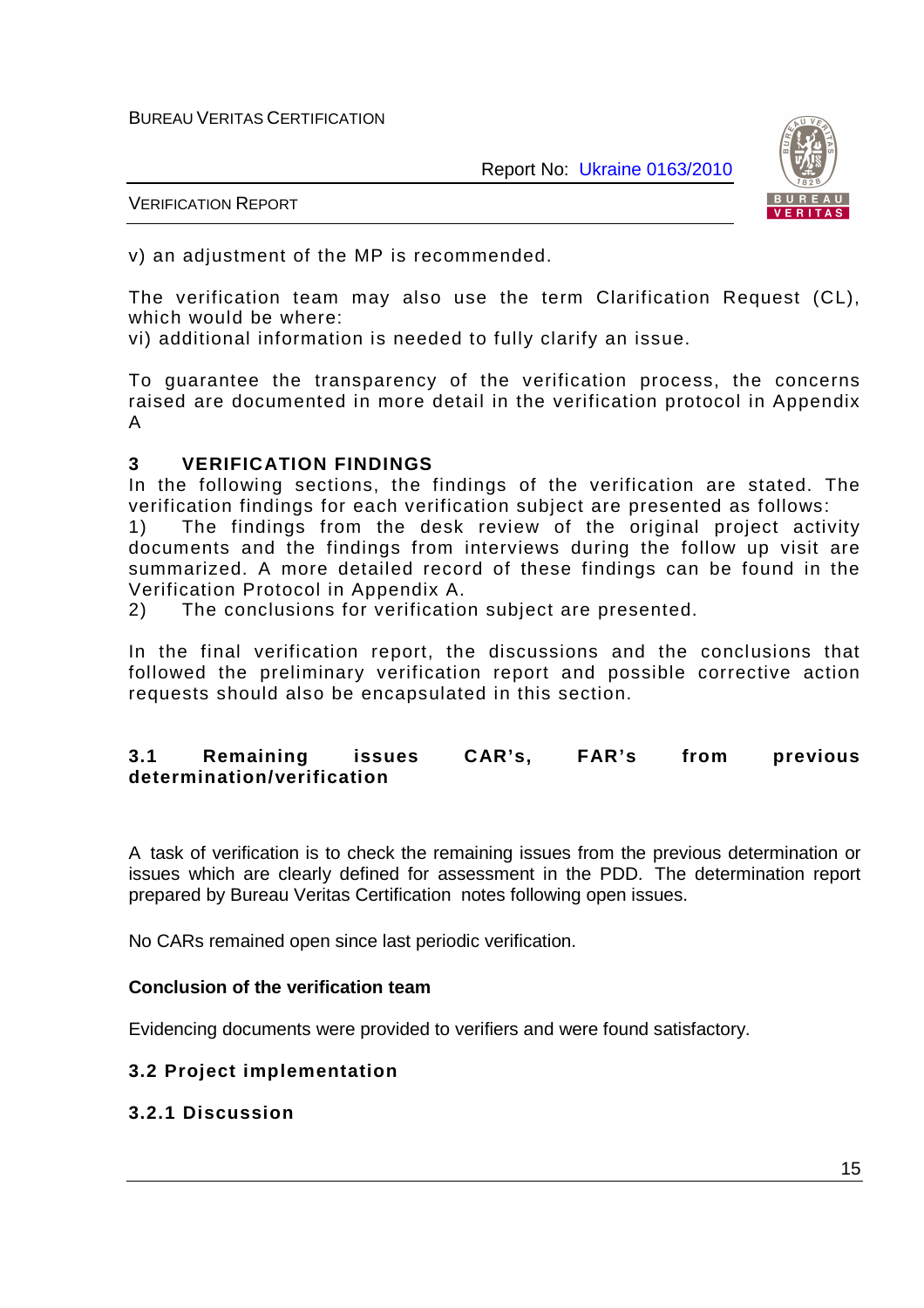Report No: Ukraine 0163/2010



#### VERIFICATION REPORT

The scrutiny of a proper implementation of a project is a key issue of an Initial Verification.

JI project is implemented at gas-distribution stations of OJSC Odesagas, included to the project. List of performed works under the Project is given in the table below.

| No. | <b>Measures</b>                                   | Quantity of<br>performed<br>works<br>units | construction      | Beginning of Commissioning |
|-----|---------------------------------------------------|--------------------------------------------|-------------------|----------------------------|
|     | 9 months (January-September) of 2010              |                                            |                   |                            |
|     | Reconstruction<br>and hermetization<br>GDP (CGDP) | 209 units                                  | <b>April 2010</b> | June 2010                  |

Table 1.2. Implementation status (in accordance with the PDD version 06).

During 9 months (January-September) of 2010 209 objects were reconstructed and pressurized.

List of objects which have passed reconstruction is given in Appendix A to the MR version 1.

## **3.2.2 Findings**

None.

## **3.3 Internal and External Data**

#### **3.3.1 Discussion**

Specifications used in calculation of methane emission reductions are listed in the table 1.3 below.

| Identification<br>number | Variable<br>data | <b>Sources</b><br>of I<br>data                                      | Form of data received<br>(electronic/on paper) | Comments                                                                      |               |
|--------------------------|------------------|---------------------------------------------------------------------|------------------------------------------------|-------------------------------------------------------------------------------|---------------|
| 1. i                     | Number           | Detected<br>leakage<br>was<br>eliminated<br>then<br>and<br>measured | Electronic                                     | Detected<br>leakage<br>awarded<br>No.<br>respective<br>according<br>specially | is<br>a<br>to |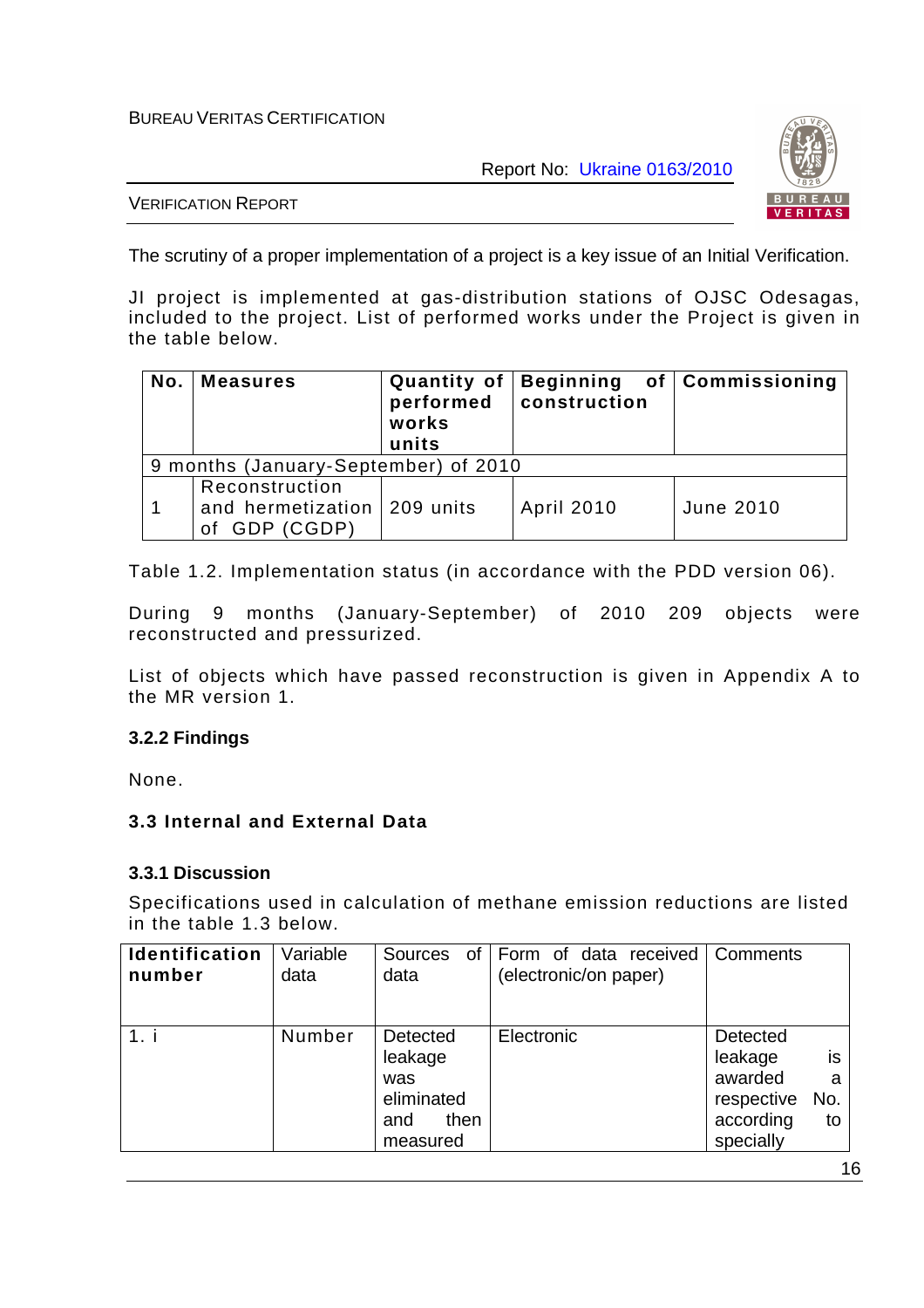



|           |                                | again                                                                                              |            | <b>GDP</b><br>created<br>Equipment<br>Logbook                                                                                                                                                                                                                                                                                                                               |
|-----------|--------------------------------|----------------------------------------------------------------------------------------------------|------------|-----------------------------------------------------------------------------------------------------------------------------------------------------------------------------------------------------------------------------------------------------------------------------------------------------------------------------------------------------------------------------|
| 2. Ti     | Time                           | Number<br>of<br>of<br>hours<br>equipment<br>operation<br>by the time<br>leakage<br>was<br>detected | Electronic | Number<br>of<br>of<br>hours<br>equipment<br>operating<br>during the year<br>after<br>its<br>replacement<br>(repair)                                                                                                                                                                                                                                                         |
| 3.        | Date                           | Reconstruct<br>ion<br>and<br>monitoring<br>data                                                    | Electronic | <b>of</b><br>Date<br>reconstruction<br>together<br>used<br>with<br>the<br>number<br>οf<br>hours<br>of<br>equipment<br>operation<br>to<br>determine<br>general<br>number<br>of<br>of<br>hours<br>operation<br>Should<br>leaks<br>be repeated, it<br>taken<br>the<br>is<br>the<br>same<br>as<br>of<br>date<br>last<br>inspection<br>which showed<br>the absence of<br>leakage |
| 4. GWPCH4 | Global<br>warming<br>potential | <b>IPCC</b>                                                                                        | Electronic | Poject<br>developer<br>will<br>conduct<br>monitoring<br>οf<br>potential<br>any<br>changes<br>caused<br>by<br>global warming<br>methane,<br>for                                                                                                                                                                                                                              |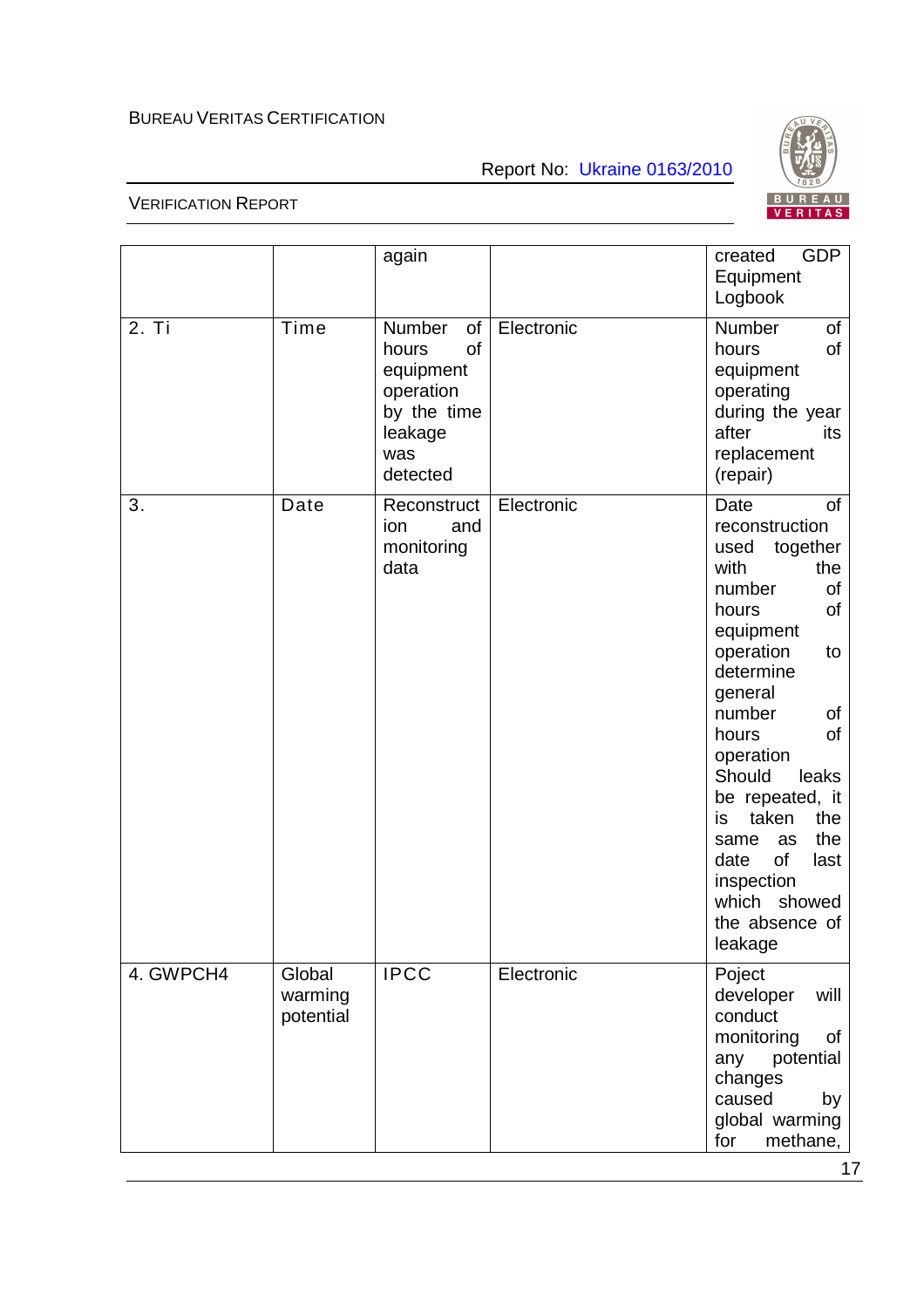Report No: Ukraine 0163/2010



#### VERIFICATION REPORT

 $\mathsf{r}$ 

|           |                                                                                 |                                                              |            | published<br>by<br><b>IPCC</b><br>and<br>by<br>approved<br><b>COP</b>                                                                                                                                                                                                                                                 |
|-----------|---------------------------------------------------------------------------------|--------------------------------------------------------------|------------|-----------------------------------------------------------------------------------------------------------------------------------------------------------------------------------------------------------------------------------------------------------------------------------------------------------------------|
| 5. FCH4,i | Leak<br>speed                                                                   | Methane<br>leak speed<br>each<br>for<br>detected<br>leakage  | Electronic |                                                                                                                                                                                                                                                                                                                       |
| 6.        | Tempera<br>ture and<br>pressure                                                 | Gas<br>temperature<br>and<br>pressure                        | Electronic | Measured<br>for<br>determination<br>of CH4 density<br>Note:<br>Notwithstandin<br>g<br>measurements,<br>variants<br>many<br>are<br>not<br>expected<br>as<br>pressure<br>and<br>temperature at<br>different<br>stations<br>are<br>taken constant                                                                        |
| 7. URi    | Equipmen<br>t<br>uncertaint<br>factor;<br>y<br>measurem<br>of<br>ent<br>leakage | Information<br>manufactur<br>and/or<br>er<br><b>IPCC GPG</b> | Electronic | Where<br>possible,<br>95%<br>confidence<br>interval<br>is<br>evaluated;<br>advice<br><b>of</b><br>management<br>board given in<br>section 6 2000<br><b>IPCC of GPG If</b><br>manufacturer<br>equipment<br>of<br>where<br>leaks<br>measured<br>are<br>specifies<br>uncertainty<br>without<br>range<br>specification of |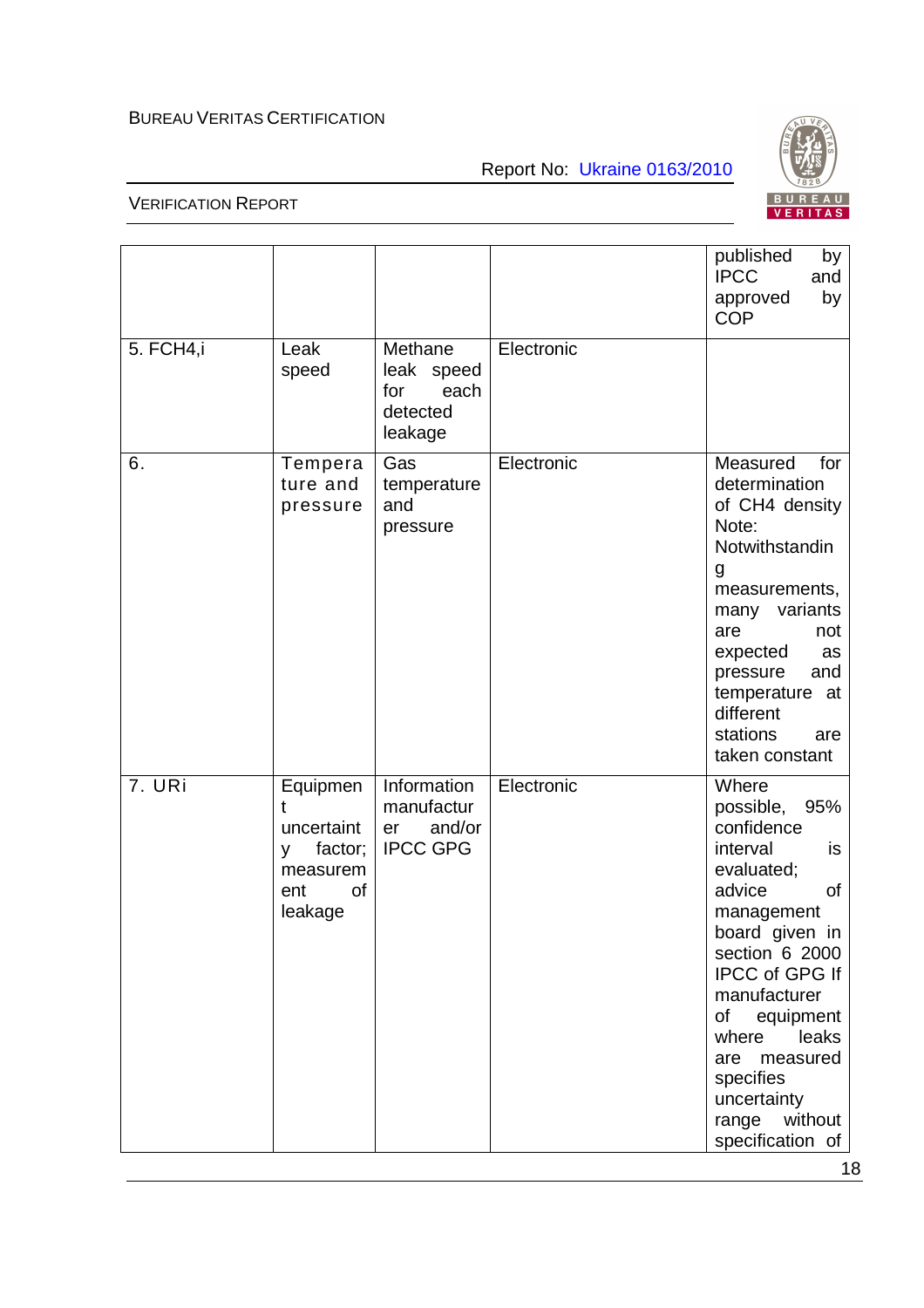Report No: Ukraine 0163/2010



|                 |                                              |                         |                      | confidence<br>internal, it can<br>be taken 95%                                                                                                                                                                                                                                                        |
|-----------------|----------------------------------------------|-------------------------|----------------------|-------------------------------------------------------------------------------------------------------------------------------------------------------------------------------------------------------------------------------------------------------------------------------------------------------|
| 8. Vbag         | Reservoir<br>capacity                        | Measureme<br>nt data    | Electronic and paper | Reservoir<br>is<br>filled<br>with<br>in<br>Amount<br>water.<br>0f<br>water<br>by<br>measured<br>flow meter will<br>be<br>reservoir<br>capacity<br>Measurement<br>showed<br>that<br>reservoir<br>capacity is 0.87<br>$m^3$ .                                                                           |
| 9. WsampleCH4,i | Methane<br>concentrat<br>in<br>ion<br>sample | Measureme<br>nt reports | Electronic           | Methane<br>concentration<br>in sample<br>(in<br>reservoir)<br>οf<br>leak $i$ is<br>the<br>difference<br>between<br>methane<br>concentration<br>the<br>$\mathsf{I}$<br>beginning<br>and<br>in the end of<br>measurement<br>Concentration<br>is<br>measured<br>with<br>gas<br>analyzer EX-<br>TEC® SR5. |
| 10.ti           | Time                                         | Measureme<br>nt reports | Electronic           | Time<br>during<br>which methane<br>concentration<br>reservoir<br>in<br>reaches certain<br>level<br>is.<br>determined<br>with<br>stop-                                                                                                                                                                 |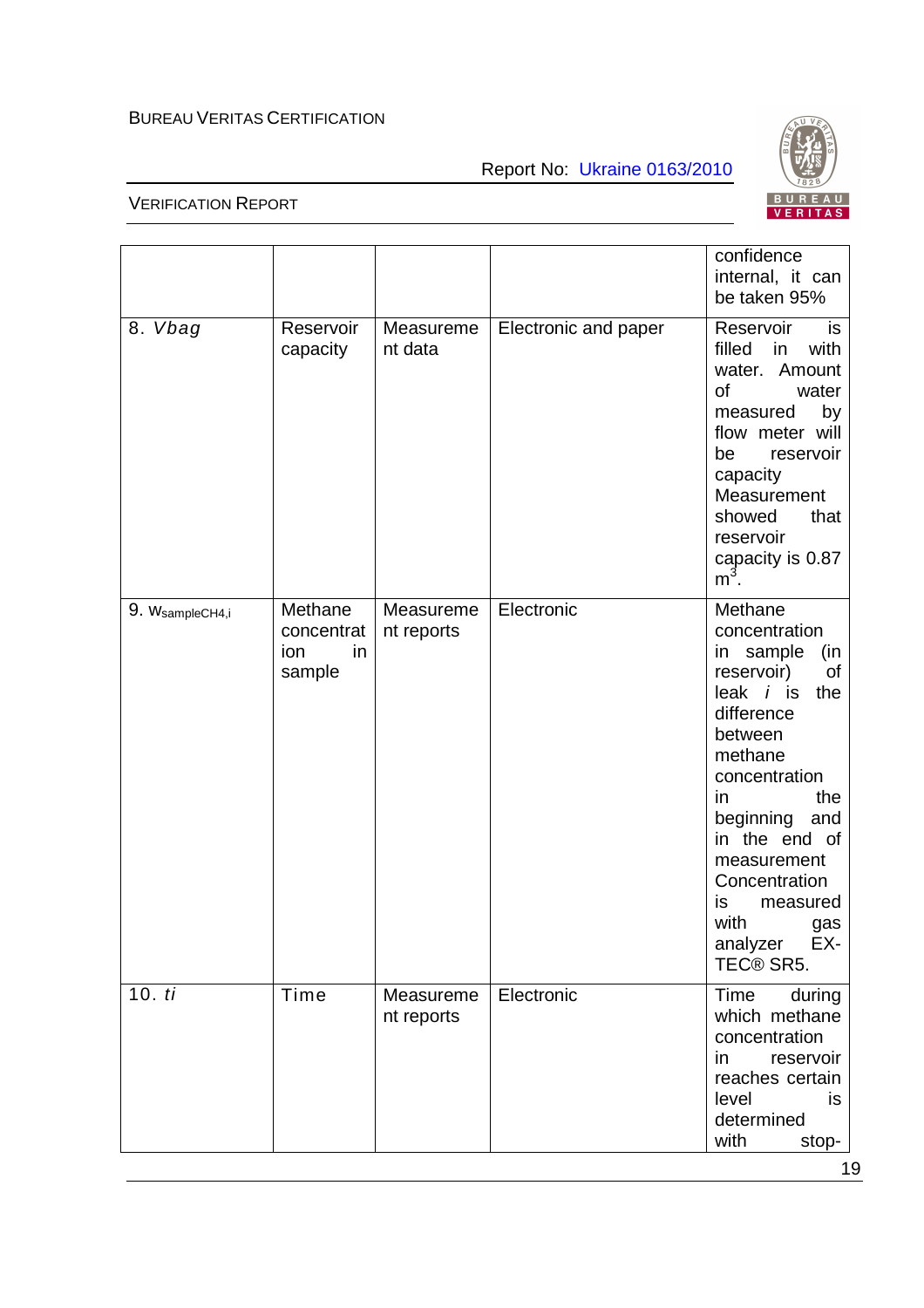Report No: Ukraine 0163/2010



## VERIFICATION REPORT

|  |  | watch.<br>Measurement<br>starts from the<br>moment the tap<br>is opened on<br>the tank cap<br>and ends when<br>methane<br>concentration<br>inside<br>the<br>reservoir |
|--|--|-----------------------------------------------------------------------------------------------------------------------------------------------------------------------|
|  |  | reaches certain<br>level.                                                                                                                                             |

Table 1.3. Specifications used in calculation of GHG emissions.

# **3.3.2 Findings**

Outstanding questions connected with baseline and additionality are given in Table 5 below (See CAR1, CL2, CL3).

# **3.3.3 Conclusion**

Project complies with requirements.

# **3.4 Environmental and Social Indicators**

## **3.4.1 Discussion**

No environmental and social indicators are defined in the monitoring plan.

The auditor team on site met a sample of local stakeholders. They expressed their deep appreciations for the project. As the project has brought sustainable development in to Odessa Region by means of implementation of activities for natural gas leaks reduction as well as improving of living comfort for population through improving of gas supply quality and safety, it will also have positive environmental impact.

# **3.4.2 Findings**

None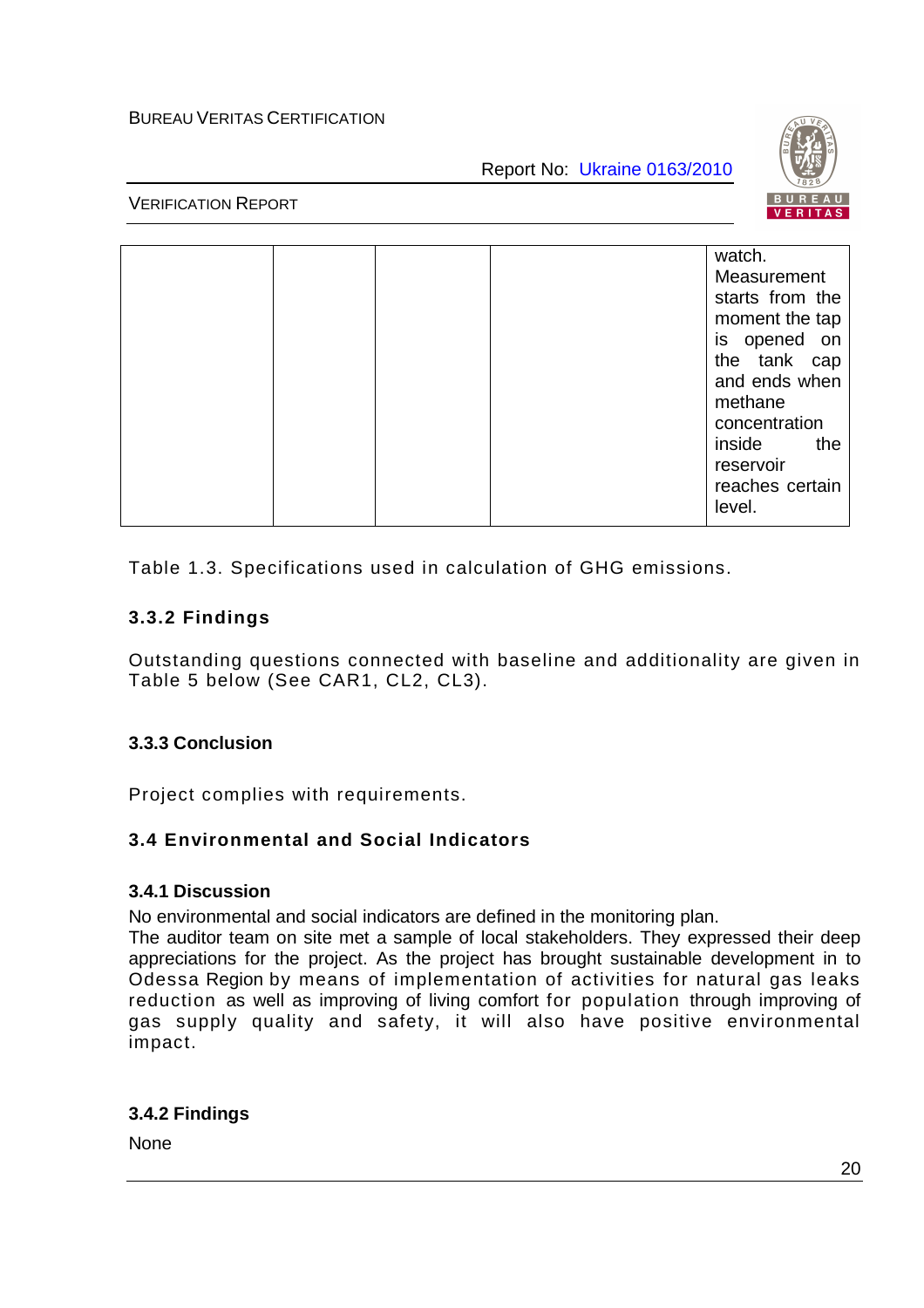

VERIFICATION REPORT

# **3.4.3. Conclusion**

The Project complies with Ukrainian Laws, and with the JI project requirements.

## **3.5 Management and Operational System**

## **3.5.1 Discussion**

In order to ensure successful implementation of a project and the credibility and verifiability of the emissions reductions achieved, the project must have a well defined management and operational system.

Systems of administration, management and control of OJSC Odesagas are organized in accordance with the laws of Ukraine. The audit team knows the laws required for project implementation. The team has been provided with equipment descriptions and technological instructions. Operational instructions are in place. Inspection schedules are duly agreed as provided for by requirements of the law of Ukraine.

# **3.5.2 Findings**

None

## **3.5.2 Conclusion**

The Monitoring Report and the Management and Operational Systems are eligible for reliable project monitoring.

## **4 THIRD PERIODIC VERIFICATION FINDINGS (1-3 QUARTERS OF 2010)**

# **4.1 Completeness of Monitoring**

## **4.1.1 Discussion**

The reporting procedures reflect the monitoring plan completely. It is confirmed that the monitoring report does comply with the monitoring methodology and PDD.

All 10 parameters were determined as prescribed. All reported parameters were determined. The complete data is stored electronically and documented. The necessary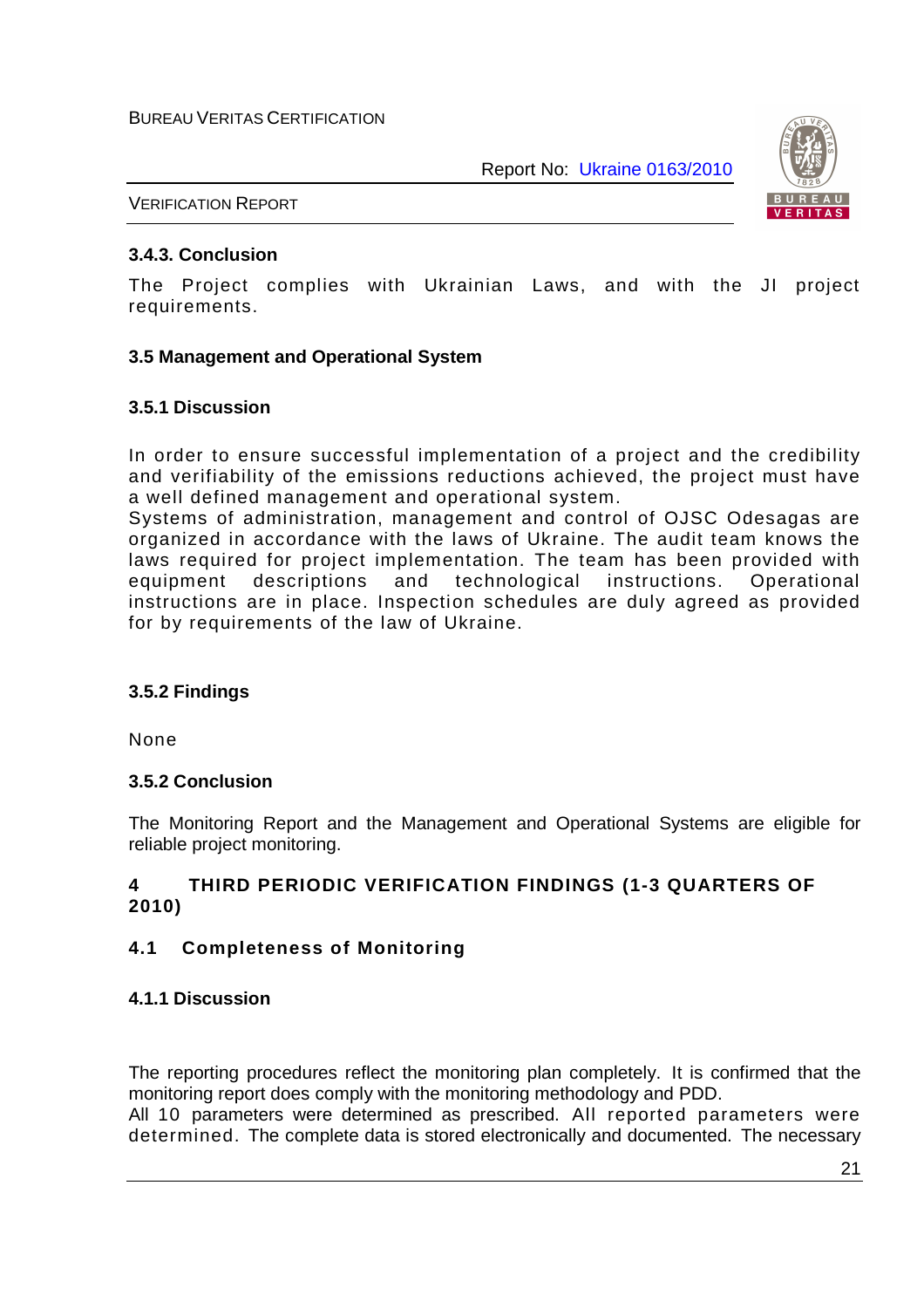

#### VERIFICATION REPORT

monitoring procedures defined in internal procedures and additional internal documents have been submitted for determination.

According to PDD version 06, emission reductions during first 9 months of 2010 monitoring period were expected 345000 t CO2 e. According to Monitoring Report version 01 emission reductions achieved are **297047,50 t** CO2 e. The difference in the emission reductions are explained as follows. The reductions expected in PDD are expected reductions, but due to the lack of financing project activities were not performed in full.

## **4.1.2 Findings**

None

## **4.1.3 Conclusion**

The project complies with all requirements.

## **4.2 Accuracy of Emission Reduction Calculation**

## **4.2.1 Discussion**

The verification team confirms that emission reduction calculations have been performed according to the Monitoring Plan and to the calculation methodology reported in the Section D.3.4. of the Monitoring Report version 01.

Calculation of methane leaks has taken into account possible error of devices used in measurement of leaks, and calculation uncertainty.

## **4.2.2 Findings**

None

## **4.2.3 Conclusion**

The project complies with all requirements.

## **4.3 Quality Evidence to Determine Emissions Reductions**

## **4.3.1 Discussion**

Verification of the calculation of emission reductions is based on internal data. The origin of those data was explicitly checked. Further on, processing of those data in the monitoring workbook Excel sheet was checked where predefined algorithms compute the net annual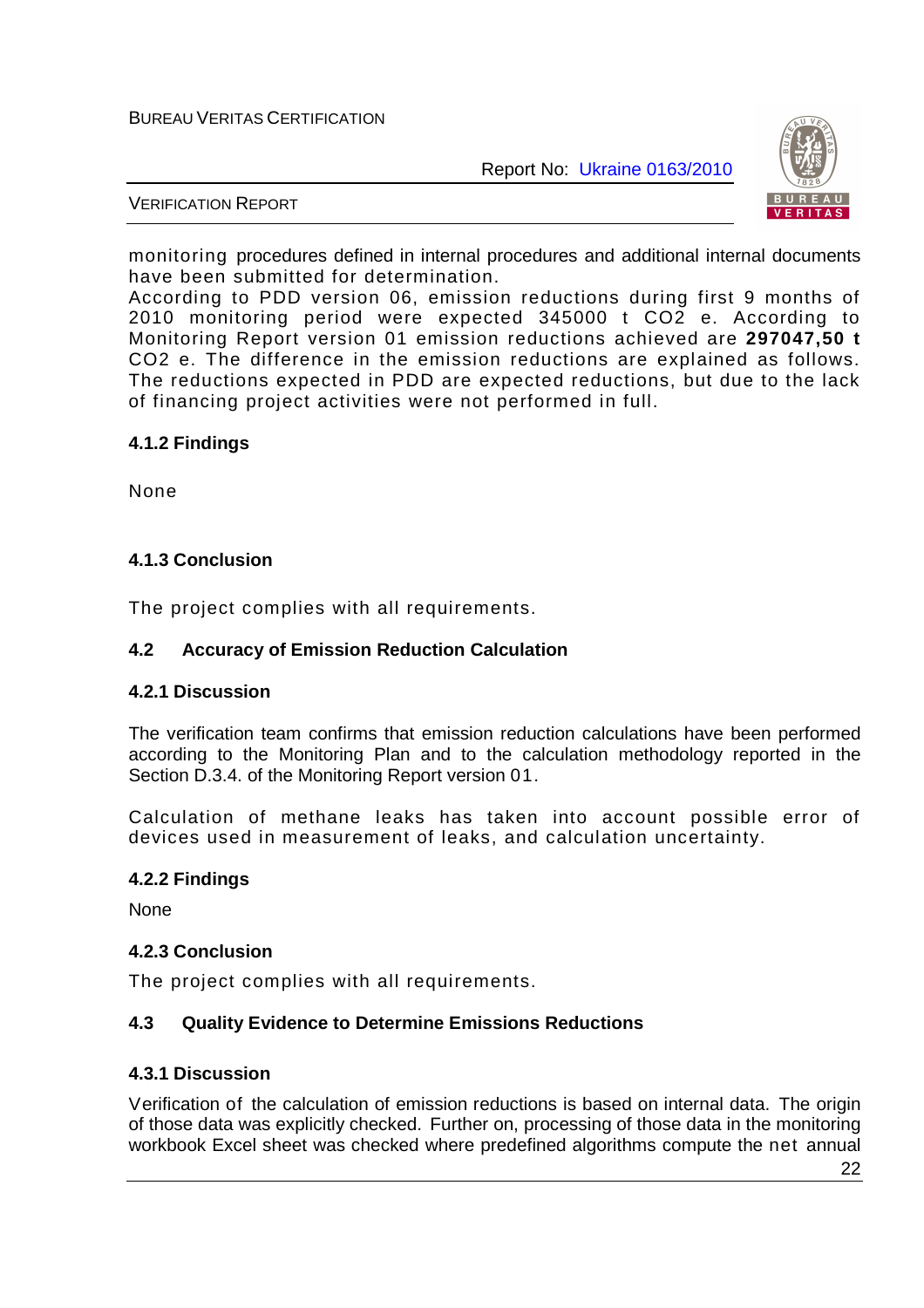Report No: Ukraine 0163/2010



VERIFICATION REPORT

profit gained from the emission reductions. All equations and algorithms used in the different workbook sheets were checked. Inspection of calibration and maintenance records for gas analyzers was performed.

Necessary procedures have been defined in internal procedures and additional internal documents relevant for the determination of the various parameters of the baseline.

#### **4.3.2 Findings**

**None** 

#### **4.3.3 Conclusion**

The project complies with all requirements.

#### **4.4 Management System and Quality Assurance**

#### **4.4.1 Discussion**

Coordination of work of all departments and services of OJSC Odesagas concerning project implementation is done by specially created Working team. The structure of Working team is shown on the Picture 3.



## Pic. 3 Structure of Working team

Sergiy Oleksandrovych Stryzhak and Lyudmyla Andriyivna Kulbida are responsible for collection of all information provided for by monitoring plan, and for making all necessary settlements. Archiving of all received information in the result of measurements and settlements is done under guidance of Kateryna Sergiyivna Burova. The head of working team (Nataliya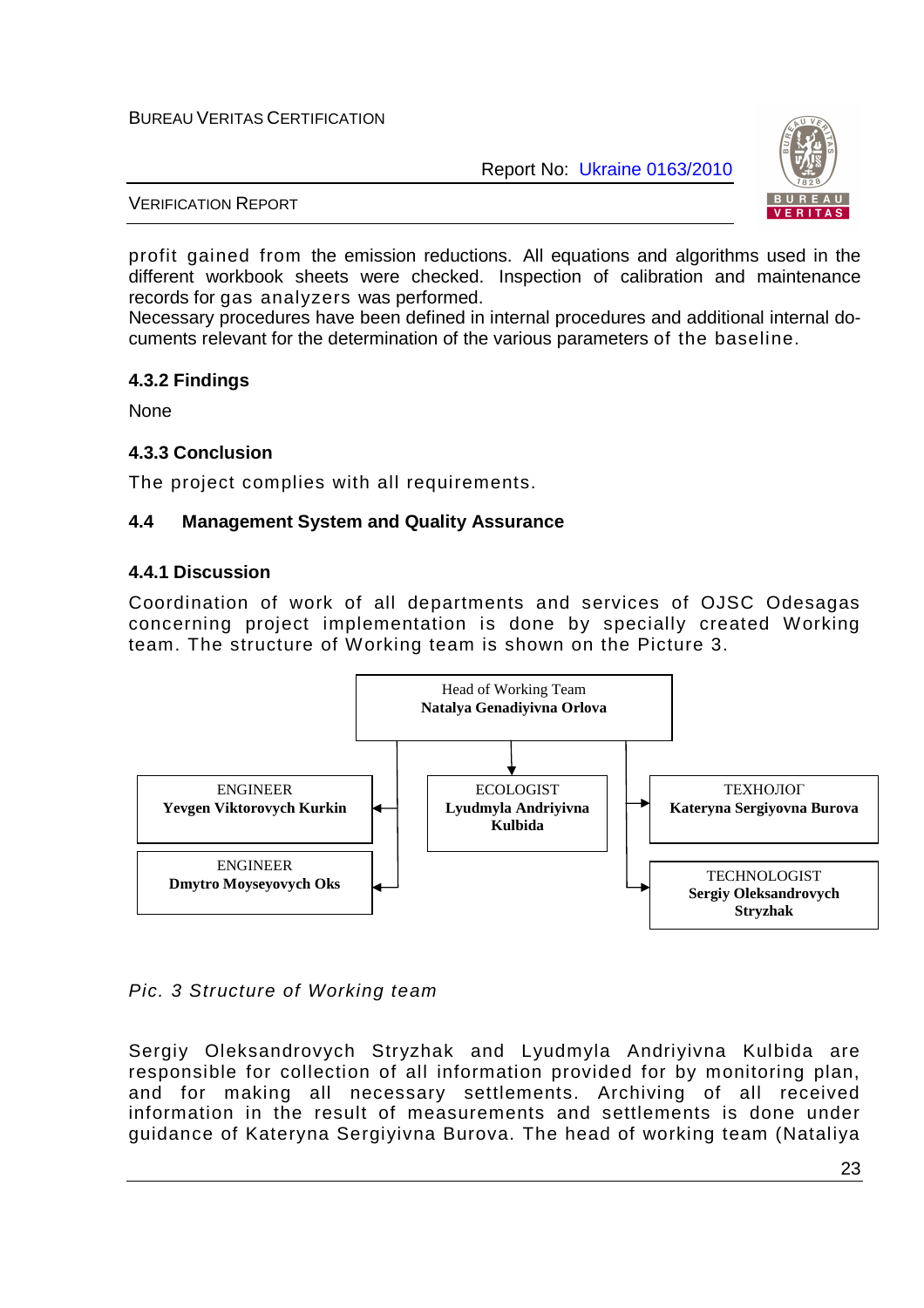Report No: Ukraine 0163/2010



VERIFICATION REPORT

Genadiyivna Orlova) on the basis of received information determines plan of measures under the Project and scope of resources required. Technical maintenance of the Project is carried out by Dmytro Moyseyovych Oks and Yevgen Viktorovych Kurkin. Control of data collection and processing and execution of Monitoring Report are done by ITI Biotekhnika UAAN.

#### **4.4.2 Findings**

None

## **4.4.3 Conclusion**

The project complies with all requirements.

## **5 PROJECT SCORECARD**

| <b>Risk Areas</b>       |                                               | <b>Conclusions</b>                          |                                        |                                                                              | <b>Summary of findings</b><br>and comments                                                                                                           |
|-------------------------|-----------------------------------------------|---------------------------------------------|----------------------------------------|------------------------------------------------------------------------------|------------------------------------------------------------------------------------------------------------------------------------------------------|
|                         |                                               | <b>Baselin</b><br>e<br><b>Emissi</b><br>ons | Project<br><b>Emissi</b><br><b>ons</b> | <b>Calculat</b><br>ed<br><b>Emissio</b><br>n<br><b>Reductio</b><br><b>ns</b> |                                                                                                                                                      |
| <b>Completene</b><br>SS | Source<br>coverage/<br>boundary<br>definition |                                             | ✓                                      |                                                                              | All relevant sources are<br>covered by the monitoring<br>plan and the boundaries<br>of the project are defined<br>correctly<br>and<br>transparently. |
| <b>Accuracy</b>         | Physical<br>Measure<br>ment and<br>Analysis   | ✓                                           |                                        |                                                                              | State-of-the-art<br>technology is applied in<br>an appropriate manner.<br>Appropriate<br>backup<br>solutions are provided.                           |
|                         | Data<br>calculatio<br>ns                      |                                             |                                        |                                                                              | Emission reductions are<br>calculated correctly                                                                                                      |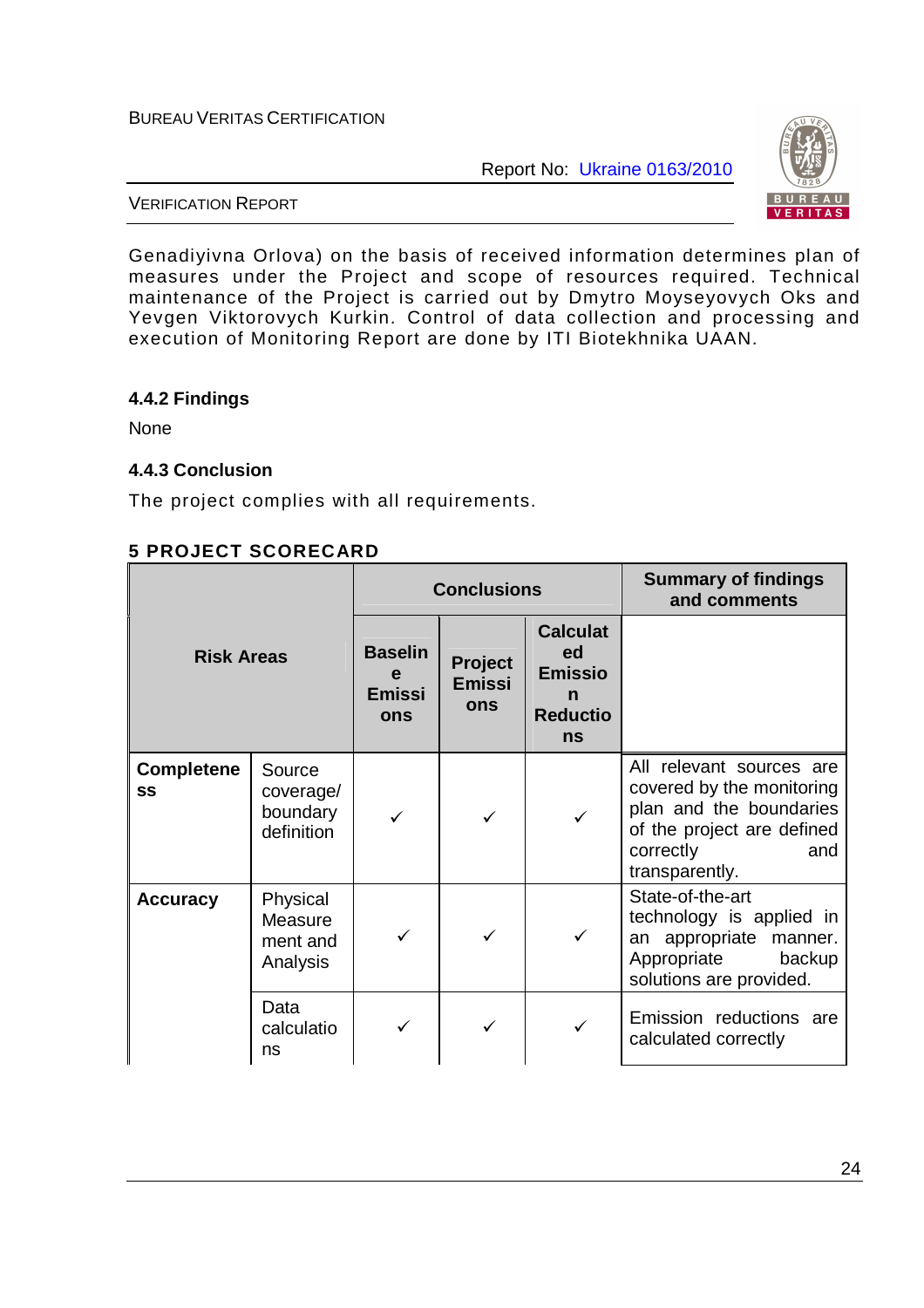Report No: Ukraine 0163/2010



#### VERIFICATION REPORT

|                        |                                          | <b>Conclusions</b>                          |                                        |                                                                       | <b>Summary of findings</b><br>and comments                             |
|------------------------|------------------------------------------|---------------------------------------------|----------------------------------------|-----------------------------------------------------------------------|------------------------------------------------------------------------|
| <b>Risk Areas</b>      |                                          | <b>Baselin</b><br>e<br><b>Emissi</b><br>ons | Project<br><b>Emissi</b><br><b>ons</b> | <b>Calculat</b><br>ed<br><b>Emissio</b><br>n<br><b>Reductio</b><br>ns |                                                                        |
|                        | Data<br>managem<br>ent<br>&<br>reporting |                                             | $\checkmark$                           | $\checkmark$                                                          | management<br>Data<br>and<br>reporting were found to<br>be satisfying. |
| <b>Consistenc</b><br>٧ | Changes<br>in the<br>project             |                                             |                                        | $\checkmark$                                                          | Results are consistent to<br>underlying raw data.                      |

# **6 THIRD PERIODIC VERIFICATION STATEMENT (1-3 QUARTERS OF 2010)**

Bureau Veritas Certification has performed a determination of Reduction of natural gas leakages at the shut-off stations and natural gas networks of OJSC Odesagas Project. Verification was done in accordance with UNFCCC criteria and host party criteria.

OJSC Odesagas is responsible for the preparation of the GHG emissions data and the reported GHG emissions reductions of the project on the basis set out within the Monitoring and Verification Plan indicated in the PDD version 06, i.e.: project development and organization of data collection, and calculations and determination of GHG emission reductions.

Bureau Veritas Certification verified the project Monitoring Report version 01 for the reporting period as indicated below. Bureau Veritas Certification confirms that the project is implemented as planned and described in validated and registered project design documents. Installed equipment being essential for generating emission reduction runs reliably and is calibrated appropriately. Monitoring system is duly organized. The project is generating the GHG emission reductions.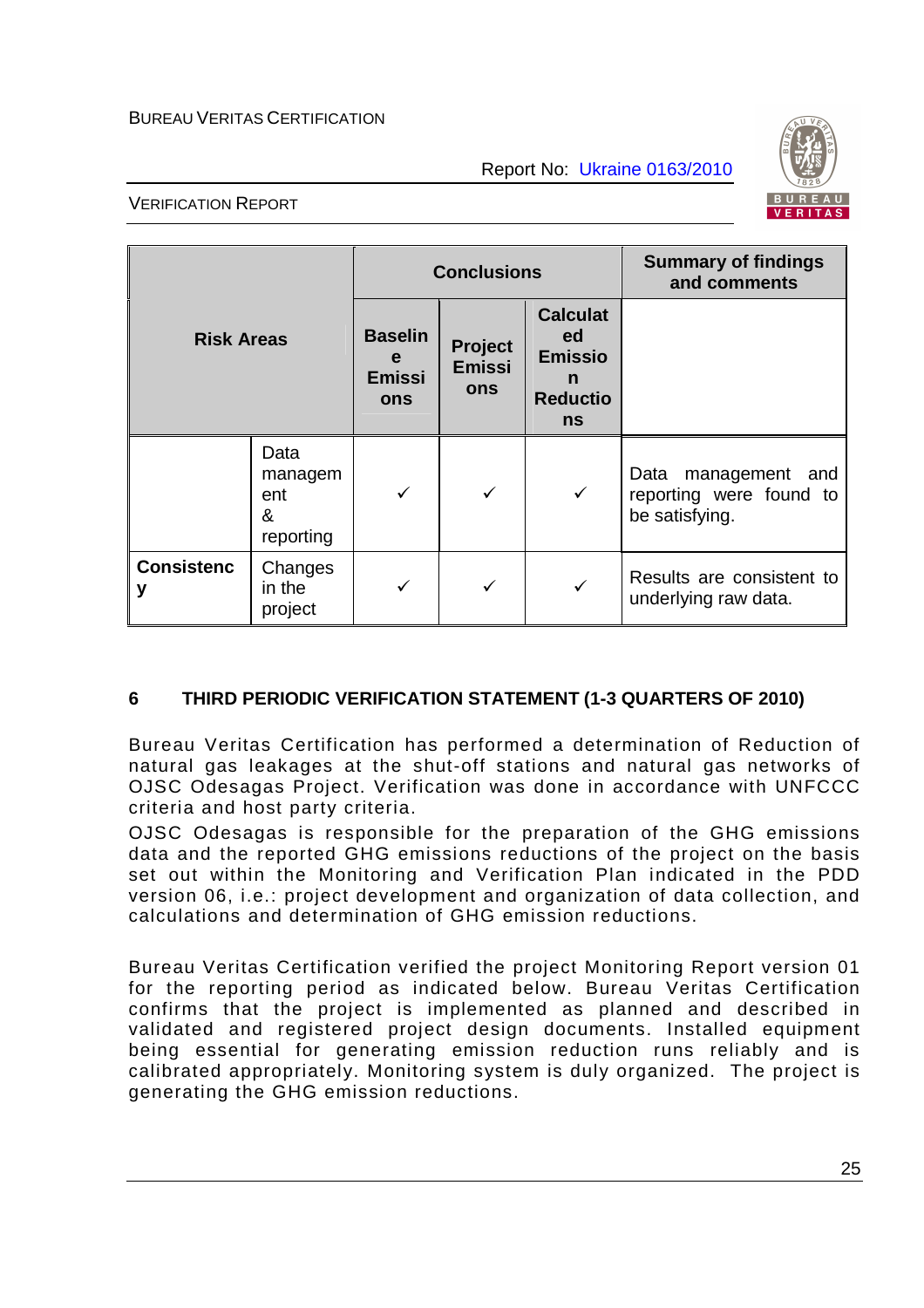Report No: Ukraine 0163/2010



VERIFICATION REPORT

Bureau Veritas Certification can confirm that the GHG emission reduction is calculated without material misstatements. We confirm the following statement:

Reporting period: From 01/01/2010 to 30/09/2010 Baseline emissions : 359 666,22 t CO2 equivalents Project emissions : 62 618,72 t CO2 equivalents Emission Reductions : 297 047,50 t CO2 equivalents

## **7 REFERENCES**

#### **Category 1 Documents:**

Main Documents directly relating to the project registration.

- /1/ PDD version 06, dated December 10, 2009
- /2/ Monitoring Report version 01, dated October 01, 2010
- /3/ Determination Report of Bureau Veritas Certification Holding SAS dated December 10, 2009
- /4/ Letter of Approval, National Agency of Ecological Investments of Ukraine, #1566/23/7 dated 25.12.2009.
- /5/ Ministry of Climate and Energy Danish Energy Agency #1602/1102-0023, dated 21.12.2009

#### **Category 2 Documents:**

Background documents related to the project and/or methodology.

/1/ Documents checked during the verification onsite are presented in Appendix B

#### **Persons interviewed:**

List of persons interviewed during the verification or persons that contributed with other information that are not included in the documents is listed above.

- /1/ Vitaliy Oleksandrovych Gerasymenko the executive director of OJSC **Odesagas**
- /2/ Yakiv Lvovych Zatynaiko the chief engineer of OJSC Odesagas
- /3/ Natalya Genadiyivna Orlova VTV head of OJSC Odesagas
- /4/ Dmytro Moyseyovych Oks head of VTV UEGG in Odessa of OJSC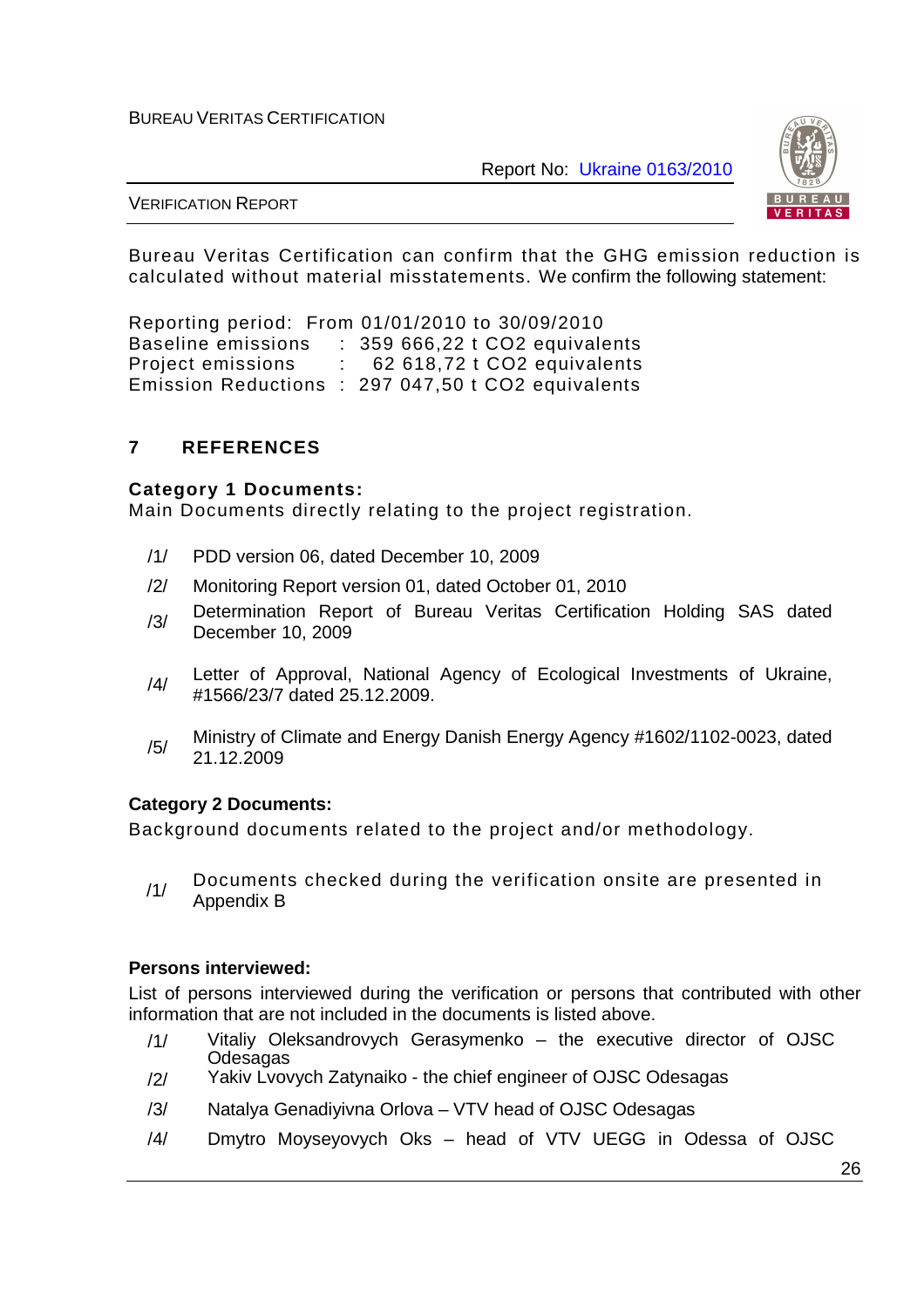

VERIFICATION REPORT

## Odesagas

- /5/ Lyudmyla Andriyivna Kulbida the LOP engineer of OJSC Odesagas
- /6/ Kateryna Sergiyivna Burova the VTV engineer of OJSC Odesagas
- /7/ Sergiy Oleksandrovych Stryzhak head of SEUG and DV UEGG in Odessa of OJSC Odesagas
- /8/ V.Ya. Khodorchuk scientist, secretary of ITI Biotekhinka UAAN.
- /9/ V.I. Dorovskykh head of laboratory of ITI Biotekhinka UAAN, candidate of technical sciences
- /10/ M.K. Tsvigovsky deputy head of department of ITI Biotekhinka UAAN, candidate of technical sciences
- /11/ Vyacheslav Vitaliyevych Ivchuk Chief engineer of Odessa Interdistrict **Department**
- /12/ Sergiy Mykolayovych Korzhov Chief engineer of Ananyev department
- /13/ Valeriy Ivanovych Yakimchuk Chief engineer of Berezivsky department
- /14/ Oleksandr Terentiyovych Ivanov Chief engineer of Bolgrad department
- /15/ Oleksandr Mykolayovych Zhebrovsky Chief engineer of Ivanivsky department
- /16/ Oleksandr Leontiyovych Bogovyk Chief engineer of Ovidiopil department
- /17/ Andriy Oleksiyovych Shyshovsky Head of permanent commission for realization of regulatory policy of Odessa municipal council
- /18/ Anatoliy Yuriyovych Ivanov Deputy head of commission for fuel and power complex, energy saving and utility complex issues

- o0o -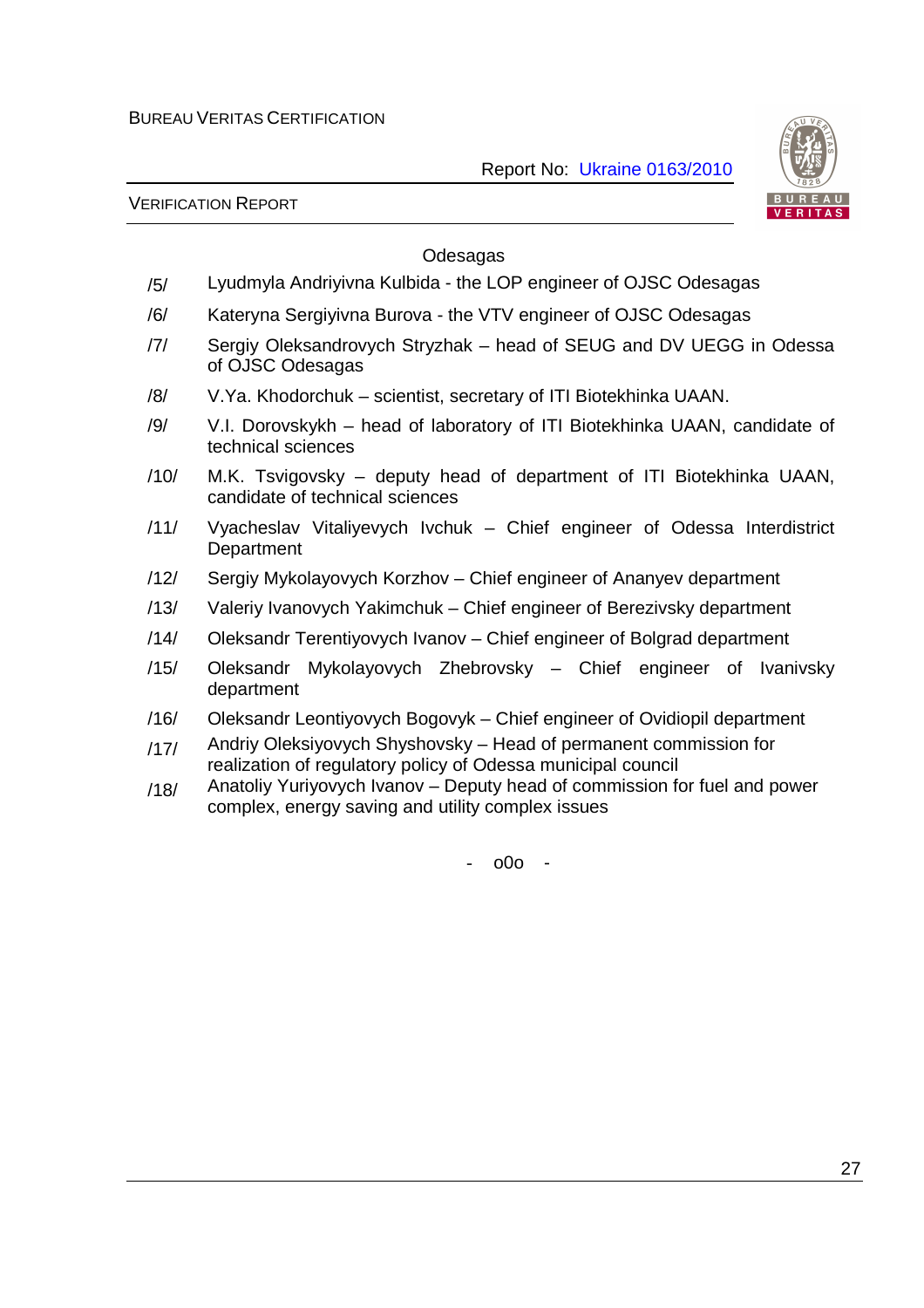

# VERIFICATION REPORT

# **8 APPENDIX A:** JI PROJECT VERIFICATION PROTOCOL

# **Initial Verification Protocol Table 1**

| <b>Objective</b>            | Refere<br>nces   | Comments                                                                                                                                                                                                                                                                                                                                                                                                                                                                                                                                                                                        | Conclusion<br>(CARs/FARs) |
|-----------------------------|------------------|-------------------------------------------------------------------------------------------------------------------------------------------------------------------------------------------------------------------------------------------------------------------------------------------------------------------------------------------------------------------------------------------------------------------------------------------------------------------------------------------------------------------------------------------------------------------------------------------------|---------------------------|
| <b>1. Opening Session</b>   |                  |                                                                                                                                                                                                                                                                                                                                                                                                                                                                                                                                                                                                 |                           |
| 1.1. Introduction to audits | 111, 121,<br>131 | The intention and the target of the audit were illustrated to the participants<br>of the audit. Participants at the audit were the following persons:<br><b>Verification Team:</b><br><b>Flavio Gomes</b><br>Bureau Veritas Certification Climate Change Lead Verifier,<br><b>Operational Manager</b><br>Oleg Skoblyk<br>Bureau Veritas Certification Climate Change Verifier<br>Kateryna Zinevych<br>Bureau Veritas Certification Climate Change Verifier<br>Report checked by:<br>Ivan Sokolov<br><b>Bureau Veritas Certification Internal Technical Reviewer</b><br>OJSC Odesagas employees: | <b>OK</b>                 |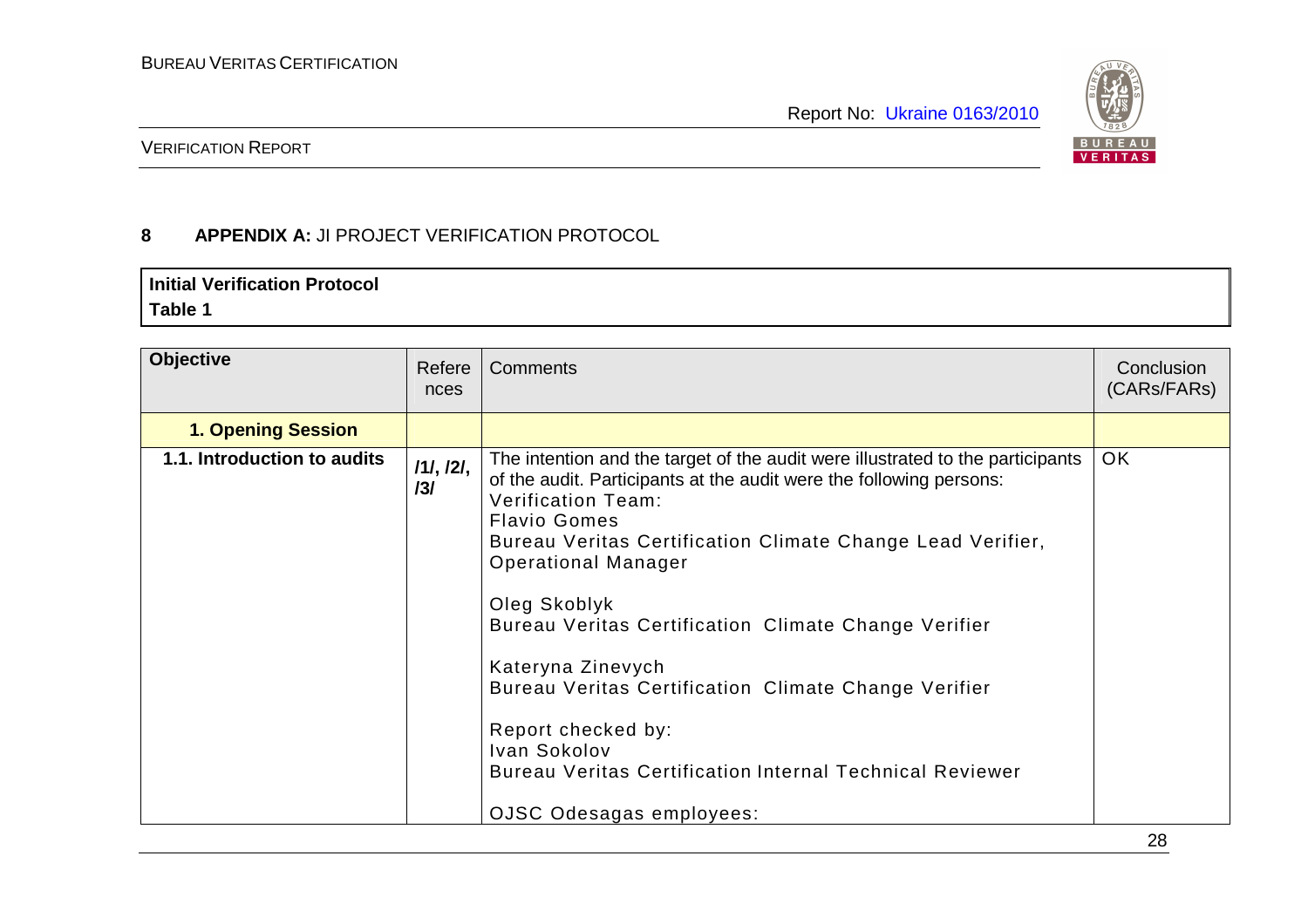

| <b>Objective</b> | Refere<br>nces | <b>Comments</b>                                                                                                                                                                                                                                                                                                                                                                                                                                                                                                                                                                                                                                                                                                                                 | Conclusion<br>(CARs/FARs) |
|------------------|----------------|-------------------------------------------------------------------------------------------------------------------------------------------------------------------------------------------------------------------------------------------------------------------------------------------------------------------------------------------------------------------------------------------------------------------------------------------------------------------------------------------------------------------------------------------------------------------------------------------------------------------------------------------------------------------------------------------------------------------------------------------------|---------------------------|
|                  |                | Vitaliy Oleksandrovych Gerasymenko - the executive director<br>of OJSC Odesagas<br>Yakiv Lvovych Zatynaiko - the chief engineer of OJSC<br>Odesagas<br>Natalya Genadiyivna Orlova - VTV head of OJSC Odesagas<br>Dmytro Moyseyovych Oks - head of VTV UEGG in Odessa of<br>OJSC Odesagas<br>Lyudmyla Andriyivna Kulbida - the LOP engineer of OJSC<br>Odesagas<br>Kateryna Sergiyivna Burova - the VTV engineer of OJSC<br>Odesagas<br>Sergiy Oleksandrovych Stryzhak - head of SEUG and DV<br><b>UEGG in Odessa of OJSC Odesagas</b><br>Designer's representatives:<br>V.Ya. Khodorchuk – scientist, secretary of ITI Biotekhinka<br>UAAN.<br>V.I. Dorovskykh - head of laboratory of ITI Biotekhinka UAAN,<br>candidate of technical sciences |                           |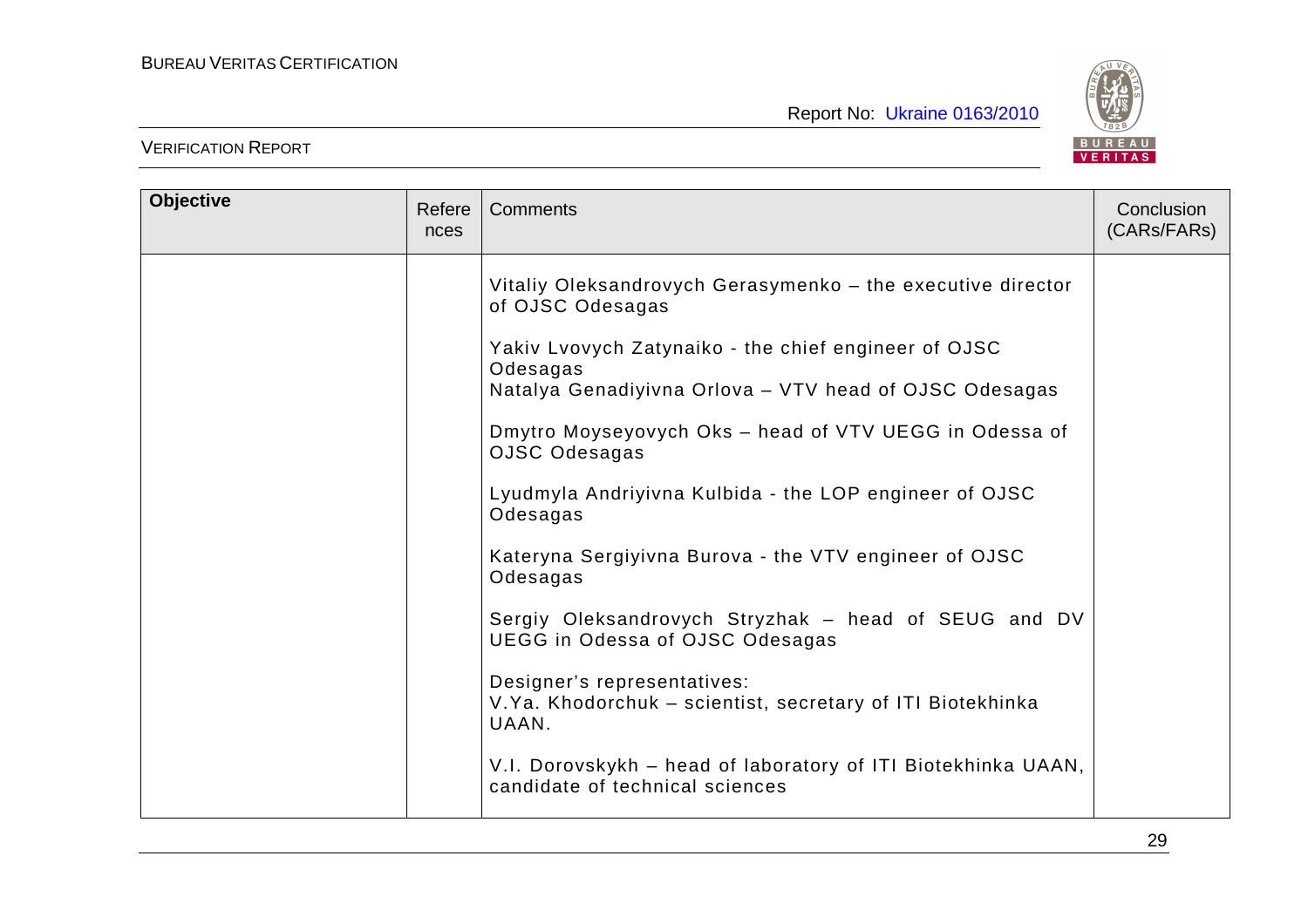

| <b>Objective</b>                                                                   | Refere<br>nces   | Comments                                                                                                                                                                                                                                                                                                                                                                                                                                                                         | Conclusion<br>(CARs/FARs) |
|------------------------------------------------------------------------------------|------------------|----------------------------------------------------------------------------------------------------------------------------------------------------------------------------------------------------------------------------------------------------------------------------------------------------------------------------------------------------------------------------------------------------------------------------------------------------------------------------------|---------------------------|
|                                                                                    |                  | M.K. Tsvigovsky – deputy head of department of ITI<br>Biotekhinka UAAN, candidate of technical sciences<br>Public representatives:<br>Andriy Oleksiyovych Shyshovsky - Head of permanent<br>commission for realization of regulatory policy of Odessa<br>municipal council<br>Anatoliy Yuriyovych Ivanov - Deputy head of commission for<br>fuel and power complex, energy saving and utility complex<br>issues. Mykola Leonidovych Skoryk - Head of Odessa<br>Regional Council. |                           |
| 1.2. Clarification of access<br>to data archives, records,<br>plans, drawings etc. | 111, 121,<br>131 | The verification team got open access to all required plans,<br>data, records, drawings, diagrams and to all relevant facilities.                                                                                                                                                                                                                                                                                                                                                | <b>OK</b>                 |
| 1.3. Contractors for<br>equipment and installation<br>works                        | 111, 121,<br>131 | Project has been implemented as defined in the PDD and the<br>implementation is evidenced by statements of work<br>completion.                                                                                                                                                                                                                                                                                                                                                   | <b>OK</b>                 |
| 1.4. Actual status of<br><b>installation works</b>                                 | 111, 121,<br>131 | Implementation of heating networks for elimination of leaks is<br>carried out according to project plan. See section A.6 of<br>Monitoring Report.                                                                                                                                                                                                                                                                                                                                | <b>OK</b>                 |
| 2. Open issues indicated in<br>validation report                                   |                  |                                                                                                                                                                                                                                                                                                                                                                                                                                                                                  |                           |
| 2.1. Missing steps to final                                                        | $\overline{141}$ | Based on the validation report the verification team identified                                                                                                                                                                                                                                                                                                                                                                                                                  | <b>OK</b>                 |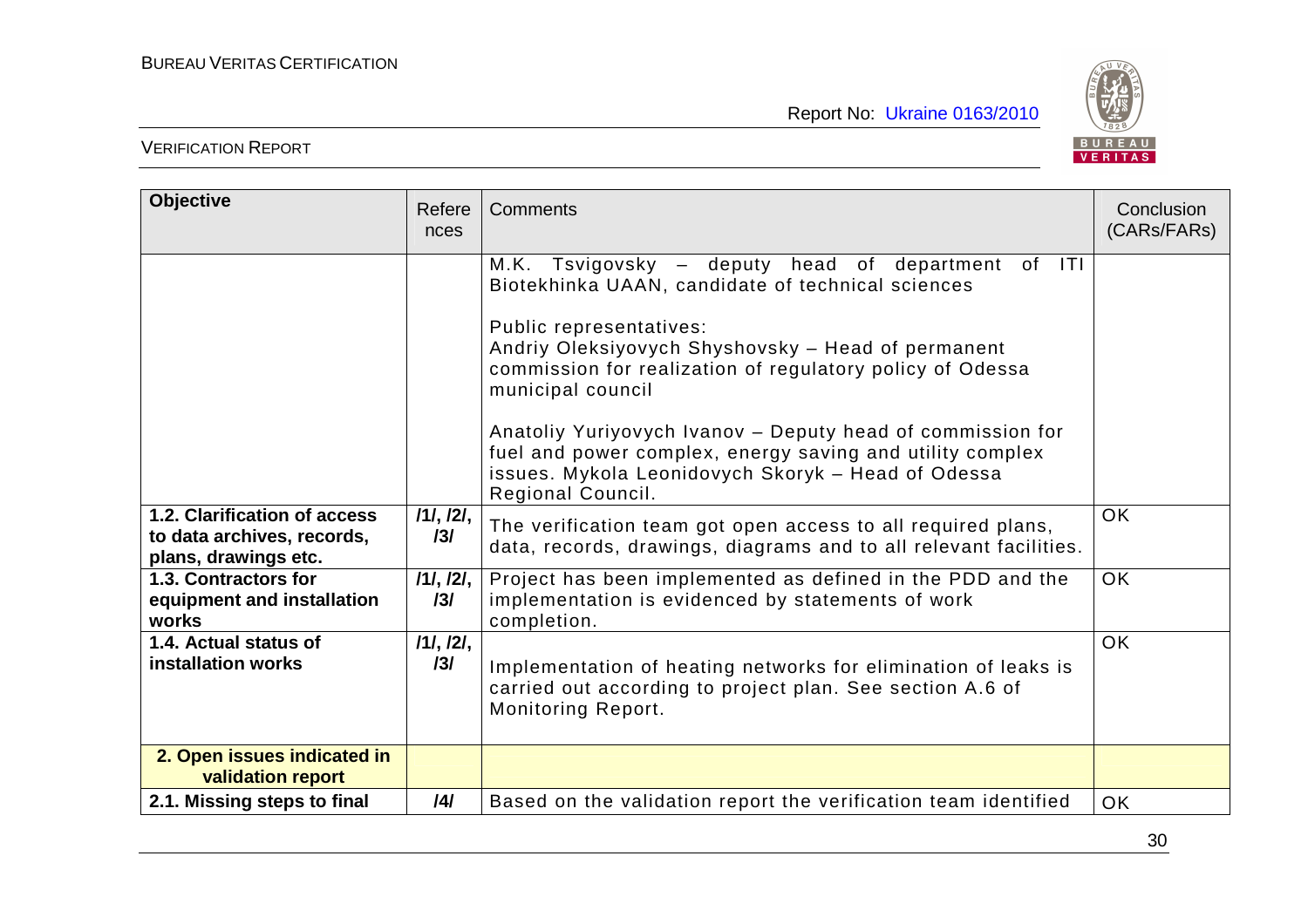

| <b>Objective</b>                        | Refere<br>nces   | Comments                                                                                                                                                                                                                                                                                                                                                                                            | Conclusion<br>(CARs/FARs) |
|-----------------------------------------|------------------|-----------------------------------------------------------------------------------------------------------------------------------------------------------------------------------------------------------------------------------------------------------------------------------------------------------------------------------------------------------------------------------------------------|---------------------------|
| approval                                |                  | no missing steps. The project has been approved by National<br>Environmental Investment Agency of Ukraine and by Ministry<br>of Climate and Energy Danish Energy Agency.                                                                                                                                                                                                                            |                           |
| 3. Implementation of the<br>project     |                  |                                                                                                                                                                                                                                                                                                                                                                                                     |                           |
| 3.1. Physical components                | 111, 121,<br>131 | Project has been implemented as defined in the PDD with some<br>deviations, see cl. 1.4 and 3.1 of Verification Report.                                                                                                                                                                                                                                                                             | <b>OK</b>                 |
| 3.2. Project boundaries                 | 111, 121,<br>131 | Project boundaries are set as described in PDD.                                                                                                                                                                                                                                                                                                                                                     | <b>OK</b>                 |
| 3.3. Monitoring and metering<br>systems | /1/, /2/,<br>131 | OJSC Odesagas has all relevant equipment for monitoring of<br>specifications related to the project. All equipments are of reputed<br>make. They and included in the structured calibration plans where they<br>are periodically calibrated. The procedures documented for the equipment<br>operation are in place.                                                                                 | <b>OK</b>                 |
| 3.4. Data uncertainty                   | 111, 121,<br>131 | All measuring equipment corresponds to the regulatory requirements on<br>accuracy of meters and measurement deviations applicable in Ukraine.<br>Verification<br>analyzed<br>submitted<br>documents<br>team<br>characterizing metering devices. Types of devices are<br>determined in the regulatory documents of Ukraine. Accuracy<br>of devices is guaranteed by the manufacturer, possible error | <b>OK</b>                 |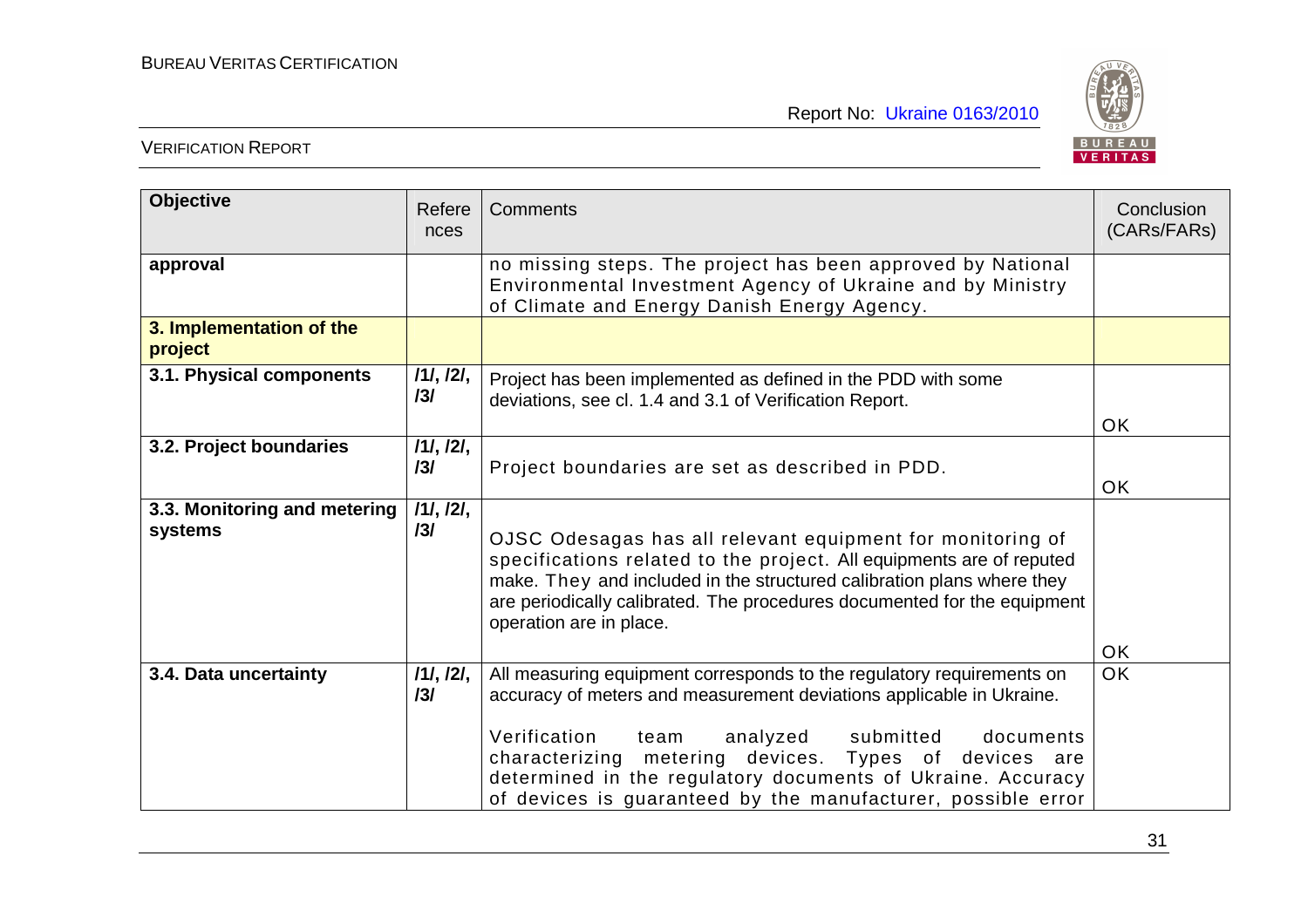

| <b>Objective</b>                                     | Refere<br>nces   | Comments                                                                                                                                                                                                                                                                                                                                                                                                                                                                                                                                                                                                                                                                                                                                                                                                                                                                                                                                                                                                                                         | Conclusion<br>(CARs/FARs) |
|------------------------------------------------------|------------------|--------------------------------------------------------------------------------------------------------------------------------------------------------------------------------------------------------------------------------------------------------------------------------------------------------------------------------------------------------------------------------------------------------------------------------------------------------------------------------------------------------------------------------------------------------------------------------------------------------------------------------------------------------------------------------------------------------------------------------------------------------------------------------------------------------------------------------------------------------------------------------------------------------------------------------------------------------------------------------------------------------------------------------------------------|---------------------------|
|                                                      |                  | has been calculated and confirmed by device passport.<br>Therefore, uncertainty level of measurements corresponds to<br>technologies used, and is taken into account when taking data<br>from the device.                                                                                                                                                                                                                                                                                                                                                                                                                                                                                                                                                                                                                                                                                                                                                                                                                                        |                           |
| 3.5. Calibration and quality<br>assurance            | 111, 121,<br>131 | All monitoring equipment is part of detailed calibration plan. The strict<br>control is maintained over the calibration process. On the date of<br>verification, Calibration records of the measuring and monitoring<br>equipment has been verified at site. All the meters have been found to be<br>calibrated regularly as per determined calibration plan for each site. The<br>following remarks have been given.                                                                                                                                                                                                                                                                                                                                                                                                                                                                                                                                                                                                                            | <b>OK</b>                 |
| 3.6. Data acquisition and<br>data processing systems | /1/, /2/,<br>131 | All measurements of methane leaks are done by operative<br>team equipped as necessary. A program for initial monitoring<br>measurements for shut-off stations and natural gas networks<br>of OJSC Odesagas is executed for each object (gas<br>distribution post) of measurement.<br>Sergiy Oleksandrovych Stryzhak and Lyudmyla Andriyivna<br>Kulbida are responsible for collection of all information<br>provided for by monitoring plan, and for making all necessary<br>settlements. Archiving of all received information in the result<br>of measurements and settlements is done under guidance of<br>Kateryna Sergiyivna Burova. The head of working team<br>(Nataliya Genadiyivna Orlova) on the basis of received<br>information determines plan of measures under the Project<br>and scope of resources required. Technical maintenance of<br>the Project is carried out by Dmytro Moyseyovych Oks and<br>Yevgen Viktorovych Kurkin. Control of data collection and<br>processing and execution of Monitoring Report are done by ITI | OK.                       |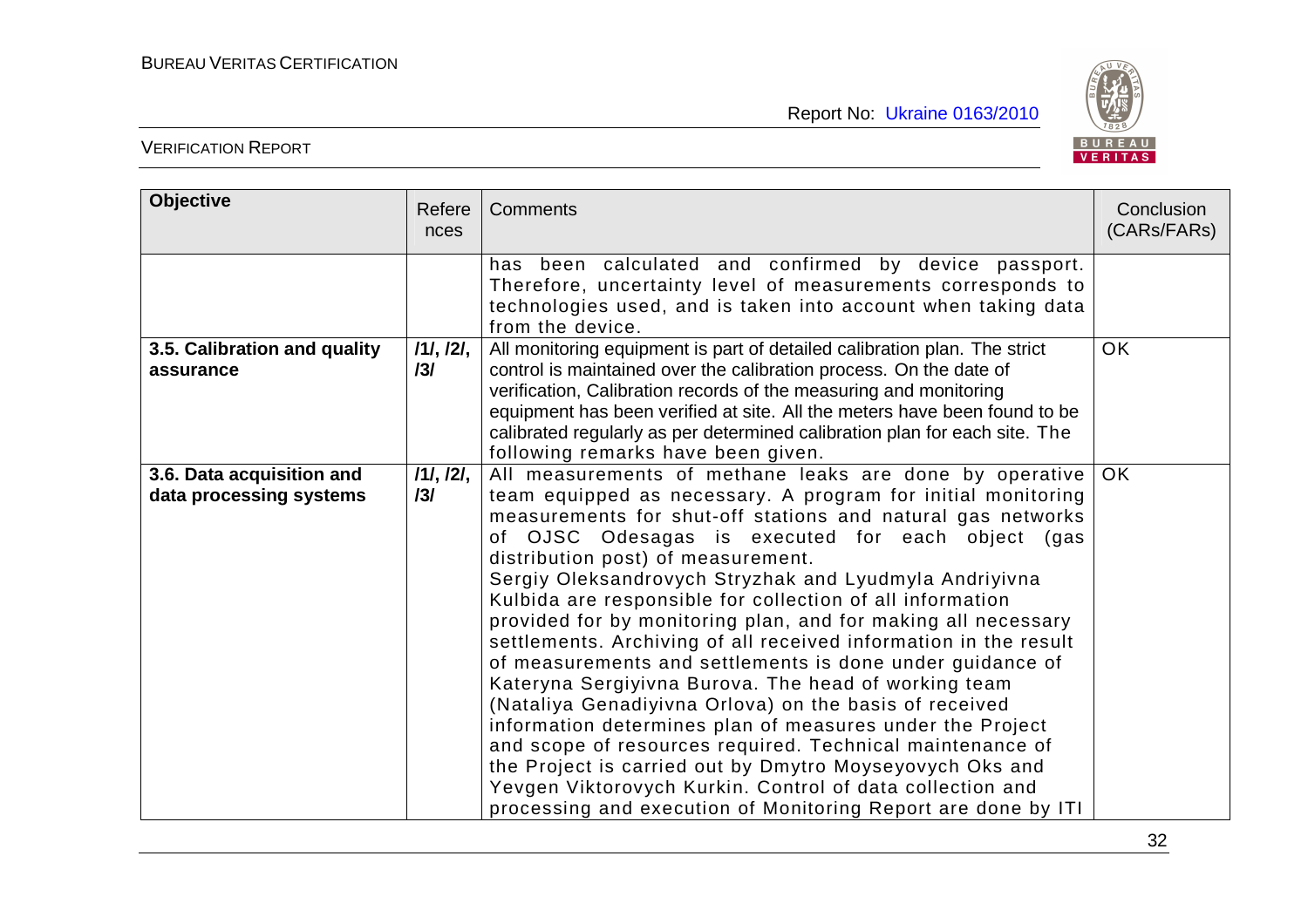

| <b>Objective</b>                          | Refere<br>nces   | Comments                                                                                                                                                                                                                                                                                | Conclusion<br>(CARs/FARs) |
|-------------------------------------------|------------------|-----------------------------------------------------------------------------------------------------------------------------------------------------------------------------------------------------------------------------------------------------------------------------------------|---------------------------|
|                                           |                  | Biotekhnika UAAN.                                                                                                                                                                                                                                                                       |                           |
| 3.7. Reporting procedures                 | /1/, /2/,<br>131 | The Monitoring Plan defines responsible persons for collection of the<br>data required for GHG emission reduction calculations. Calculations are<br>transparent and are filled in annually into a predefined Excel<br>spreadsheet.                                                      | <b>OK</b>                 |
| 3.8. Documented<br><b>instructions</b>    | 111, 121,<br>131 | Monitoring report, section B, version 01 specifies procedure<br>for data collection, archiving (including software use), and<br>also reflects monitoring, metering and reporting procedures.<br>This information was verified during the visit to OJSC<br>Odesagas and is satisfactory. | <b>OK</b>                 |
| 3.9. Qualification and<br>training        | 111, 121,<br>131 | Refer to section 3.6 above.                                                                                                                                                                                                                                                             | OK                        |
| 3.10. Responsibilities                    | 111, 121,<br>131 | Refer to section 3.6 above.                                                                                                                                                                                                                                                             | <b>OK</b>                 |
| 3.11. Troubleshooting<br>procedures       | 111, 121,<br>131 | Detection, liquidation and registration of failures and<br>emergencies at gas-distribution posts of OJSC Odesagas is<br>carried out according to Safety rules of gas-supply systems of<br>Ukraine.                                                                                      | <b>OK</b>                 |
| 4. Internal Data                          |                  |                                                                                                                                                                                                                                                                                         |                           |
| 4.1. Type and sources of<br>internal data | 111, 121,<br>131 | The internal parameters are obtained according to the monitoring plan.                                                                                                                                                                                                                  | <b>OK</b>                 |
| 4.2. Data collection                      | 111, 121,        | All measurements of methane leaks are done by operative                                                                                                                                                                                                                                 | <b>OK</b>                 |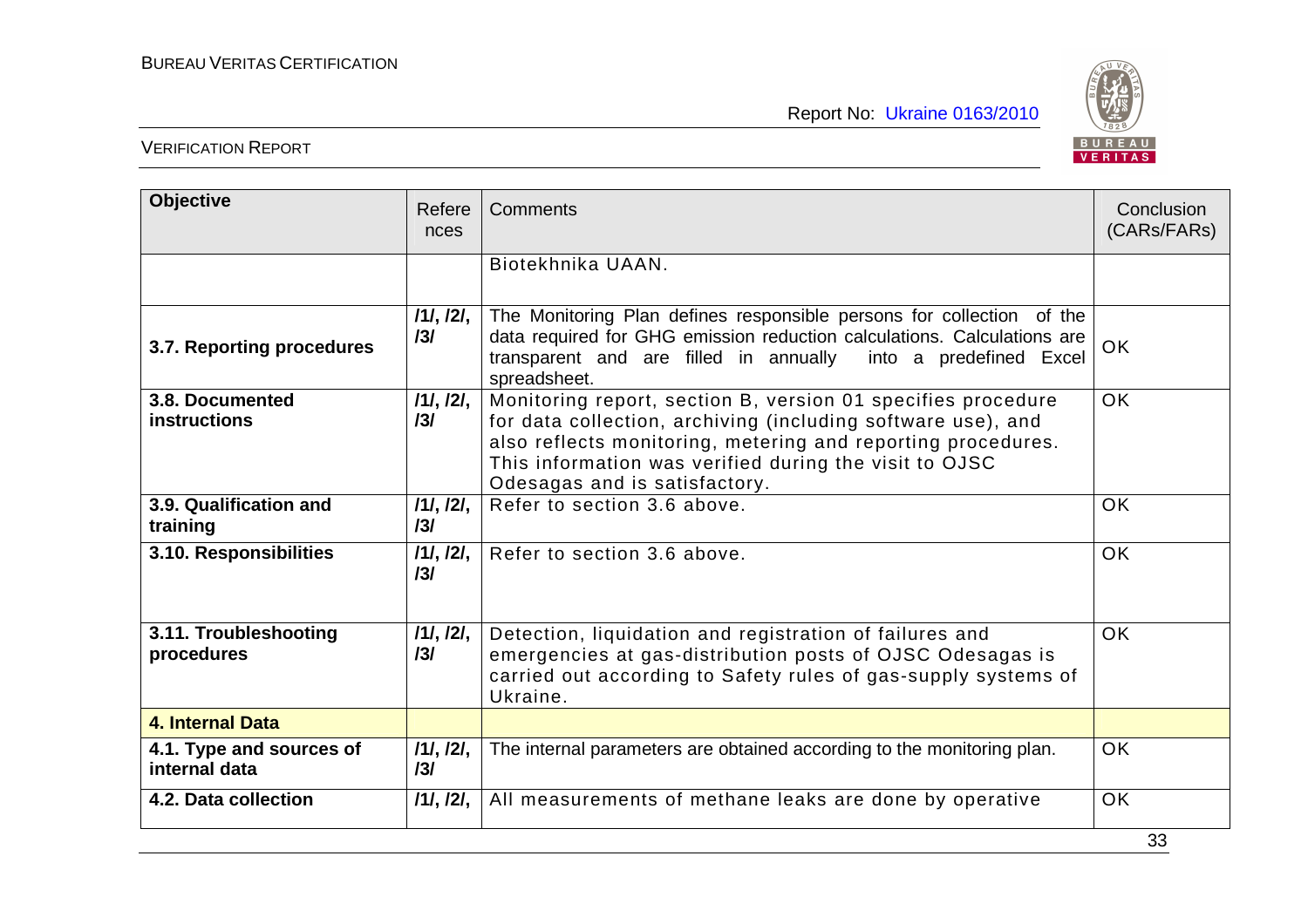

| <b>Objective</b>                         | Refere<br>nces   | Comments                                                                                                                                                                                                                                                                                                                                                                                                                                                                                                                                                                                                                                                                                                                                                                                                                                                                                                                                                                                                   | Conclusion<br>(CARs/FARs) |
|------------------------------------------|------------------|------------------------------------------------------------------------------------------------------------------------------------------------------------------------------------------------------------------------------------------------------------------------------------------------------------------------------------------------------------------------------------------------------------------------------------------------------------------------------------------------------------------------------------------------------------------------------------------------------------------------------------------------------------------------------------------------------------------------------------------------------------------------------------------------------------------------------------------------------------------------------------------------------------------------------------------------------------------------------------------------------------|---------------------------|
|                                          | 131              | team equipped as necessary. A program for initial monitoring<br>measurements for shut-off stations and natural gas networks<br>of OJSC Odesagas is executed for each object (gas<br>distribution post) of measurement.<br>Sergiy Oleksandrovych Stryzhak and Lyudmyla Andriyivna<br>Kulbida are responsible for collection of all information<br>provided for by monitoring plan, and for making all necessary<br>settlements. Archiving of all received information in the result<br>of measurements and settlements is done under guidance of<br>Kateryna Sergiyivna Burova. The head of working team<br>(Nataliya Genadiyivna Orlova) on the basis of received<br>information determines plan of measures under the Project<br>and scope of resources required. Technical maintenance of<br>the Project is carried out by Dmytro Moyseyovych Oks and<br>Yevgen Viktorovych Kurkin. Control of data collection and<br>processing and execution of Monitoring Report are done by ITI<br>Biotekhnika UAAN. |                           |
| 4.3. Quality assurance                   | 111, 121,<br>131 | Monitoring report, section B, version 01 specifies procedure<br>for data collection, archiving, and also reflects monitoring,<br>metering and reporting procedures. This information was<br>verified during the visit to OJSC Odesagas and is satisfactory.<br>Monitoring procedures are absolutely effective.                                                                                                                                                                                                                                                                                                                                                                                                                                                                                                                                                                                                                                                                                             | <b>OK</b>                 |
| 4.4. Significance and<br>reporting risks | 111, 121,<br>131 | All data are collected with periodicity established in the norms<br>of monitoring plan. Record-keeping is controlled by the<br>management bodies of OJSC Odesagas and by the<br>representatives of ITI Biotekhnika UAAN. Probability of<br>discrepancy in the report is rather low.                                                                                                                                                                                                                                                                                                                                                                                                                                                                                                                                                                                                                                                                                                                        | OK.                       |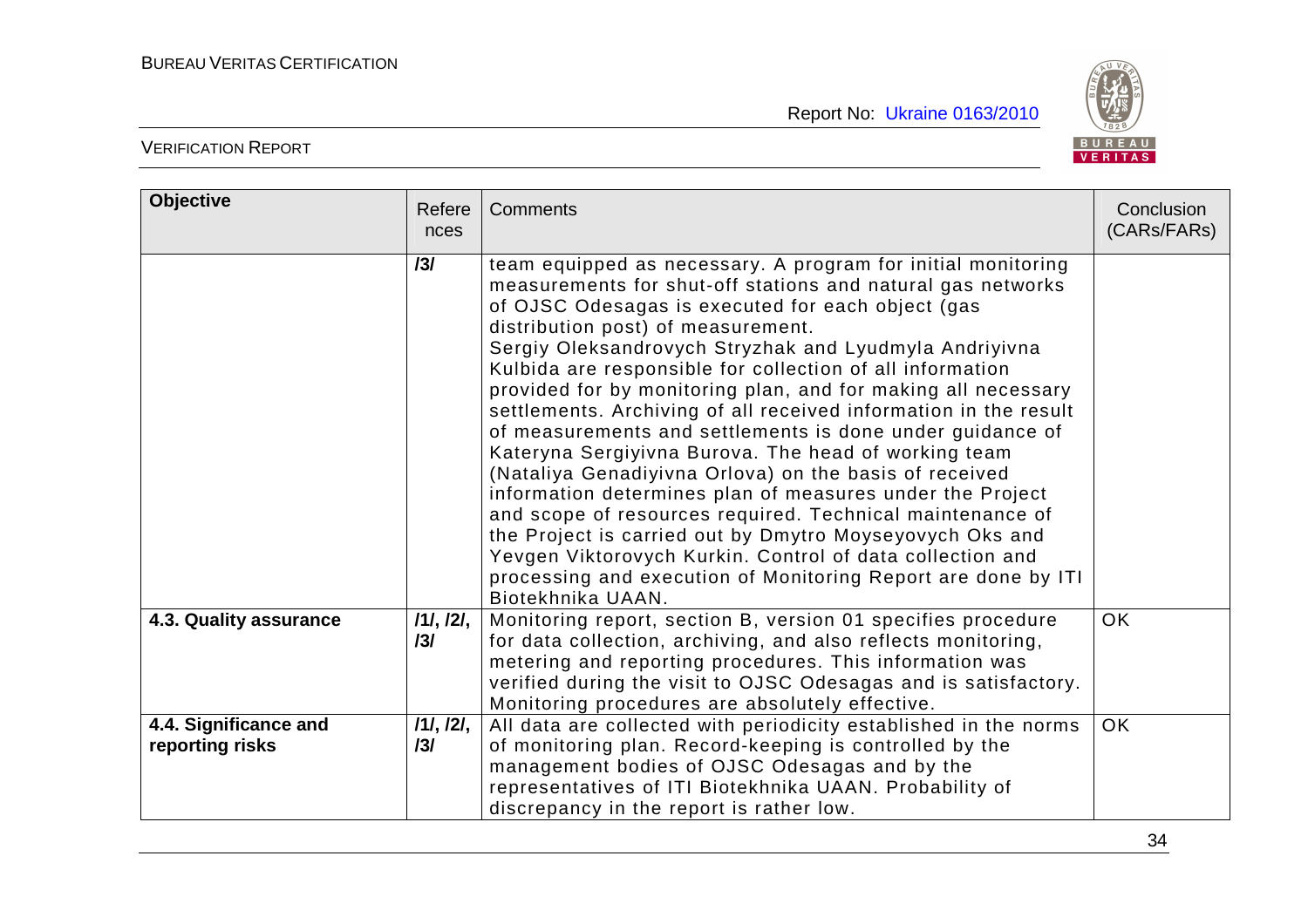

| <b>Objective</b>                                        | Refere<br>nces   | Comments                                                                                                                                                                                                                                                                                                                                                                                                                                    | Conclusion<br>(CARs/FARs) |
|---------------------------------------------------------|------------------|---------------------------------------------------------------------------------------------------------------------------------------------------------------------------------------------------------------------------------------------------------------------------------------------------------------------------------------------------------------------------------------------------------------------------------------------|---------------------------|
| 5. External Data                                        |                  |                                                                                                                                                                                                                                                                                                                                                                                                                                             |                           |
| 5.1. Type and sources of<br>external data               | 11, 121,<br>131  | External data are not used.                                                                                                                                                                                                                                                                                                                                                                                                                 | <b>OK</b>                 |
| 5.2. Access to external data                            | 111, 121,<br>131 | Refer to 5.1                                                                                                                                                                                                                                                                                                                                                                                                                                | <b>OK</b>                 |
| 5.3. Quality assurance                                  | 111, 121,<br>131 | Refer to 5.1                                                                                                                                                                                                                                                                                                                                                                                                                                | <b>OK</b>                 |
| 5.4. Data uncertainty                                   | 111, 121,<br>131 | Refer to 5.1                                                                                                                                                                                                                                                                                                                                                                                                                                | <b>OK</b>                 |
| 5.5. Emergency procedures                               | 111, 121,<br>131 | Refer to 5.1                                                                                                                                                                                                                                                                                                                                                                                                                                | <b>OK</b>                 |
| <b>6. Environmental and Social</b><br><b>Indicators</b> |                  |                                                                                                                                                                                                                                                                                                                                                                                                                                             |                           |
| 6.1. Implementation of<br>measures                      | 11, 121,<br>131  | Environmental and social indicators are not defined in the monitoring plan.<br>Hence the question is not applicable. But the public and staff<br>representatives informed verification team during the audit<br>that the project is of great importance as it implies<br>reconstruction of gas-distribution posts, which will result in<br>improvement of gas supply quality to consumers. No negative<br>environmental impact is expected. | <b>OK</b>                 |
| 6.2. Monitoring equipment                               | 111, 121,<br>131 | See chapter 6.1.                                                                                                                                                                                                                                                                                                                                                                                                                            | OK.                       |
| 6.3. Quality assurance<br>procedures                    | 111, 121,        | See chapter 6.1.                                                                                                                                                                                                                                                                                                                                                                                                                            | <b>OK</b>                 |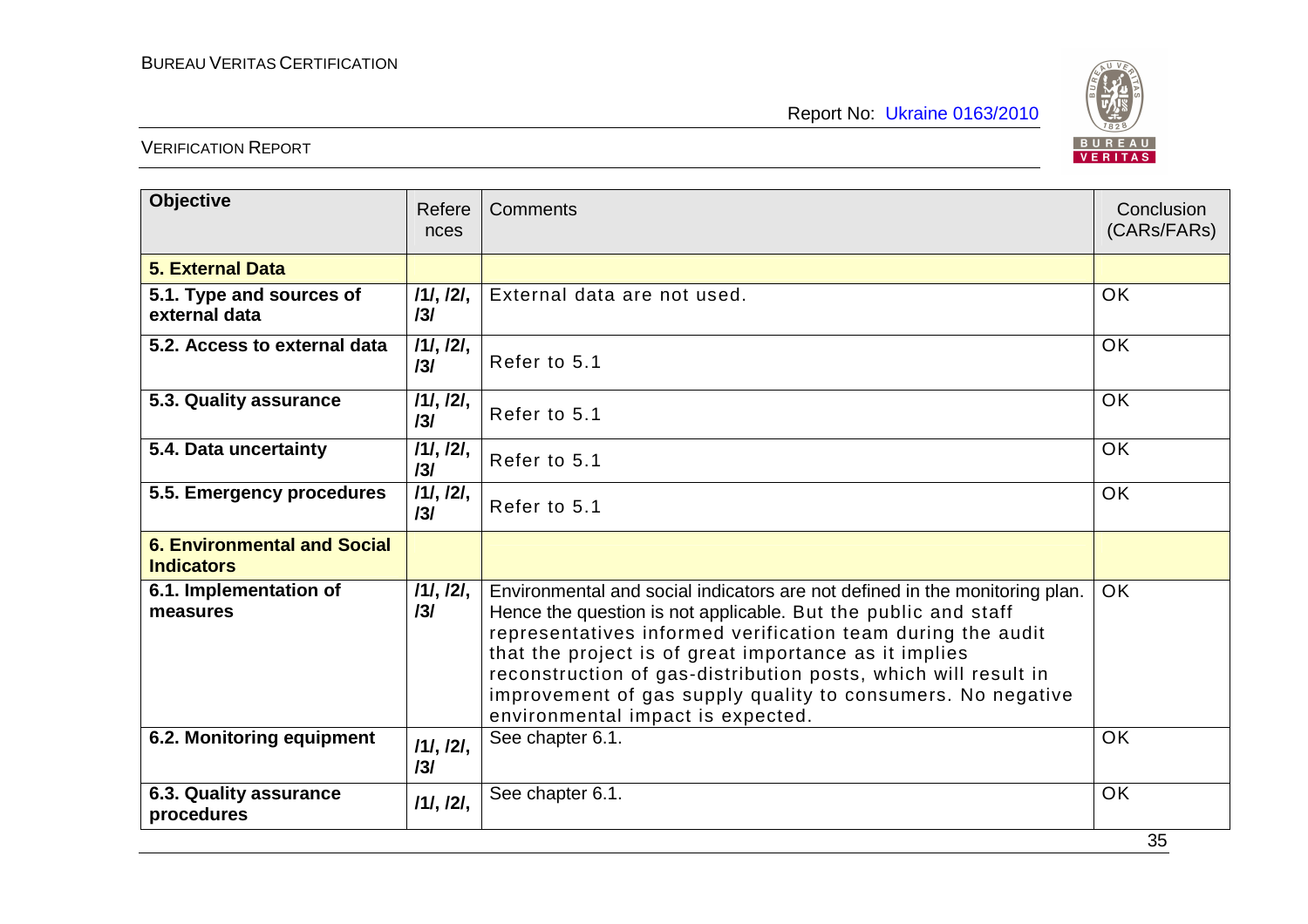

| <b>Objective</b>                               | Refere<br>nces   | Comments                                                                                                                                                                                                                                                                                                                                                                                                                                                                                                                                                                                                                                                                                                                     | Conclusion<br>(CARs/FARs) |
|------------------------------------------------|------------------|------------------------------------------------------------------------------------------------------------------------------------------------------------------------------------------------------------------------------------------------------------------------------------------------------------------------------------------------------------------------------------------------------------------------------------------------------------------------------------------------------------------------------------------------------------------------------------------------------------------------------------------------------------------------------------------------------------------------------|---------------------------|
|                                                | 131              |                                                                                                                                                                                                                                                                                                                                                                                                                                                                                                                                                                                                                                                                                                                              |                           |
| 6.4. External data                             | 111, 121,<br>131 | See chapter 6.1.                                                                                                                                                                                                                                                                                                                                                                                                                                                                                                                                                                                                                                                                                                             | <b>OK</b>                 |
| 7. Management and<br><b>Operational System</b> |                  |                                                                                                                                                                                                                                                                                                                                                                                                                                                                                                                                                                                                                                                                                                                              |                           |
| 7.1. Documentation                             | 11, 121,<br>131  | The company complies with all legal and statutory requirements of the<br>Ukraine and requirements of the verification team. OJSC Odesagas has<br>all the necessary permissions and licenses, issued by the State<br>Inspection on Labor Safety.                                                                                                                                                                                                                                                                                                                                                                                                                                                                              | <b>OK</b>                 |
| 7.2. Qualification and<br>training             | 11, 121,<br>131  | No special trainings for operation of new equipment are<br>required. All trainings under the project were performed by<br>equipment suppliers, and their cost is included to the cost of<br>equipment.                                                                                                                                                                                                                                                                                                                                                                                                                                                                                                                       | <b>OK</b>                 |
| 7.3. Allocation of<br>responsibilities         | 111, 121,<br>131 | All measurements of methane leaks are done by operative<br>team equipped as necessary. A program for initial monitoring<br>measurements for shut-off stations and natural gas networks<br>of OJSC Odesagas is executed for each object (gas<br>distribution post) of measurement.<br>Sergiy Oleksandrovych Stryzhak and Lyudmyla Andriyivna<br>Kulbida are responsible for collection of all information<br>provided for by monitoring plan, and for making all necessary<br>settlements. Archiving of all received information in the result<br>of measurements and settlements is done under guidance of<br>Kateryna Sergiyivna Burova. The head of working team<br>(Nataliya Genadiyivna Orlova) on the basis of received | OK                        |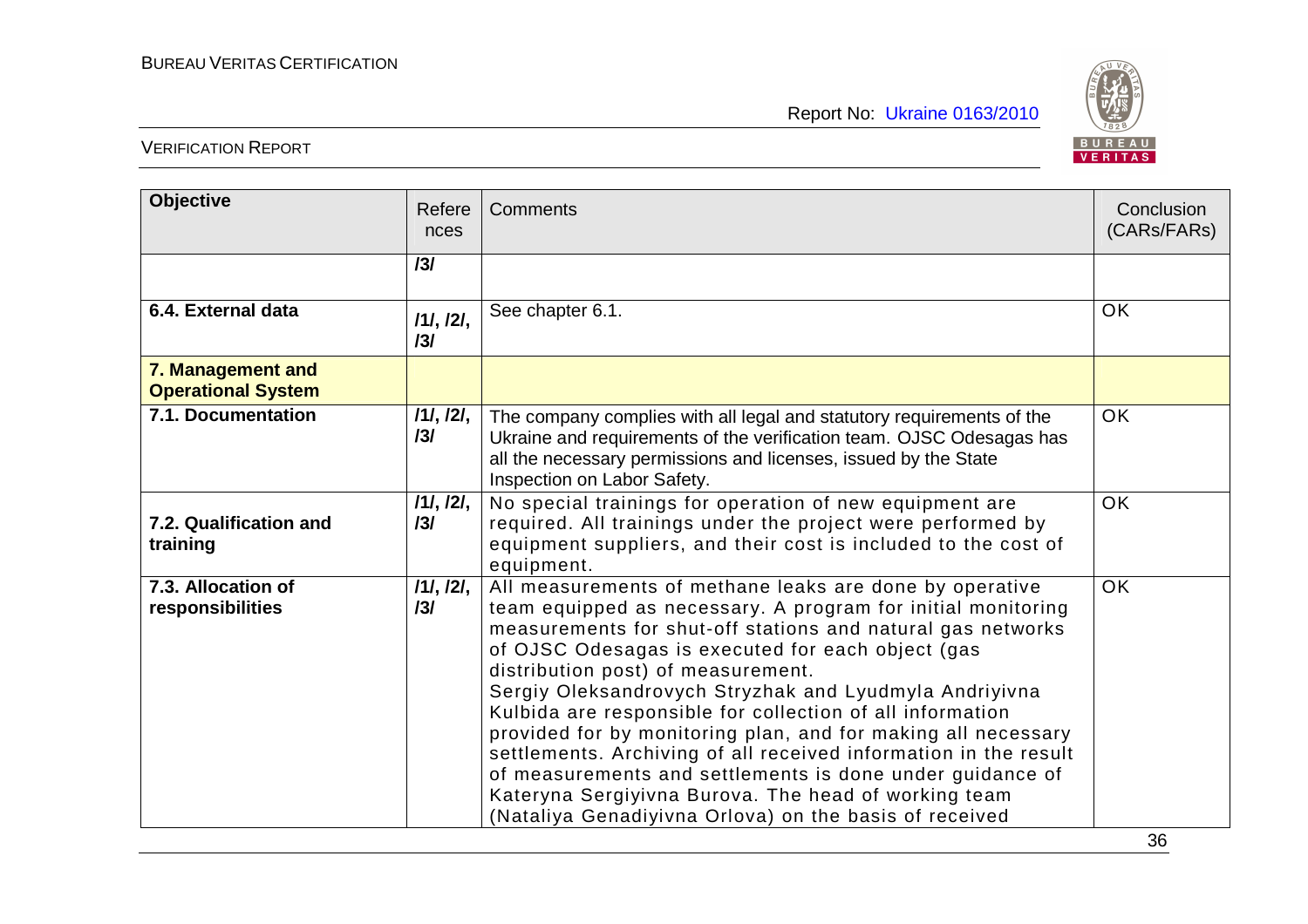

| <b>Objective</b>                              | Refere<br>nces   | Comments                                                                                                                                                                                                                                                                                                                              | Conclusion<br>(CARs/FARs) |
|-----------------------------------------------|------------------|---------------------------------------------------------------------------------------------------------------------------------------------------------------------------------------------------------------------------------------------------------------------------------------------------------------------------------------|---------------------------|
|                                               |                  | information determines plan of measures under the Project<br>and scope of resources required. Technical maintenance of<br>the Project is carried out by Dmytro Moyseyovych Oks and<br>Yevgen Viktorovych Kurkin. Control of data collection and<br>processing and execution of Monitoring Report are done by ITI<br>Biotekhnika UAAN. |                           |
| 7.4. Emergency procedures                     | 111, 121,<br>131 | Detection, liquidation and registration of failures and<br>emergencies at gas-distribution posts of OJSC Odesagas is<br>carried out according to Safety rules of gas-supply systems of<br>Ukraine.                                                                                                                                    | <b>OK</b>                 |
| 7.5. Data archiving                           | /1/, /2/,<br>131 | Data are stored on paper and in electronic form, and are<br>archived in relative databased.                                                                                                                                                                                                                                           | <b>OK</b>                 |
| 7.6. Monitoring report                        | /1/, /2/,<br>131 | Calculations are provided in Monitoring Report.                                                                                                                                                                                                                                                                                       | OK                        |
| 7.7. Internal audits and<br>management review | 111, 121,<br>131 | All information collected and processed by working team is<br>verified by the executive director of OJSC Odesagas and<br>representatives of INI Biotekhinka UAAN.<br>Please clarify what means a coefficient 0,95.                                                                                                                    | CL <sub>1</sub>           |
|                                               |                  | Formulas in Appendix A and formulas in PDD of version 06 are<br>different.                                                                                                                                                                                                                                                            | CAR1                      |
|                                               |                  | Please provide units measure in Appendix A.                                                                                                                                                                                                                                                                                           | CL <sub>2</sub>           |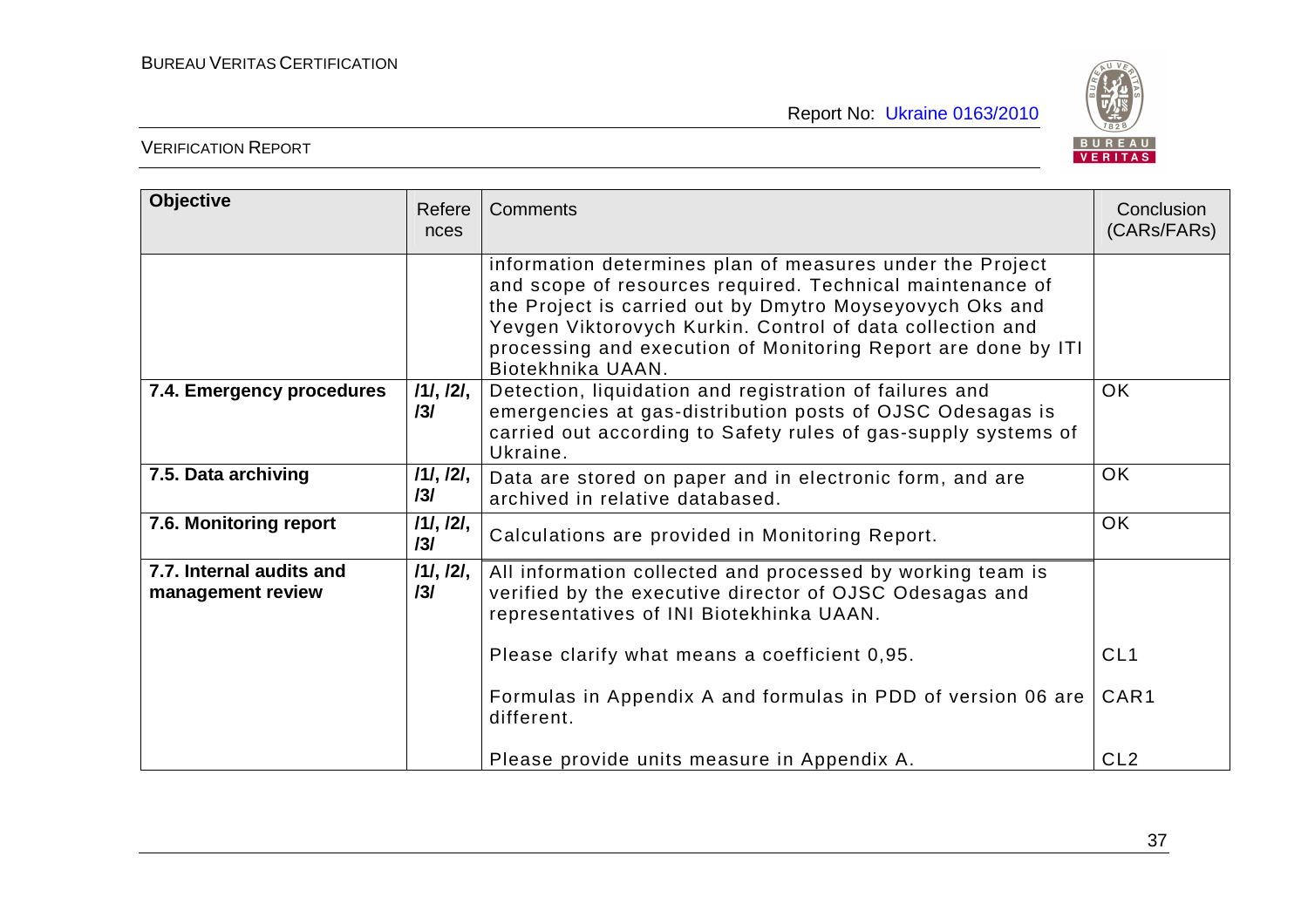

VERIFICATION REPORT

# **Periodic Verification Checklist Protocol Table 2: Data Management System/Controls**

| Identification of potential reporting<br>risk   | Identification,<br>assessment<br>and testing of<br>management<br>controls | Areas of residual risks                                                                                                                             |
|-------------------------------------------------|---------------------------------------------------------------------------|-----------------------------------------------------------------------------------------------------------------------------------------------------|
| 1. Defined organizational                       |                                                                           |                                                                                                                                                     |
| structure, responsibilities and<br>competencies |                                                                           |                                                                                                                                                     |
| 1.1. Position and roles                         | Full                                                                      | OJSC Odesagas employees:                                                                                                                            |
|                                                 |                                                                           | Vitaliy Oleksandrovych Gerasymenko - the executive<br>director of OJSC Odesagas<br>Yakiv Lvovych Zatynaiko - the chief engineer of OJSC<br>Odesagas |
|                                                 |                                                                           | Natalya Genadiyivna Orlova - VTV head of OJSC<br>Odesagas                                                                                           |
|                                                 |                                                                           | Dmytro Moyseyovych Oks - head of VTV UEGG in Odessa<br>of OJSC Odesagas                                                                             |
|                                                 |                                                                           | Lyudmyla Andriyivna Kulbida - the LOP engineer of OJSC<br>Odesagas                                                                                  |
|                                                 |                                                                           | Kateryna Sergiyivna Burova - the VTV engineer of OJSC                                                                                               |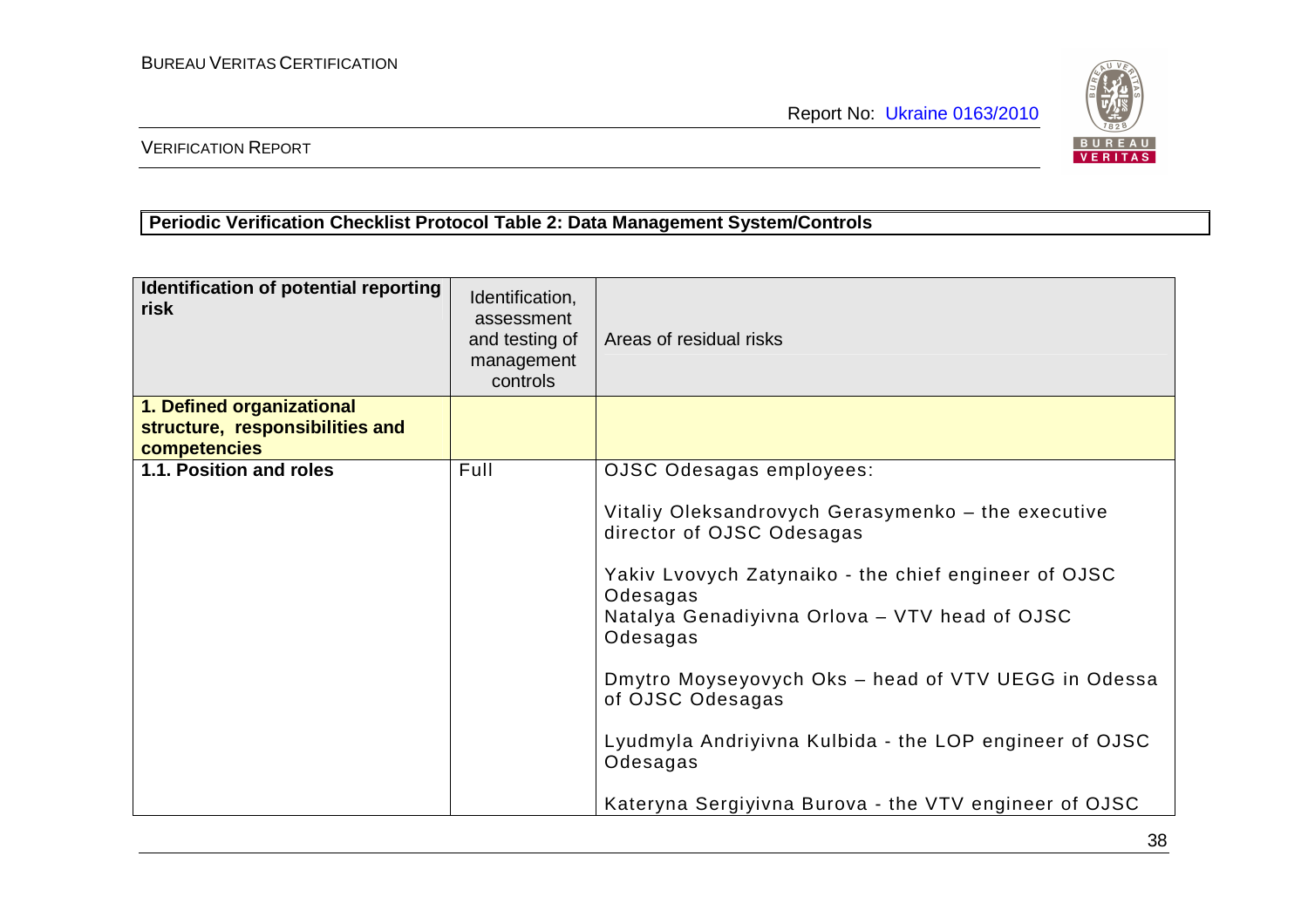

| Identification of potential reporting<br>risk | Identification,<br>assessment<br>and testing of<br>management<br>controls | Areas of residual risks                                                                                                                                         |
|-----------------------------------------------|---------------------------------------------------------------------------|-----------------------------------------------------------------------------------------------------------------------------------------------------------------|
|                                               |                                                                           | Odesagas                                                                                                                                                        |
|                                               |                                                                           | Sergiy Oleksandrovych Stryzhak - head of SEUG and DV<br>UEGG in Odessa of OJSC Odesagas                                                                         |
|                                               |                                                                           | Designer's representatives:<br>V.Ya. Khodorchuk - scientist, secretary of ITI Biotekhinka<br>UAAN.                                                              |
|                                               |                                                                           | V.I. Dorovskykh - head of laboratory of ITI Biotekhinka<br>UAAN, candidate of technical sciences                                                                |
|                                               |                                                                           | M.K. Tsvigovsky - deputy head of department of ITI<br>Biotekhinka UAAN, candidate of technical sciences                                                         |
|                                               |                                                                           | Public representatives:<br>Andriy Oleksiyovych Shyshovsky - Head of permanent<br>commission for realization of regulatory policy of Odessa<br>municipal council |
|                                               |                                                                           | Anatoliy Yuriyovych Ivanov - Deputy head of commission<br>for fuel and power complex, energy saving and utility<br>complex issues                               |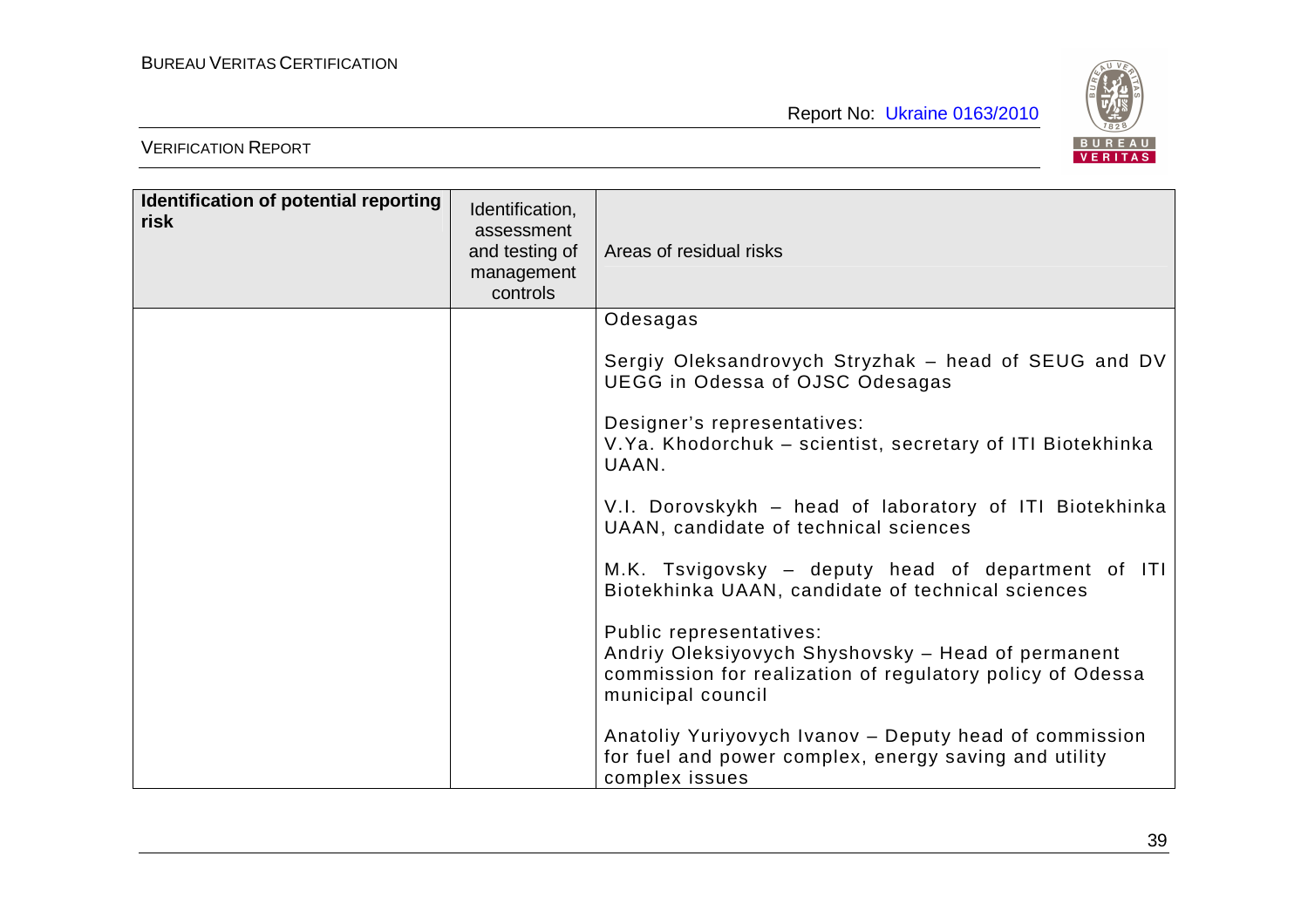

| Identification of potential reporting<br>risk | Identification,<br>assessment<br>and testing of<br>management<br>controls | Areas of residual risks                                                                                                                                                                                                                                                                                                                                                                                                                                                                                                                                                                                                                                                                                                                                                             |
|-----------------------------------------------|---------------------------------------------------------------------------|-------------------------------------------------------------------------------------------------------------------------------------------------------------------------------------------------------------------------------------------------------------------------------------------------------------------------------------------------------------------------------------------------------------------------------------------------------------------------------------------------------------------------------------------------------------------------------------------------------------------------------------------------------------------------------------------------------------------------------------------------------------------------------------|
| 1.2. Responsibilities                         | Full                                                                      | Sergiy Oleksandrovych Stryzhak and Lyudmyla Andriyivna<br>Kulbida are responsible for collection of all information<br>provided for by monitoring plan, and for making all<br>necessary settlements. Archiving of all received<br>information in the result of measurements and settlements<br>is done under guidance of Kateryna Sergiyivna Burova.<br>The head of working team (Nataliya Genadiyivna Orlova)<br>on the basis of received information determines plan of<br>measures under the Project and scope of resources<br>required. Technical maintenance of the Project is carried<br>out by Dmytro Moyseyovych Oks and Yevgen Viktorovych<br>Kurkin. Control of data collection and processing and<br>execution of Monitoring Report are done by ITI Biotekhnika<br>UAAN. |
| 1.3. Competencies needed                      | Full                                                                      | All employees of OJSC Odesagas involved into the project<br>have required qualification level and working experience in<br>the area of gas supply.                                                                                                                                                                                                                                                                                                                                                                                                                                                                                                                                                                                                                                  |
| 2. Conformance with monitoring<br>plan        |                                                                           |                                                                                                                                                                                                                                                                                                                                                                                                                                                                                                                                                                                                                                                                                                                                                                                     |
| 2.1. Reporting procedures                     | Full                                                                      | The monitoring plan is as per the registered PDD.<br>The project uses Monitoring Methodology provided for by<br>methodology AM0023 "Reduction of natural gas emissions<br>at compressor and gas-distribution stations of main gas<br>lines", version 03.                                                                                                                                                                                                                                                                                                                                                                                                                                                                                                                            |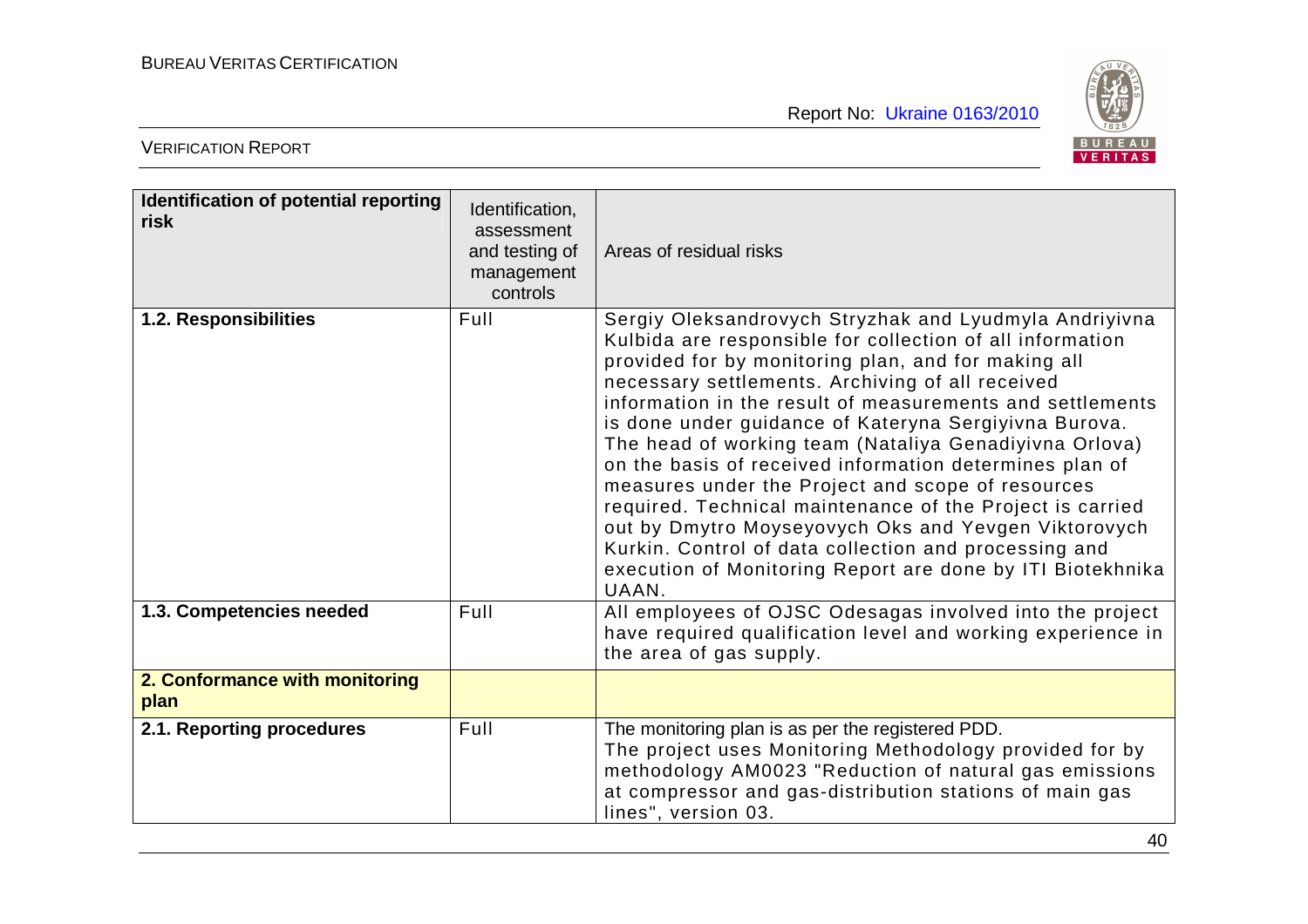

| Identification of potential reporting<br>risk  | Identification,<br>assessment<br>and testing of<br>management<br>controls | Areas of residual risks                                                                                                                                                                                                                                                                                                                                                                                                                                                                                                                                                                                                                                                                             |
|------------------------------------------------|---------------------------------------------------------------------------|-----------------------------------------------------------------------------------------------------------------------------------------------------------------------------------------------------------------------------------------------------------------------------------------------------------------------------------------------------------------------------------------------------------------------------------------------------------------------------------------------------------------------------------------------------------------------------------------------------------------------------------------------------------------------------------------------------|
|                                                |                                                                           |                                                                                                                                                                                                                                                                                                                                                                                                                                                                                                                                                                                                                                                                                                     |
| 2.2. Necessary Changes                         | Full                                                                      | The project is implemented in accordance with the plan.                                                                                                                                                                                                                                                                                                                                                                                                                                                                                                                                                                                                                                             |
| 3. Application of GHG<br>determination methods |                                                                           |                                                                                                                                                                                                                                                                                                                                                                                                                                                                                                                                                                                                                                                                                                     |
| 3.1. Methods used                              | Full                                                                      | The reporting procedures reflect the monitoring plan content. The<br>calculation of the emission reduction is correct.                                                                                                                                                                                                                                                                                                                                                                                                                                                                                                                                                                              |
| 3.2. Information/process flow                  | Full                                                                      | All measurements of methane leaks are done by operative<br>team equipped as necessary. A program for initial<br>monitoring measurements for shut-off stations and natural<br>gas networks of OJSC Odesagas is executed for each<br>object (gas distribution post) of measurement.<br>Sergiy Oleksandrovych Stryzhak and Lyudmyla Andriyivna<br>Kulbida are responsible for collection of all information<br>provided for by monitoring plan, and for making all<br>necessary settlements. Archiving of all received<br>information in the result of measurements and settlements<br>is done under guidance of Kateryna Sergiyivna Burova.<br>The head of working team (Nataliya Genadiyivna Orlova) |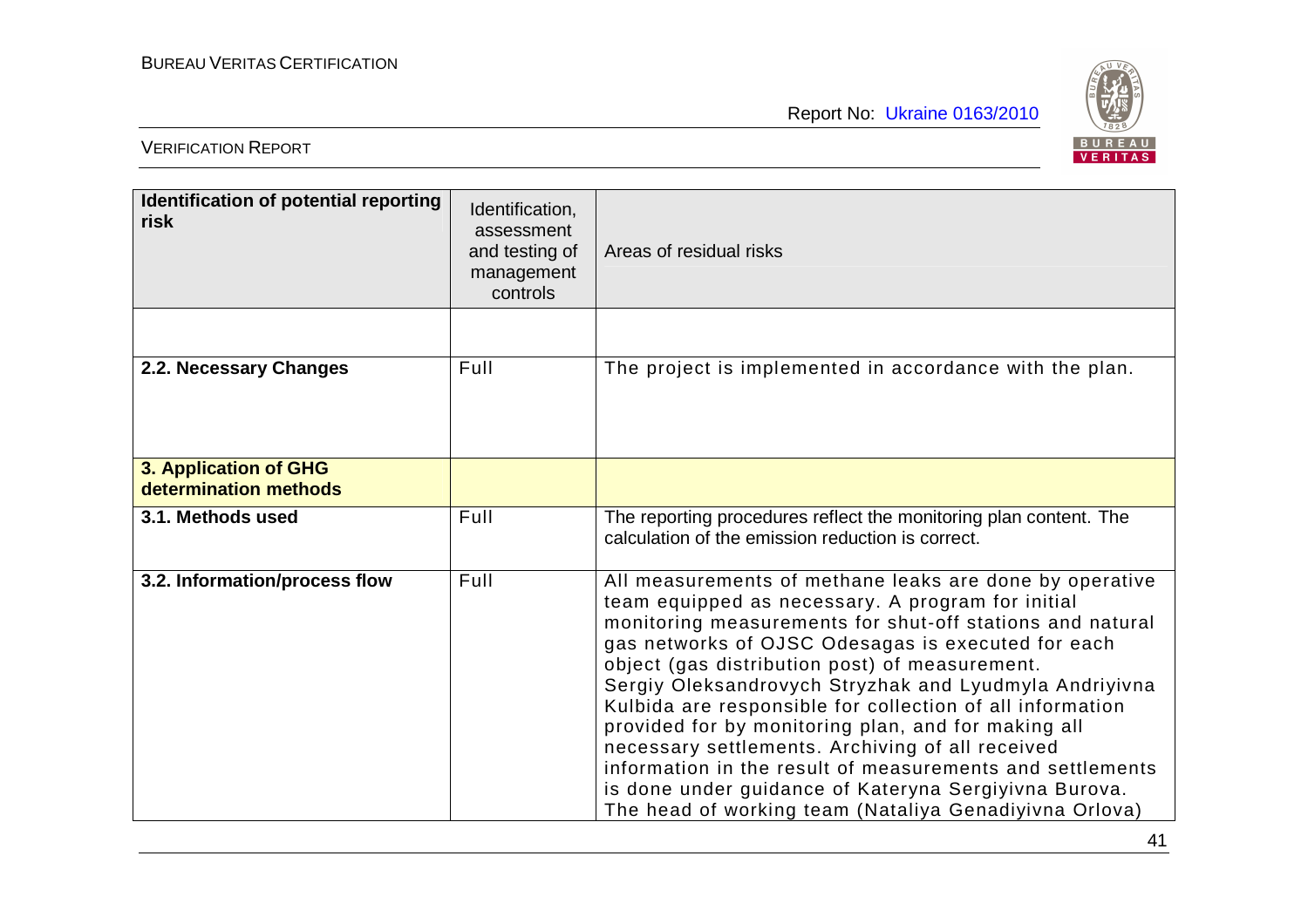

| Identification of potential reporting<br>risk                  | Identification,<br>assessment<br>and testing of<br>management<br>controls | Areas of residual risks                                                                                                                                                                                                                                                                                                                                           |
|----------------------------------------------------------------|---------------------------------------------------------------------------|-------------------------------------------------------------------------------------------------------------------------------------------------------------------------------------------------------------------------------------------------------------------------------------------------------------------------------------------------------------------|
|                                                                |                                                                           | on the basis of received information determines plan of<br>measures under the Project and scope of resources<br>required. Technical maintenance of the Project is carried<br>out by Dmytro Moyseyovych Oks and Yevgen Viktorovych<br>Kurkin. Control of data collection and processing and<br>execution of Monitoring Report are done by ITI Biotekhnika<br>UAAN. |
| 3.3. Data transfer                                             | Full                                                                      | Data are stored on paper and in electronic form, and are<br>archived in relative databased.                                                                                                                                                                                                                                                                       |
| 3.4. Data trails                                               | Full                                                                      | The necessary procedures have been defined in internal procedures<br>and additional internal documents relevant for the determination of the<br>all the parameters listed in the monitoring plan.                                                                                                                                                                 |
| 4. Identification and maintenance<br>of key process parameters |                                                                           |                                                                                                                                                                                                                                                                                                                                                                   |
| 4.1. Identification of key<br>parameters                       | Full                                                                      | The critical parameters for the determination of GHG emissions are<br>the parameters listed in section D of the approved PDD.                                                                                                                                                                                                                                     |
| 4.2. Calibration/maintenance                                   | Full                                                                      | The company maintains the elaborate calibration plan for each piece<br>of the equipment. The audit team verified the status for all the<br>equipment provided for by the JI project, and confirms them to be<br>complying with the plan.                                                                                                                          |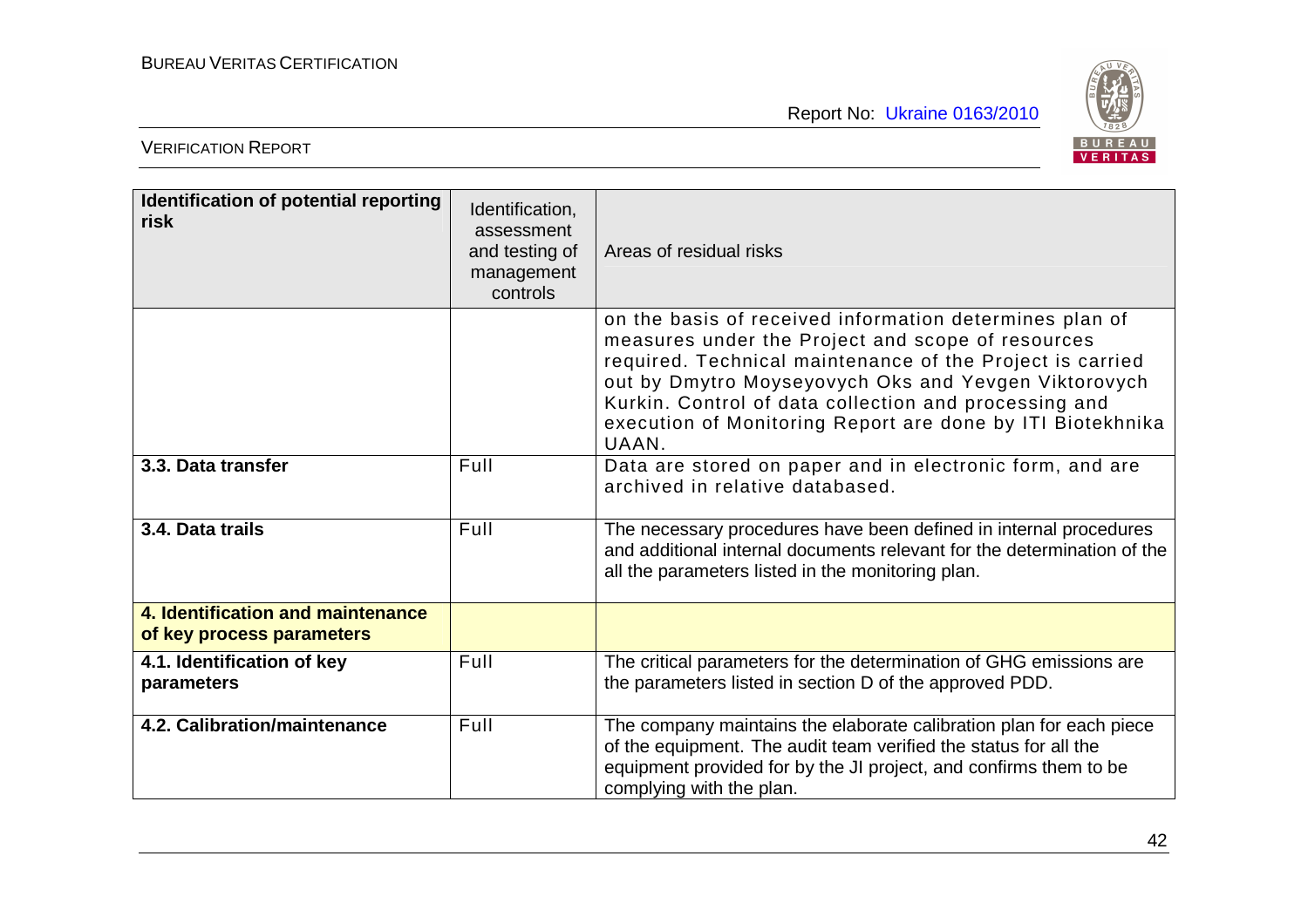

# VERIFICATION REPORT

| Identification of potential reporting<br>risk | Identification,<br>assessment<br>and testing of<br>management<br>controls | Areas of residual risks                                                                                                                                                                         |  |
|-----------------------------------------------|---------------------------------------------------------------------------|-------------------------------------------------------------------------------------------------------------------------------------------------------------------------------------------------|--|
| <b>5. GHG Calculations</b>                    |                                                                           |                                                                                                                                                                                                 |  |
| 5.1. Use of estimates and default<br>data     | Full                                                                      | All assumptions are given in section D of approved PDD.                                                                                                                                         |  |
| 5.2. Guidance on checks and<br>reviews        | Full                                                                      | Monitoring plan is fully performed.                                                                                                                                                             |  |
| 5.3. Internal validation and<br>verification  | Full                                                                      | Monitoring procedure for JI Project includes the responsibility and<br>frequency for carrying out internal audits.<br>The audit team did verify all the parameters listed in monitoring report. |  |
| 5.4. Data protection measures                 | Full                                                                      | The necessary procedures for ensuring data security and preventing<br>the unauthorized use were shown to verifiers during on-site<br>verification.                                              |  |
| 5.5. IT systems                               | Повністю                                                                  | IT systems is an electronic network of OJSC Odesagas,<br>computers and hard data carriers.                                                                                                      |  |

**Periodic Verification Protocol Table 3: GHG calculation procedures and management control testing**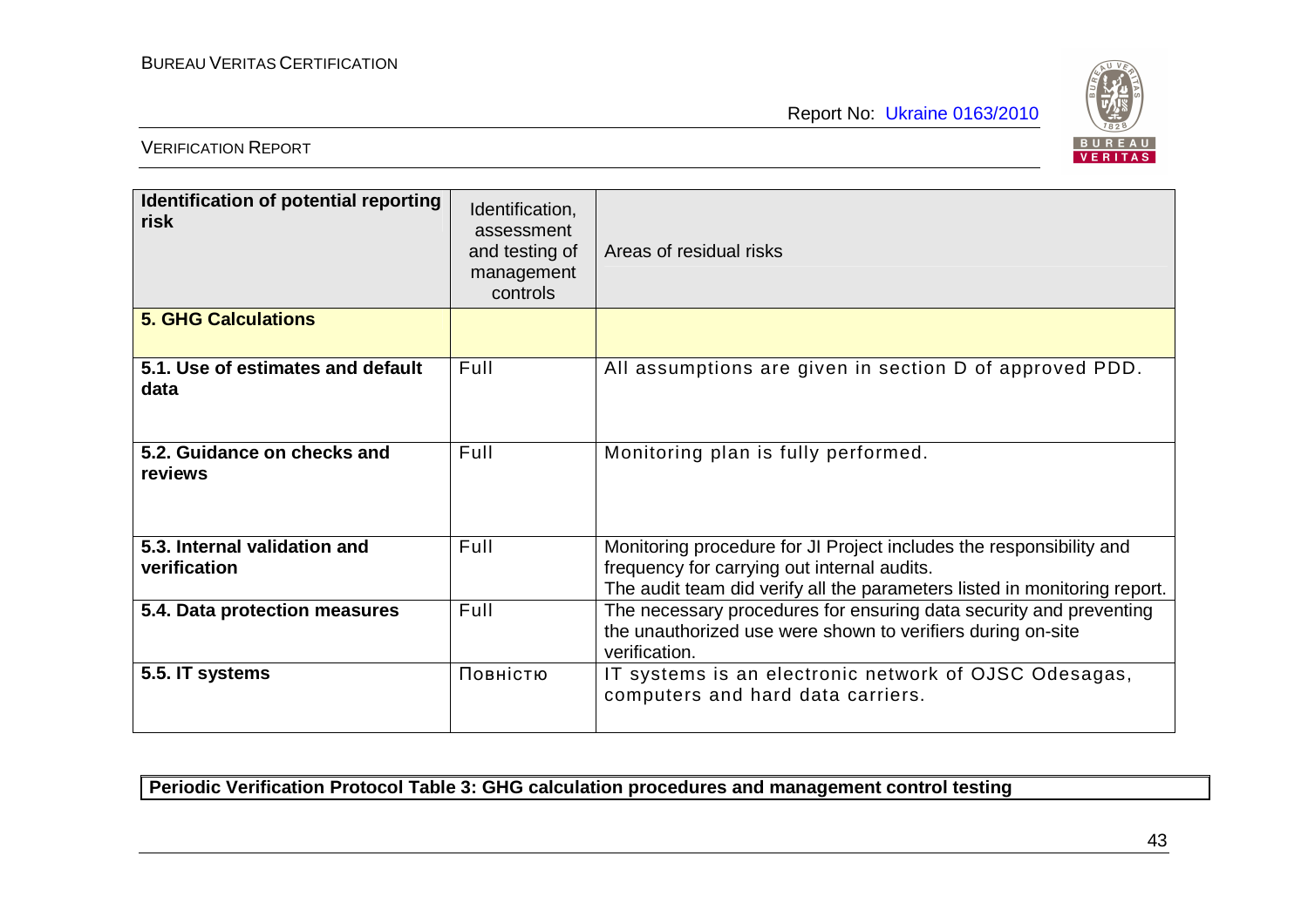

| Identification of potential reporting risk                                                                                                                                                                                                                                                                                                                                                                                                                                                                                                                                                                                                                                                                                                                                                                                                                                                                                                                                                                                                                                                       | Identification,<br>assessment<br>and testing of management   Areas of residual risks<br>controls                                                                                                                                                                                                                                                                                                                                       |                                                                                                                                                                                                                               |
|--------------------------------------------------------------------------------------------------------------------------------------------------------------------------------------------------------------------------------------------------------------------------------------------------------------------------------------------------------------------------------------------------------------------------------------------------------------------------------------------------------------------------------------------------------------------------------------------------------------------------------------------------------------------------------------------------------------------------------------------------------------------------------------------------------------------------------------------------------------------------------------------------------------------------------------------------------------------------------------------------------------------------------------------------------------------------------------------------|----------------------------------------------------------------------------------------------------------------------------------------------------------------------------------------------------------------------------------------------------------------------------------------------------------------------------------------------------------------------------------------------------------------------------------------|-------------------------------------------------------------------------------------------------------------------------------------------------------------------------------------------------------------------------------|
| Potential reporting risks based on an assessment of the<br>emission estimation procedures can be expected in the<br>following fields of action:<br>$\triangleright$ the calculation methods,<br>$\triangleright$ raw data collection and sources of supporting<br>documentation,<br>reports/databases/information<br>systems<br>from<br>which data is obtained.<br>Key source data applicable to the project assessed are<br>hereby:<br>$\triangleright$ metering records (gas and power consumption<br>per heat generated),<br>$\triangleright$ process monitors (heat generation),<br>$\triangleright$ operational logs (metering records),<br>laboratory/analytical data (for energy content of<br>➤<br>fuels),<br>$\triangleright$ accounting records,<br>Appropriate calibration and maintenance of equipment<br>resulting in high accuracy of data supplied should be in<br>place.<br>It is hereby needed to focus on those risks that impact<br>the accuracy, completeness and consistency of the<br>reported data. Risks are weakness in the GHG<br>calculation systems and may include: | Regarding<br>the<br>reporting risks identified in the<br>column<br>left<br>the<br>following  <br>mitigation measures have been<br>observed during the on-site<br>mission:<br>of<br>Understanding<br>responsibilities and roles.<br>Collection of initial data<br>and their transmission to<br>databases.<br>Metering<br>equipment<br>management system.<br>Reporting,<br>analysis<br>and<br>formal data approval by the<br>management. | potential   The areas of residual risks, I,e, the<br>areas of potential risks without<br>adequate means of control are used<br>in a conservative manner in the<br>reports according to the approach<br>prescribed in the PDD. |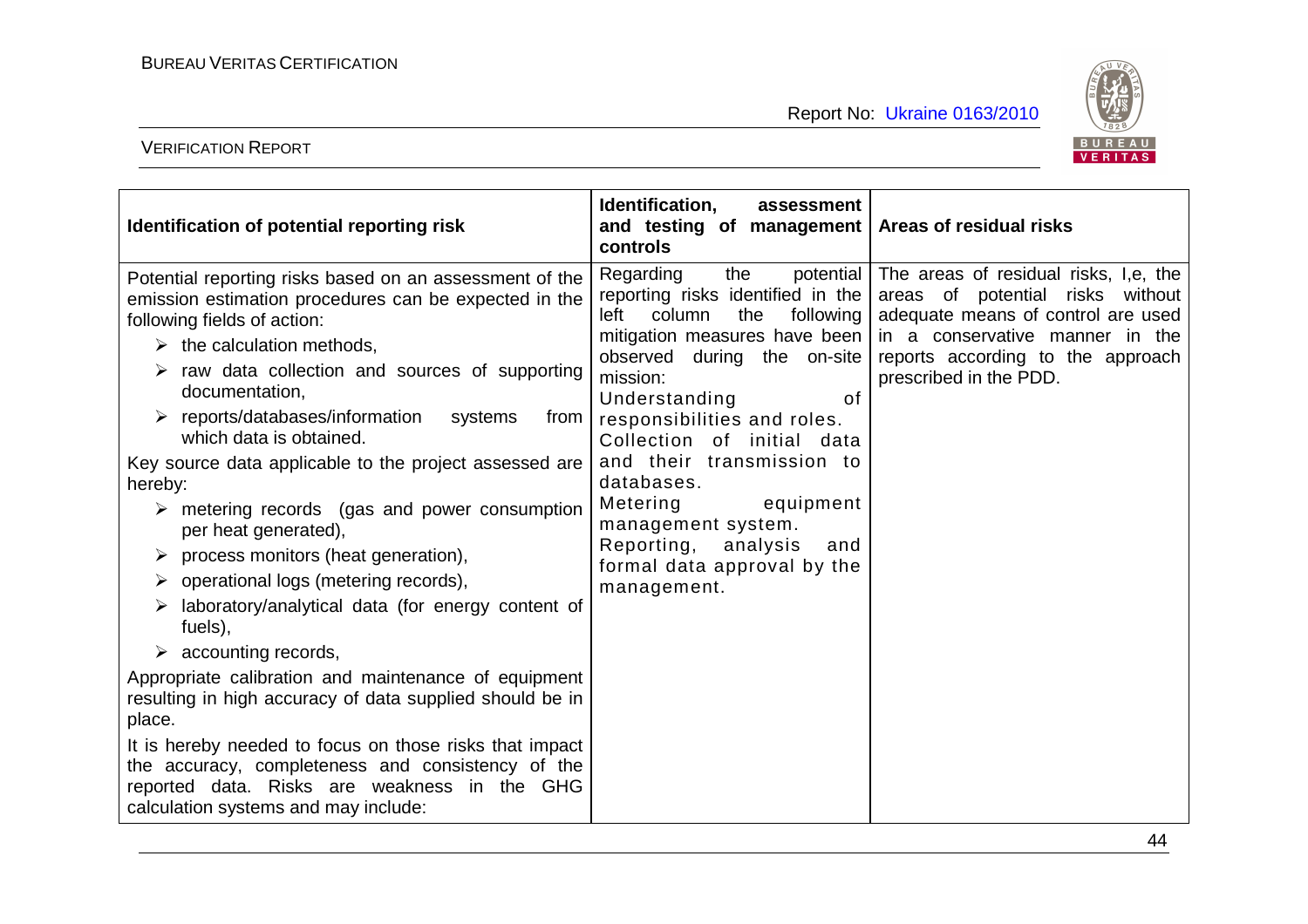

# VERIFICATION REPORT

| manual transfer of data/manual calculations,                                                                                                  |  |
|-----------------------------------------------------------------------------------------------------------------------------------------------|--|
| position of the metering equipment,                                                                                                           |  |
| unclear origins of data,                                                                                                                      |  |
| accuracy due to technological limitations,                                                                                                    |  |
| • lack of appropriate data protection measures (for<br>example, protected calculation cells in spreadsheets<br>and/or password restrictions). |  |

## **Periodic Verification Protocol Table 4: Detailed audit testing of residual risk areas and random testing**

| Areas of residual risks                                                                                                                       | <b>Additional</b><br>verification<br>performed                                                                                                                                                                                                                                              | testing Conclusions and Areas<br>Requiring<br><b>Improvement</b><br>(including Forward Action Requests)                                                                                                                                                                                                                             |
|-----------------------------------------------------------------------------------------------------------------------------------------------|---------------------------------------------------------------------------------------------------------------------------------------------------------------------------------------------------------------------------------------------------------------------------------------------|-------------------------------------------------------------------------------------------------------------------------------------------------------------------------------------------------------------------------------------------------------------------------------------------------------------------------------------|
| calculate<br>the<br>used to<br>emission<br>reduction in<br>a<br>conservative<br>manner<br>according to the approach<br>prescribed in the PDD. | way the data obtained is $\vert$ of data transferred from daily to the following conclusion:<br>consumption and generation<br>readings to the calculation tool.<br>There was no error in such transfer.<br>The correct installation of the<br>metering equipment<br>be<br>can<br>confirmed. | The issue remaining is the There has been a complete check Having investigated the residual risks, the audit team comes<br>Immediate action is not needed with respect to the current<br>emission reduction calculation. Those corrections have been<br>considered during the verification process, so no residual risk<br>is open. |

# **Verification Protocol Table 5: Resolution of Corrective Action and Clarification Requests**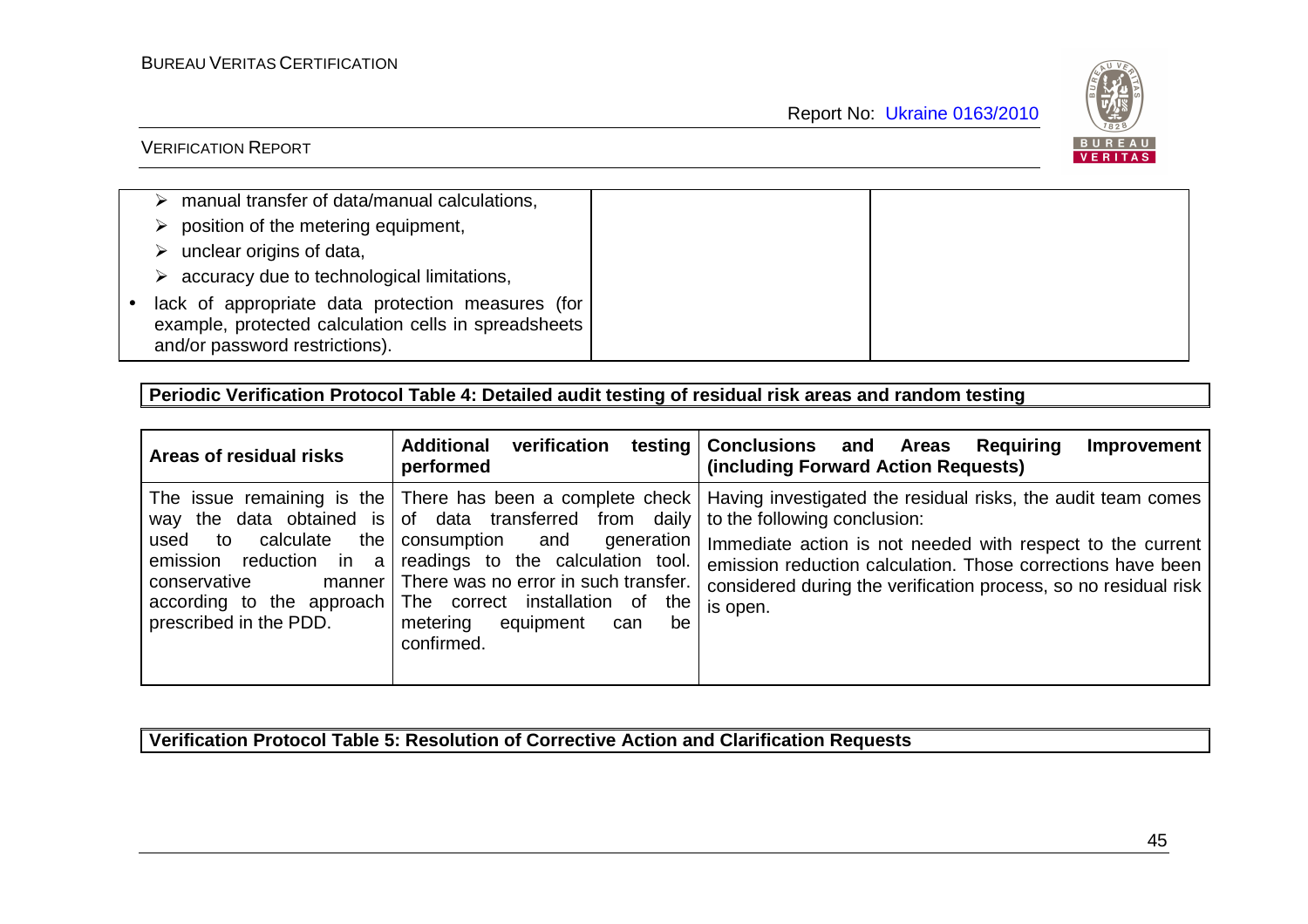

| <b>Report clarifications and</b><br>corrective<br>action<br>requests                                                   | Ref.<br>to<br>checklist<br>question<br>tables<br><u>in</u><br>2/3 | Summary of project owner response                                                                                                                                                         | <b>Verification conclusion</b>                                    |
|------------------------------------------------------------------------------------------------------------------------|-------------------------------------------------------------------|-------------------------------------------------------------------------------------------------------------------------------------------------------------------------------------------|-------------------------------------------------------------------|
| CL1:<br>Please<br>clarify<br>what<br>is.<br>means<br>a<br>coefficient 0,95.                                            | Table<br>2 <sub>1</sub><br>item 7.6                               | $0.95 = 1 - UR_i$ – confidence interval of<br>measurement method (see. Table 1.2 of<br>Monitoring Report). All necessary corrections<br>were provided in Monitoring Report version<br>02. | Monitoring Report version 02,<br>section D is checked. CL closed. |
| CL2: Please provide<br>units<br>measure<br>Appendix A.                                                                 | Table 2,<br>in $\vert$ item 7.6                                   | All<br>corrections<br>necessary<br>were<br>provided in Appendix A.                                                                                                                        | CL<br>Appendix<br>A<br>checked.<br>is<br>closed.                  |
| <b>CAR1:</b> Formulas<br>in I<br>Appendixes A, B, C<br>and formulas in PDD<br>06<br>of<br>version<br>are<br>different. | Table<br>2,<br>item 7.6                                           | All<br>corrections<br>were<br>necessary<br>provided in Appendix A.                                                                                                                        | CL.<br>Appendix<br>checked.<br>A<br>is<br>closed.                 |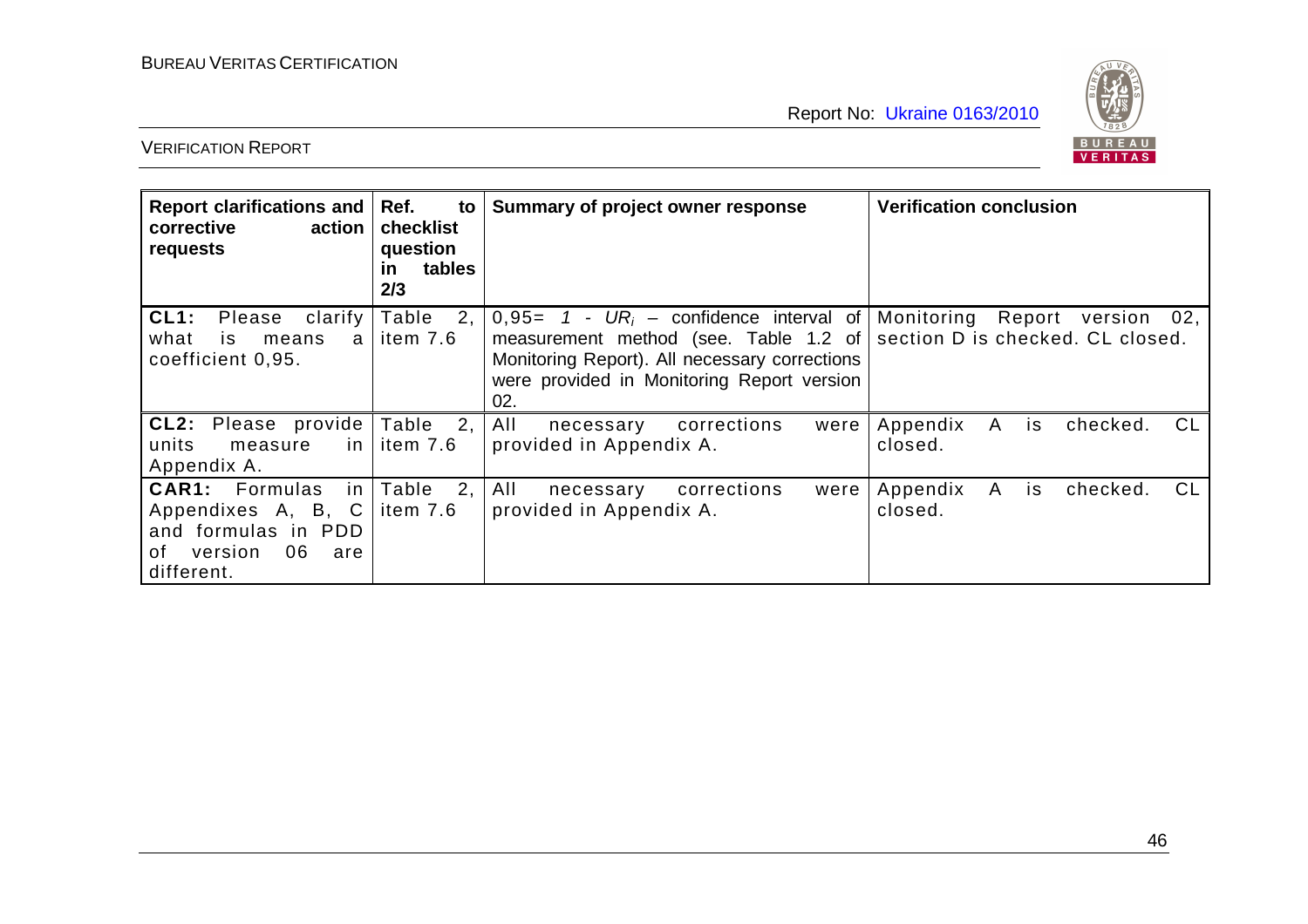

VERIFICATION REPORT

# 9 APPENDIX B: VERIFICATION TEAM

#### Flavio Gomes

Lead Verifier, Operational Manager

Flavio Gomes is an engineer in chemistry and safety, diploma UNICAMP – University of Campinas State, Master of Construction Engineering Science (improvement of sanitary conditions). He spent four years in RIPASA, a pulp-and-paper mill as an Environmental Engineer. Since 2006 – Global Climate Change Manager. From 1997 – chief consultant of Bureau Veritas Consulting for the management systems of environment, quality, hygiene and occupational safety, and social liability. He is also a project verifier under Clean Development Mechanism, and an auditor of Social/Environmental reports on behalf of Bureau Veritas Certification. Flavio is currently obtaining a degree of Ph.D. in the field of power management of Imperial College – London.

## **Kateryna Zinevych, M.Sci. (environmental science)**

Verifier

Bureau Veritas Ukraine Health, Safety and Environment Project Manager

Kateryna Zinevych has graduated from National University of Kyiv-Mohyla Academy with the Master Degree in Environmental Science. She has experience at working in a professional position (analytics) involving the exercise of judgment, problem solving and communication with other professional and managerial personnel as well as customers and other interested parties at analytical centre "Dergzovnishinform" and "Burea Veritas Ukraine" LLC. She has successfully completed IRCA registered Lead Auditor Training Course for Environment Management Systems and Quality Management Systems. She has successfully completed Climate Change Verifier Training Course and she participated as verifier in the determination/verification of 26 JI projects.

## **Oleg Skoblyk, Specialist (Power Management)**

Climate Change Verifier

Bureau Veritas Ukraine HSE Department project manager.

Oleg Skoblyk has graduated from National Technical University of Ukraine 'Kyiv Polytechnic University" with specialty Power Management. He has successfully completed IRCA registered Lead Auditor Training Course for Environment Management Systems and Quality Management Systems. Oleg Skoblyk has undergone intensive training on Clean Development Mechanism /Joint Implementation and he is involved in the determination/verification of 9 JI projects.

#### **Report checked by: Ivan G. Sokolov, Dr. Sci. (biology, microbiology)**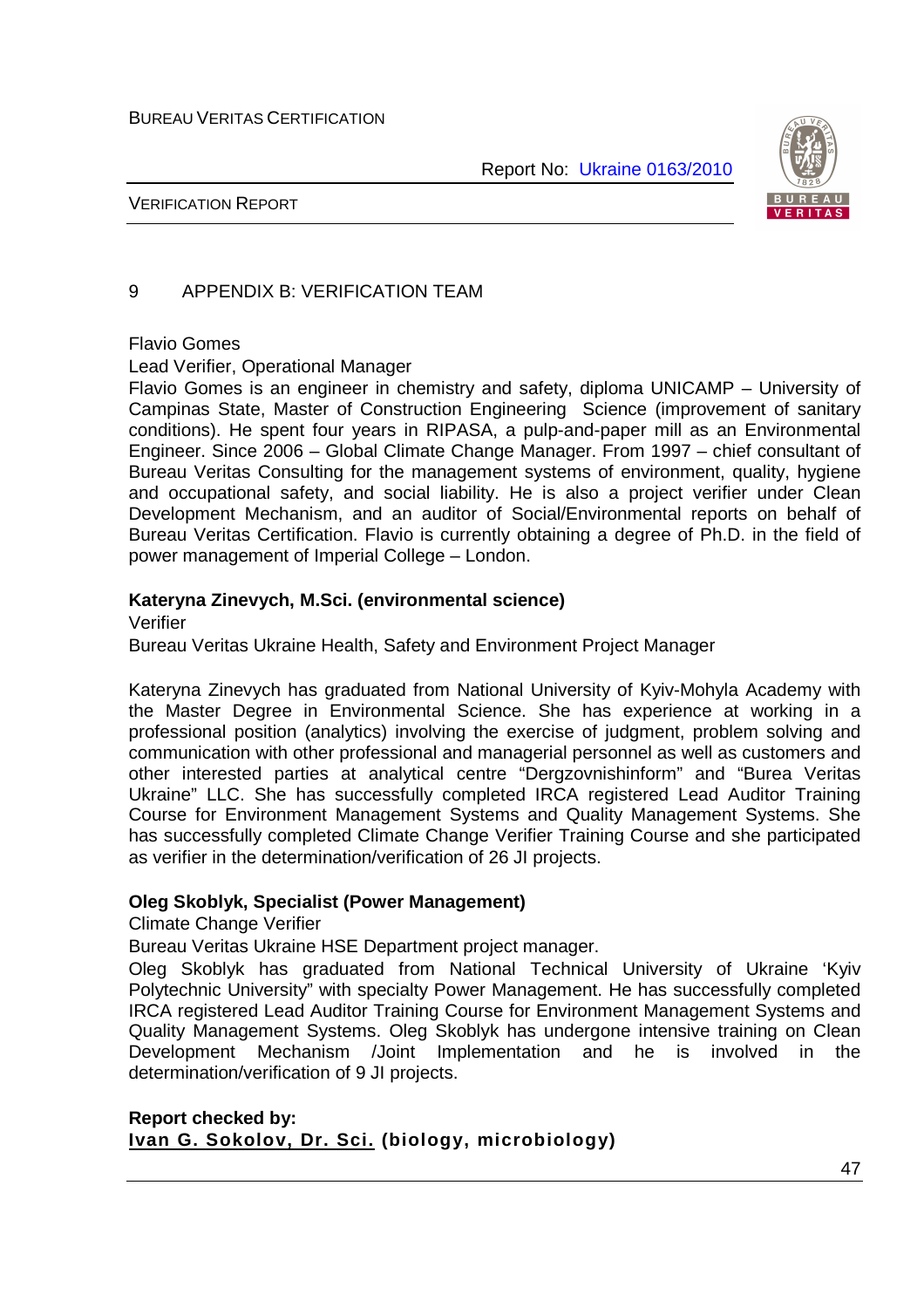Report No: Ukraine 0163/2010



VERIFICATION REPORT

Internal Technical Reviewer, Climate Change Lead Verifier, Bureau Veritas Certification Holding SAS Local Climate Change Product Manager for Ukraine

Acting CEO Bureau Veritas Black Sea District

He has over 25 years of experience in Research Institute in the field of biochemistry, biotechnology, and microbiology. He is a Lead auditor of Bureau Veritas Certification for Environment Management System (IRCA registered), Quality Management System (IRCA registered), Occupational Health and Safety Management System, and Food Safety Management System. He performed over 140 audits since 1999. Also he is Lead Tutor of the IRCA registered ISO 14000 EMS Lead Auditor Training Course, and Lead Tutor of the IRCA registered ISO 9000 QMS Lead Auditor Training Course. He is Lead Tutor of the Clean Development Mechanism /Joint Implementation Lead Verifier Training Course and he was involved in the determination/verification over 60 JI/CDM projects.